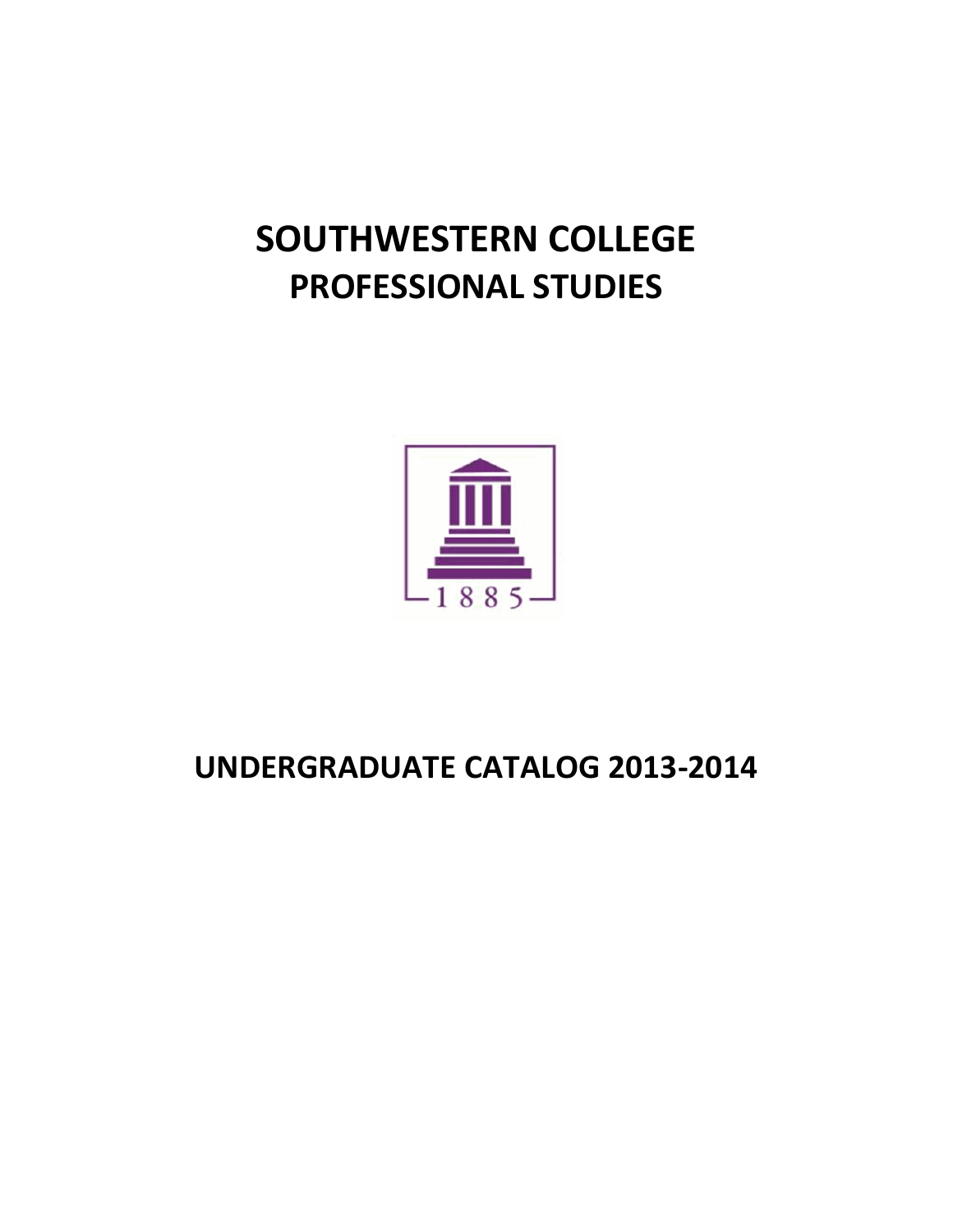## *Table of Contents*

## **General Information**

| Getting Started A                                |  |
|--------------------------------------------------|--|
|                                                  |  |
|                                                  |  |
|                                                  |  |
|                                                  |  |
|                                                  |  |
|                                                  |  |
|                                                  |  |
|                                                  |  |
|                                                  |  |
|                                                  |  |
| Academic Integrity Violation Policy  13          |  |
| Undergraduate Degrees Offered  13                |  |
| Certificate Programs Offered  13                 |  |
|                                                  |  |
|                                                  |  |
|                                                  |  |
|                                                  |  |
|                                                  |  |
|                                                  |  |
| Power Campus Self-Service & Course Selection  14 |  |
|                                                  |  |
|                                                  |  |
|                                                  |  |
|                                                  |  |
|                                                  |  |
| Failure to Meet Course Requirements 15           |  |
|                                                  |  |
|                                                  |  |
|                                                  |  |
|                                                  |  |
|                                                  |  |
|                                                  |  |
|                                                  |  |

| Requirements for Graduation  19          |  |  |  |
|------------------------------------------|--|--|--|
|                                          |  |  |  |
| Alpha Sigma Lambda Honor Society 21      |  |  |  |
|                                          |  |  |  |
| Financial ■                              |  |  |  |
|                                          |  |  |  |
|                                          |  |  |  |
|                                          |  |  |  |
|                                          |  |  |  |
|                                          |  |  |  |
|                                          |  |  |  |
|                                          |  |  |  |
|                                          |  |  |  |
|                                          |  |  |  |
| Learner Complaint and Appeals Process 27 |  |  |  |
| Programs of Study <u>■</u>               |  |  |  |
| General Education Curriculum  28         |  |  |  |
|                                          |  |  |  |
| <b>Bachelor of Arts</b>                  |  |  |  |
| Education Program Information 31         |  |  |  |
|                                          |  |  |  |
|                                          |  |  |  |
|                                          |  |  |  |
|                                          |  |  |  |
|                                          |  |  |  |
|                                          |  |  |  |
| <b>Bachelor of Science</b>               |  |  |  |
|                                          |  |  |  |
|                                          |  |  |  |
| Business Quality Management 37           |  |  |  |
| Computer Operations Technology37         |  |  |  |
| Computer Programming Technology 38       |  |  |  |
|                                          |  |  |  |
|                                          |  |  |  |
| Human Resource Development 39            |  |  |  |
|                                          |  |  |  |
|                                          |  |  |  |
|                                          |  |  |  |
|                                          |  |  |  |
| Certificates                             |  |  |  |
|                                          |  |  |  |
|                                          |  |  |  |
|                                          |  |  |  |
|                                          |  |  |  |
| Organizational Communication  43         |  |  |  |
|                                          |  |  |  |
|                                          |  |  |  |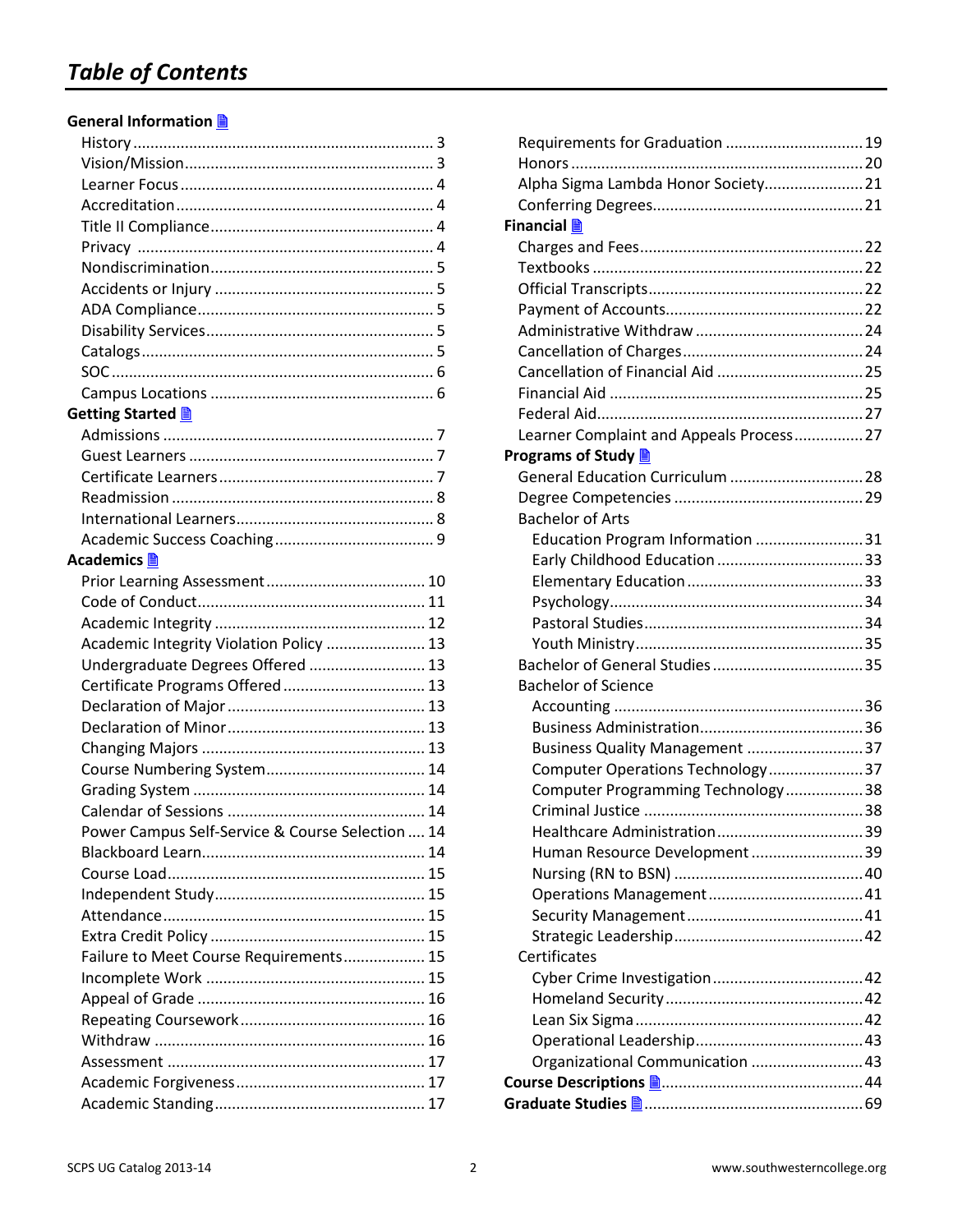## *General Information www.southwesterncollege.org/about/*

## **HISTORY**

Southwestern College was chartered June 19, 1885, by the Methodists of Kansas as "an institution of learning of full collegiate powers." It opened its doors for fortythree learners on September 7, 1886. The first name of the College was "The Southwest Kansas Conference College"; the name "The Southwestern College'' was adopted November 5, 1908.

The residential campus\*, located on 85 acres in Winfield, Kansas, offers undergraduate and graduate degree programs for traditional age learners.

The College began offering degree completion programs for working adults in 1994. Currently Professional Studies has undergraduate and graduate programs in Wichita, Kansas; McConnell Air Force Base, Kansas; Midwest City, Oklahoma; Fort Riley, Kansas; Overland Park, Kansas and online.

Southwestern is a learning community of approximately 1,800 learners, 50 full-time teaching faculty members, and 270 affiliate faculty members from leading industries across the country. In addition to programs for traditional age learners and working adults, the College provides learning opportunities for service men and women in all branches of the military.



*\* Southwestern College Residential Campus Winfield, KS*

## **VISION**

Southwestern College in Winfield, Kansas, is a learning community dedicated to:

- Intellectual growth and career preparation
- **Individual development and christian values**
- **EXTERGHERITH** Lifetime learning and responsible citizenship
- **E** Leadership through service and world without boundaries

## **MISSION**

Southwestern College provides a values-based learning experience that emphasizes intellectual, personal, and spiritual growth. Founded in 1885 by Kansas Methodists and now related to the Kansas West Conference of the United Methodist Church, the college offers bachelor's, master's and doctoral degrees on ground and online.

Southwestern College:

- **Prepares students for careers and for graduate** studies with courses that foster critical thinking and effective communication and are characterized by meaningful professor-student interaction.
- **Employs emerging technologies that promote** learning.
- **Strives to live by and teach a sustainable way of** life.
- **Offers programs that embrace prior learning and** facilitate career progression for working adults, members of the armed services, and persons in transition.
- **Provides preparation for a wide range of church**related vocations and involvement.
- Affords a residential learning experience abundant with co-curricular activities that build social awareness and interpersonal skills and cultivate an ethos of service and leadership.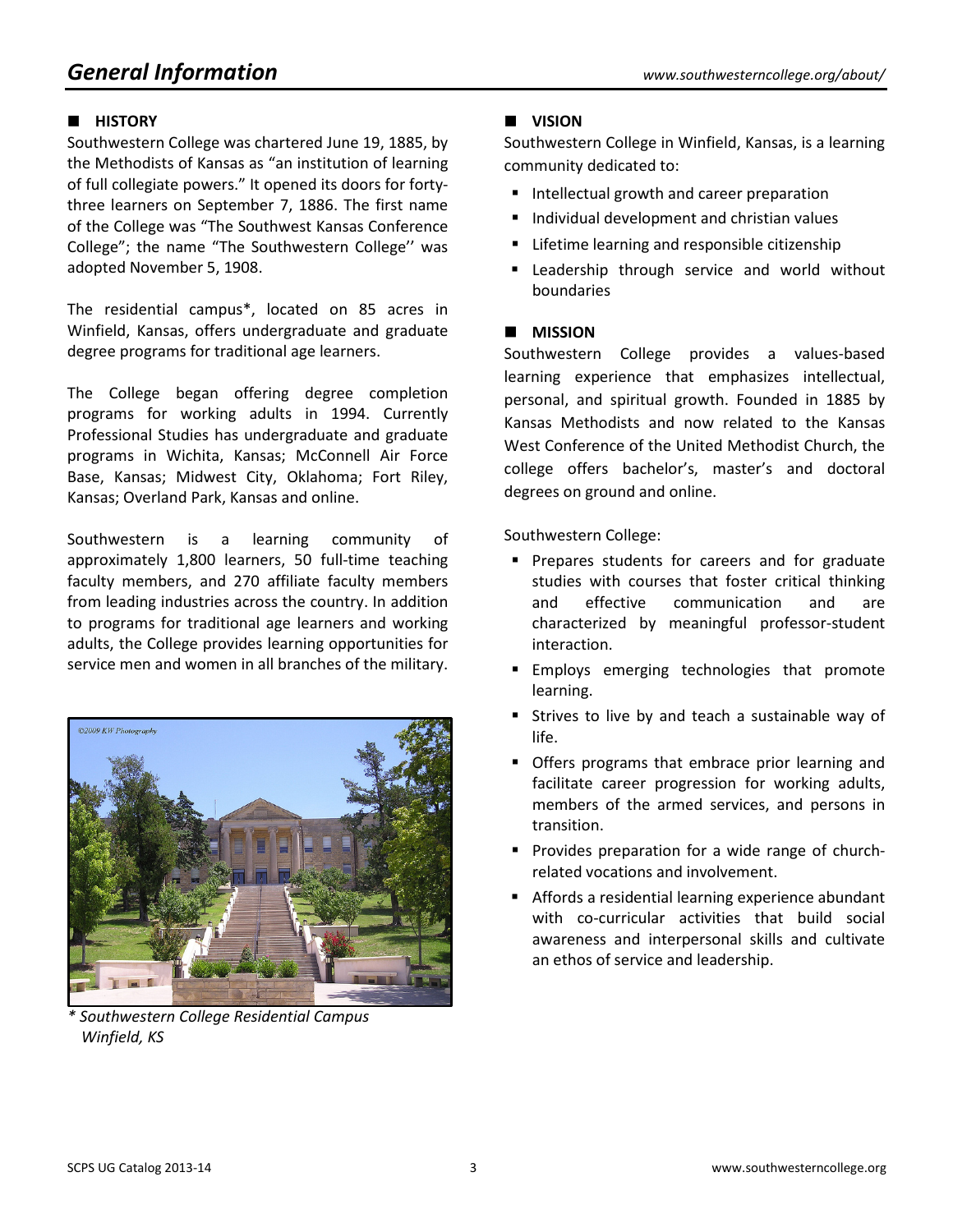#### **LEARNER FOCUS**

Southwestern College Professional Studies is strongly committed to being:

#### **Learner focused**

We understand and empathize with the unique needs of adult learners. Programs and services are specifically tailored toward adults who are balancing the pursuit of a college degree with work and family demands and/or military service.

#### **Ethically sound**

Building upon our historic connection to the United Methodist Church, we meet the highest ethical standards when working with learners and each other.

#### **Academically excellent**

Academic programs are reviewed on an ongoing basis to ensure that they exceed institutional outcomes. Instructors have relevant work experience as well as strong teaching skills with exemplary academic credentials.

#### **Responsive**

Understanding and responding to the educational needs of the workplace, community, and the military serve as a hallmark. We operate with a spirit of innovation and creativity in the development and deployment of new programs. We seek partnerships with other educational providers and organizations for the explicit reason of increasing access of educational opportunities to adults and are flexible in program design to the benefit of learners and the larger community.

#### **iNstitutionally accountable**

We recognize our unique role and work actively to participate in and advance the overall strategic goals and directions of Southwestern College.

#### **Empowering**

We take a developmental and motivational approach with learners and each other in order to help everyone reach their dreams – educationally, personally, and professionally.

#### **Resolute**

We are committed in our efforts to see our learners persist to graduation. We accept the role of learners' advocate and will never give up on our learners' lifelong goals to achieve an education.

## **ACCREDITATION**

Southwestern College is accredited by The Higher Learning Commission and is a member of the North Central Association, (312) 263-0456,

[www.ncahigherlearningcommission.org,](http://www.ncahigherlearningcommission.org/)

It is further accredited by the University Senate of the United Methodist Church, the Commission on Collegiate Nursing Education (nursing), the National Association for the Education of Young Children (early childhood education), the National Association of Schools of Music (music), the National Council for Accreditation of Teacher Education and the Kansas State Department of Education (teacher education program), and the Commission on Accreditation of Athletic Training Education (athletic training). The nursing program holds approval by the Kansas State Board of Nursing. Southwestern learners find credits taken here fully accepted in undergraduate and graduate schools across the nation.

Southwestern College is required by accrediting bodies to notify enrolled learners in a timely manner regarding curriculum changes affecting their program of study. Additionally, learners are expected to maintain current contact information with the College in order to ensure timely receipt of program related materials. Students should contact their Academic Success Coach (ASC) 888-684-5335 for learner specific program information.

## **TITLE II COMPLIANCE**

Southwestern College is in compliance with federal regulations on disbursement of Title II information.

## **PRIVACY**

Southwestern College has interpreted the Family Educational Rights and Privacy Act of 1974 (FERPA; the Buckley Amendment) to restrict the release of confidential information relating to learners. This information includes the learner's academic record, test scores, and academic progress. A full statement of policy and learners' rights is posted at [www.sckans.edu/registrar.](http://www.sckans.edu/registrar)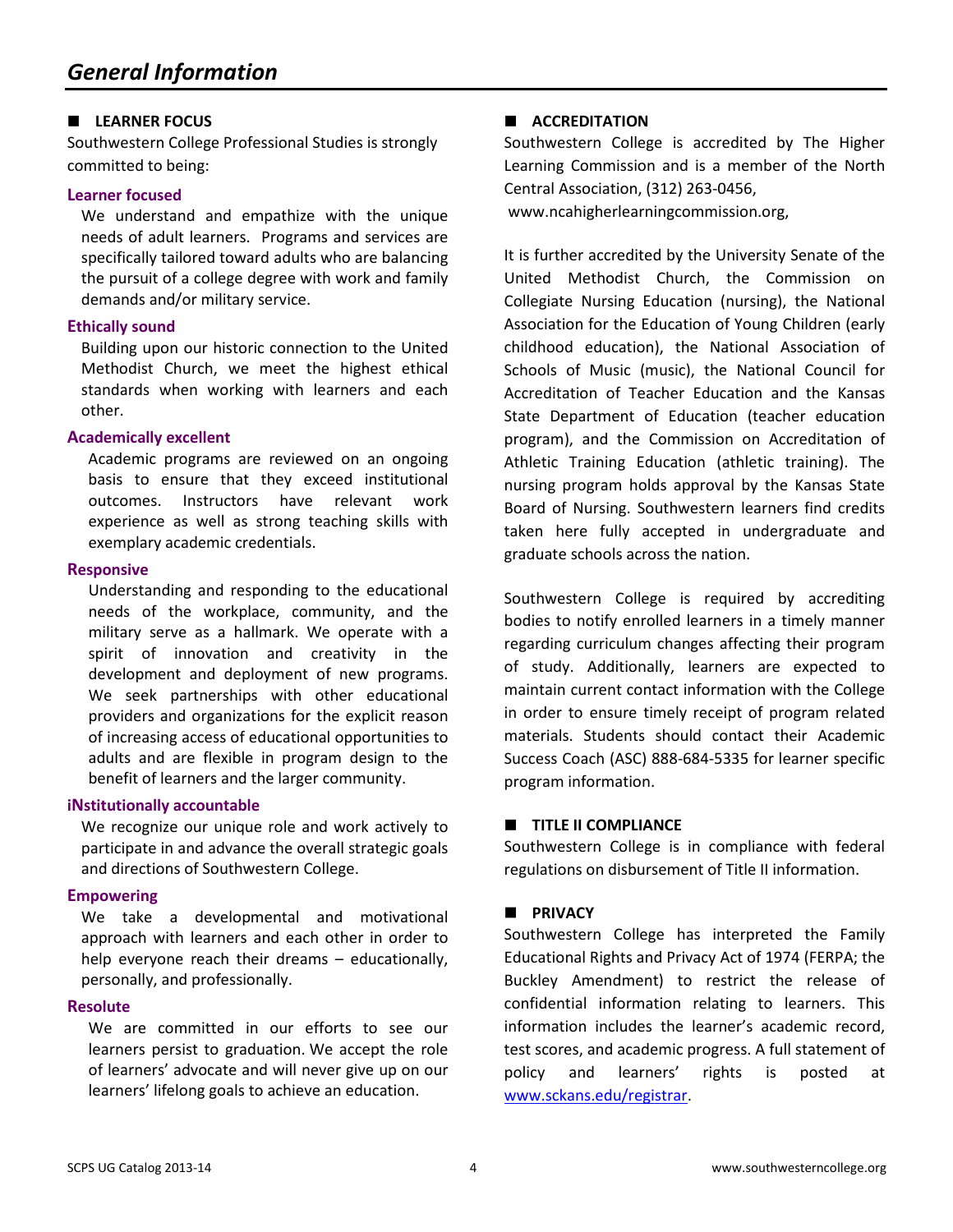## **NOTICE OF NONDISCRIMINATION**

Southwestern College is committed to a policy of nondiscrimination on the basis of race, gender, color, age, sexual orientation, religion, national origin, ethnic origin, or physical disability, veteran (including Vietnam era) status, or other non-merit reasons, in hiring, admissions, and educational programs or activities, all as required by applicable laws and regulations. The College also practices affirmative action in hiring. Responsibility for coordination of compliance efforts and receipt of inquiries, including those concerning the Civil Rights Act of 1960, the Age Discrimination in Employment Act of 1975, Title IX of the Education Amendments of 1972, and Section 504 of the Rehabilitation Act of 1973, the Vietnam Era Veterans' Readjustment Assistance Act of 1974, the Americans with Disabilities Act of 1990, and other related federal, state, and local legislation, executive orders, regulations, and guidelines, has been delegated to the Director of Human Resources, Southwestern College, 100 College St., Winfield, KS 67156-2499, 620.229.6000.

#### **ACCIDENTS OR INJURY**

Southwestern College does not insure against accidents or injury to learners that may occur during college sponsored activities or those that occur off campus as the result of class assignments. Learners are expected to act responsibility by taking necessary precautions against accidents. Learners are also advised to protect themselves from the financial burden of accident of injury by maintaining personal insurance.

## **ADA COMPLIANCE**

Southwestern College Professional Studies is committed to making reasonable accommodations for qualified students with documented disabilities. If you have a disability that may impact your learning and for which you may need accommodations, please contact the Director of Learner Support and Academic Success via your Academic Success Coach.

#### **DISABILITY SERVICES**

The college does not exclude otherwise qualified persons with disabilities, solely by reason of the disability, from participating in college programs and activities, nor are the persons with disabilities denied the benefits of these programs or subjected to discrimination.

It is the responsibility of the learner to bring to the college's attention the need for accommodation due to a qualifying disability along with such supporting information as reasonably required. Requests for accommodation should be made to the Director of Learner Support and Academic Success, and must be supported by appropriate documentation of the relevant disability. The director, in consultation with other trained professionals if necessary, will determine what reasonable accommodations will be made by the college. The learner should provide an updated request for accommodation should any changes occur which must be considered.

## **CATALOGS**

Courses and policies in this catalog are subject to change through the processes set forth in the institutional policy manuals. Normally, policy revisions are undertaken in the following year after due notification has been served. There may be cases, however, when a policy is changed and implemented in the same year. A curriculum or policy change could be applied to matriculated learners and, as such, the catalog should not be construed as a contract between the college and the learners.

#### **Selection of Catalog**

In most cases, learners will meet graduation requirements stated in the catalog under which they first enter the program. When graduation requirements change, learners may adhere to the ones listed in the catalog under which they first entered, or they may optionally select the newer catalog and follow those requirements. Learners who leave the bachelor's program but re-enroll having missed no more than the equivalent of three full semesters may follow the catalog under which they were previously enrolled.

Learners who stop out for one full year or longer enter under the current catalog and will take the Capstone requirement. Learners will contact IT regarding restoration of courses previously taken. Written confirmation from IT either to student or instructor regarding courses that cannot be restored must be provided to justify not using an artifact from the course. In lieu of a course artifact an experiential essay is required to show mastery of some course outcomes as they relate to program outcomes.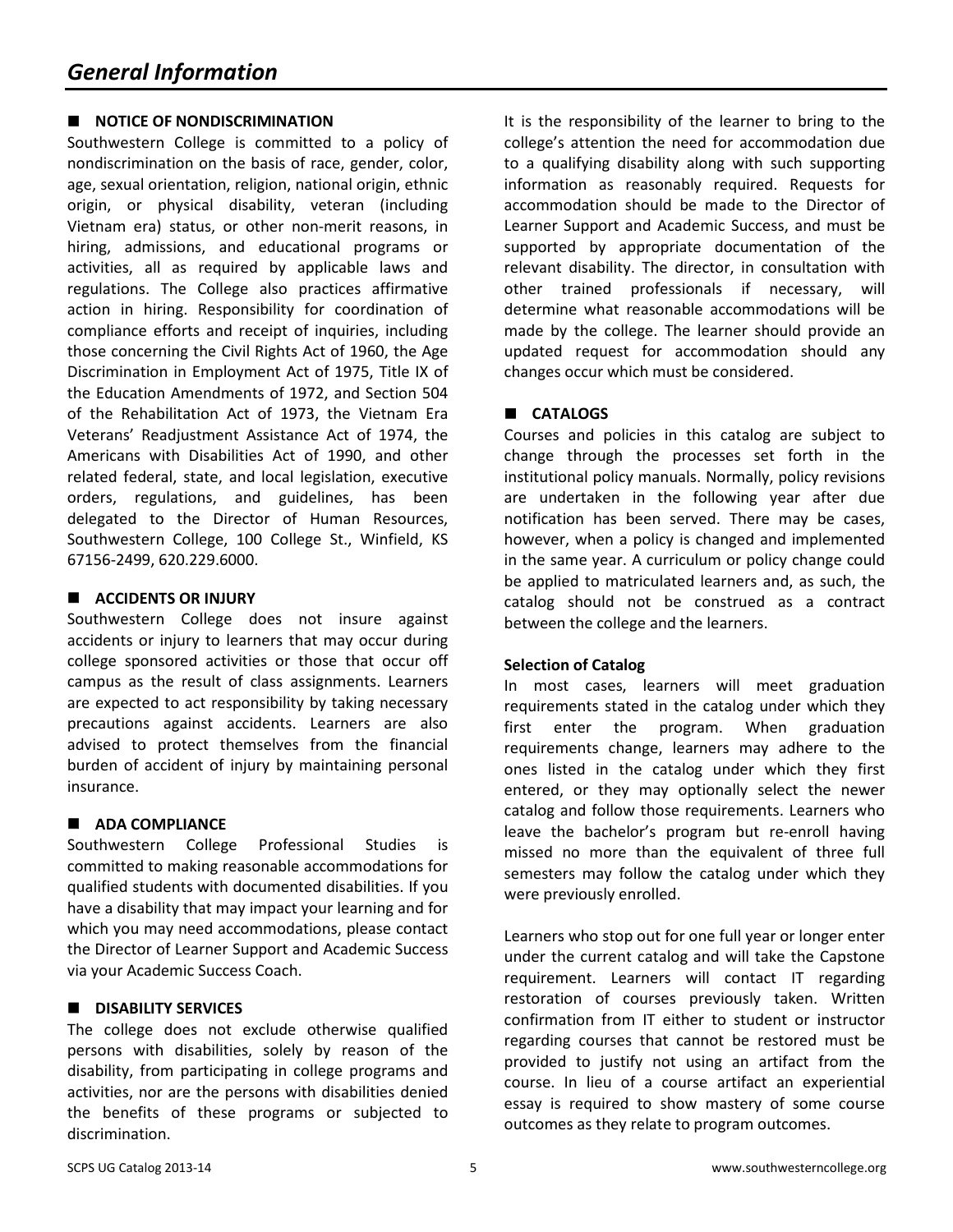### **SOC**

Southwestern College is a member of the Servicemembers Opportunity Colleges Consortium (SOC) and SOC Degree Network System (DNS) and adheres to the "Military Students' Bill of Rights." Servicemembers Opportunity College Consortium Servicemembers Opportunity Colleges (SOC),

established in 1972, is a consortium of national higher education associations and more than 1,700 institutional members. SOC Consortium institutional members subscribe to principles and



**SINCE 1972** 

criteria to ensure that quality academic programs are available to military students, their family members, civilian employees of the Department of Defense (DoD) and Coast Guard, and veterans. A list of current SOC Consortium member institutions can be found on the SOC web site at [http://www.soc.aascu.org/.](http://www.soc.aascu.org/)

#### **SOC Degree Network System**

The SOC Degree Network System (DNS) consists of a subset of SOC Consortium member institutions selected by the military services to deliver specific associate and bachelor degrees to servicemembers and their families. Institutional members of the SOC DNS agree to special requirements and obligations that provide military students, their spouses and college-age children with opportunities to complete college degrees without suffering loss of academic credit due to changes of duty station.

SOC operates the 2- and 4-year Degree Network System for the Army (SOCAD), Navy (SOCNAV), Marine Corps (SOCMAR), and Coast Guard (SOCCOAST). Refer to the SOC Degree Network System 2 and 4 handbooks to view associate and bachelor degree programs, location offerings, and college information. An electronic version of the Handbook is posted on the SOC Web site, [http://www.soc.aascu.org,](http://www.soc.aascu.org/) on the SOCAD, SOCNAV, SOCMAR, and SOCCOAST homepage.

### **CAMPUS LOCATIONS**

#### **KANSAS**

#### **Wichita Campus**

2040 S. Rock Road Wichita, KS 67207-5350 Ph: 316.684.5335 · Fax: 316.688.5218 [prostudy@sckans.edu](mailto:prostudy@sckans.edu)

#### **McConnell AFB Campus**

22 MSS/DPE 53474 Lawrence Ct. McConnell AFB, KS 67221-4000 Ph: 316.681.1467 · Fax: 316.681.2837 [mcconnell@sckans.edu](mailto:mcconnell@sckans.edu)

#### **Fort Riley Campus**

Building 217, Custer Ave. Fort Riley, KS 66442 Ph: 785.784.9930 · Fax: 785.239.6739 [fortriley@sckans.edu](mailto:fortriley@sckans.edu)

#### **Overland Park Campus**

9393 West 110th Street 51 Corporate Woods, Suite 500 Overland Park, KS 66210 Ph: 913.323.6842 · Fax: 913.451.6750 kc@sckans.edu

#### **Winfield – Residential Campus**

100 College Street Winfield, KS 67156 Toll Free Ph: 800.846.1543 <http://www.sckans.edu/campus/>

#### **OKLAHOMA**

#### **Midwest City Campus**

1401 S. Douglas Blvd. Suite O Midwest City, OK 73130 Ph: 405.733.3301 · Fax: 405.733.1254 [okc@sckans.edu](mailto:okc@sckans.edu)

## **For an up-to-date and complete listing of staff visit our website at:**

<http://www.southwesterncollege.org/contact-us/staff>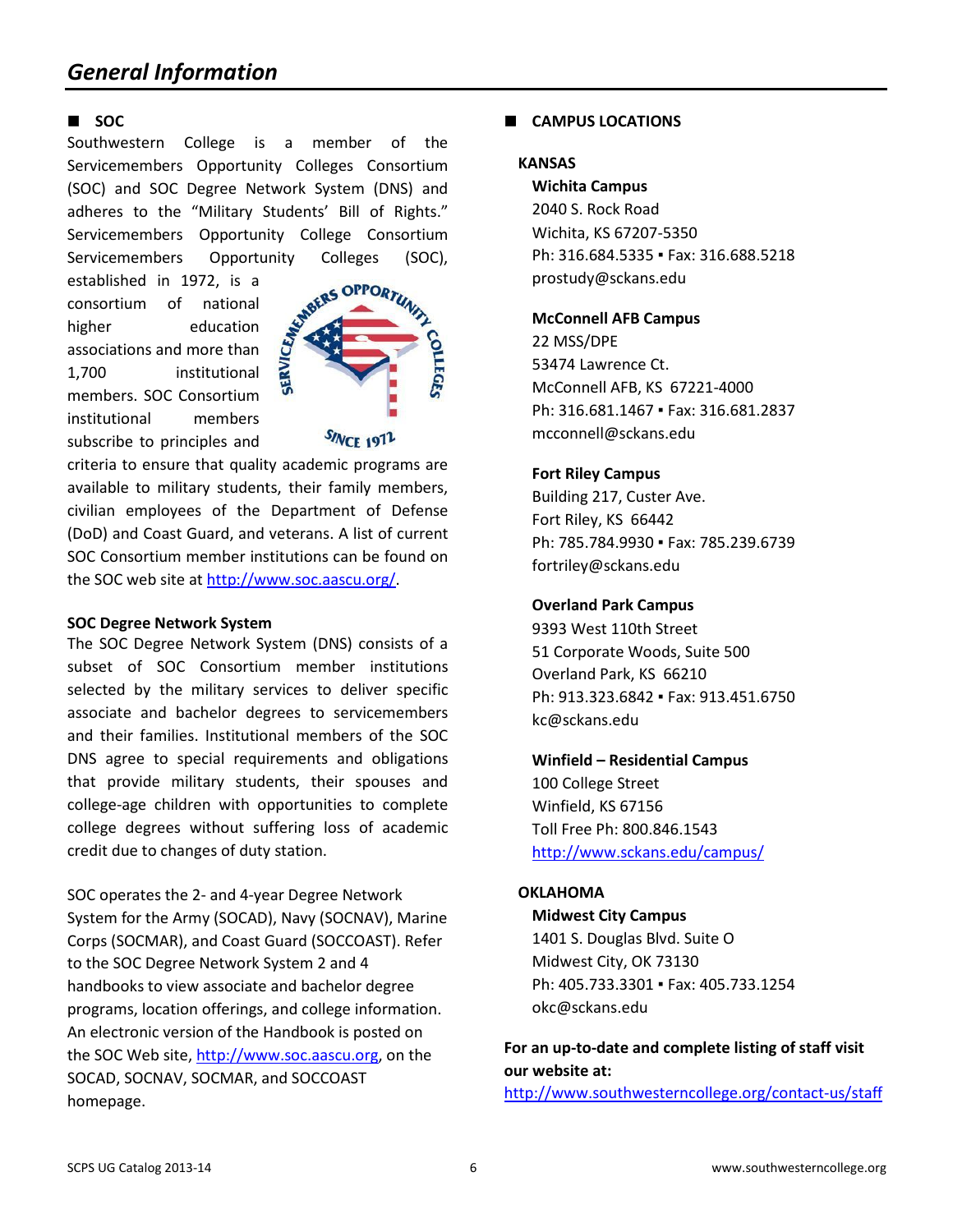## **ADMISSIONS**

All degree-seeking applicants must have completed a minimum of 6 credit hours of post high school coursework with a minimum cumulative GPA of 2.0 and have three years' full-time work experience. Learners with fewer than three years work experience must interview with the Chief Academic Officer for admittance.

Applicants must fill out a complete application packet and submit official transcripts from each institution they have previously attended. Once it is determined that the applicant meets all admission requirements, the applicant will be admitted to Southwestern College Professional Studies with provisional status until all \*official transcripts are received from each institution the applicant has previously attended. To be fully eligible for admission to Southwestern College Professional Studies and to be eligible to receive Federal Financial Aid, Southwestern College must have received all official transcripts for the learner. New learners have eight (8) weeks from the first day of their first class to get all of their \*official transcripts submitted to and received by the Southwestern College Registrar. If at the end of eight (8) weeks, the Southwestern College Registrar has not received all previous college transcripts, the learner will not be allowed to enroll in any future classes and will be dropped from all future sessions. Learners will not, however, be withdrawn from any course(s) currently in progress during the eight (8) weeks of provisional admission status. Learners will be eligible for full admission status when all official college transcripts have been received by the office of the registrar. Federal financial aid which the learner is eligible to receive under federal guidelines cannot be disbursed to the learner who has not been fully admitted to Southwestern College.

Transfer hours should include English Composition 1 and 2 and a course in mathematics (statistics and probability, college algebra, or more advanced college credit bearing mathematics course requiring college algebra or higher as a prerequisite preferred) with a C or better. Any college level math course will be considered as long as it counted toward graduation requirements at the institution where it was earned.

If these courses are not included in transfer credit, they will be required for graduation and may be completed at Southwestern College Professional Studies.

As part of the degree completion plan, learners may apply for prior learning experience credits or present College Level Examination Program (CLEP) or DANTES (DSST) credits. Detailed information on these alternate methods of obtaining credit is available from any Academic Success Coach (ASC).

\*Official transcripts, including military or other externally evaluated transcripts, must be sent directly from your previous institutions to the Southwestern College Office of the Registrar and cannot be transmitted from or by a learner directly.

## **GUEST LEARNERS**

Guests are welcome to enroll in 100- or 200- level Southwestern College Professional Studies courses. Guest learners wishing to enroll in 300- or 400- level courses must have the approval of the appropriate Academic Governance Committee. Guest learners are admitted for up to 15 credit hours with non-degree-seeking/non-major status. Exceptions will be allowed under special military agreement. If guest learners begin to pursue Professional Studies majors, they must declare their intent to seek a degree in writing and must meet all admissions requirements. Hours earned as a guest learner can be applied toward admission requirements.

#### **CERTIFICATE LEARNERS**

Learners seeking a Southwestern College Professional Studies certificate are admitted with non-degree seeking status. Exceptions will be allowed under special military agreement.

If certificate learners begin to pursue Professional Studies majors, they must declare their intent to seek a degree in writing and must meet all admissions requirements. Hours earned as a certificate learner can be applied toward admission requirements.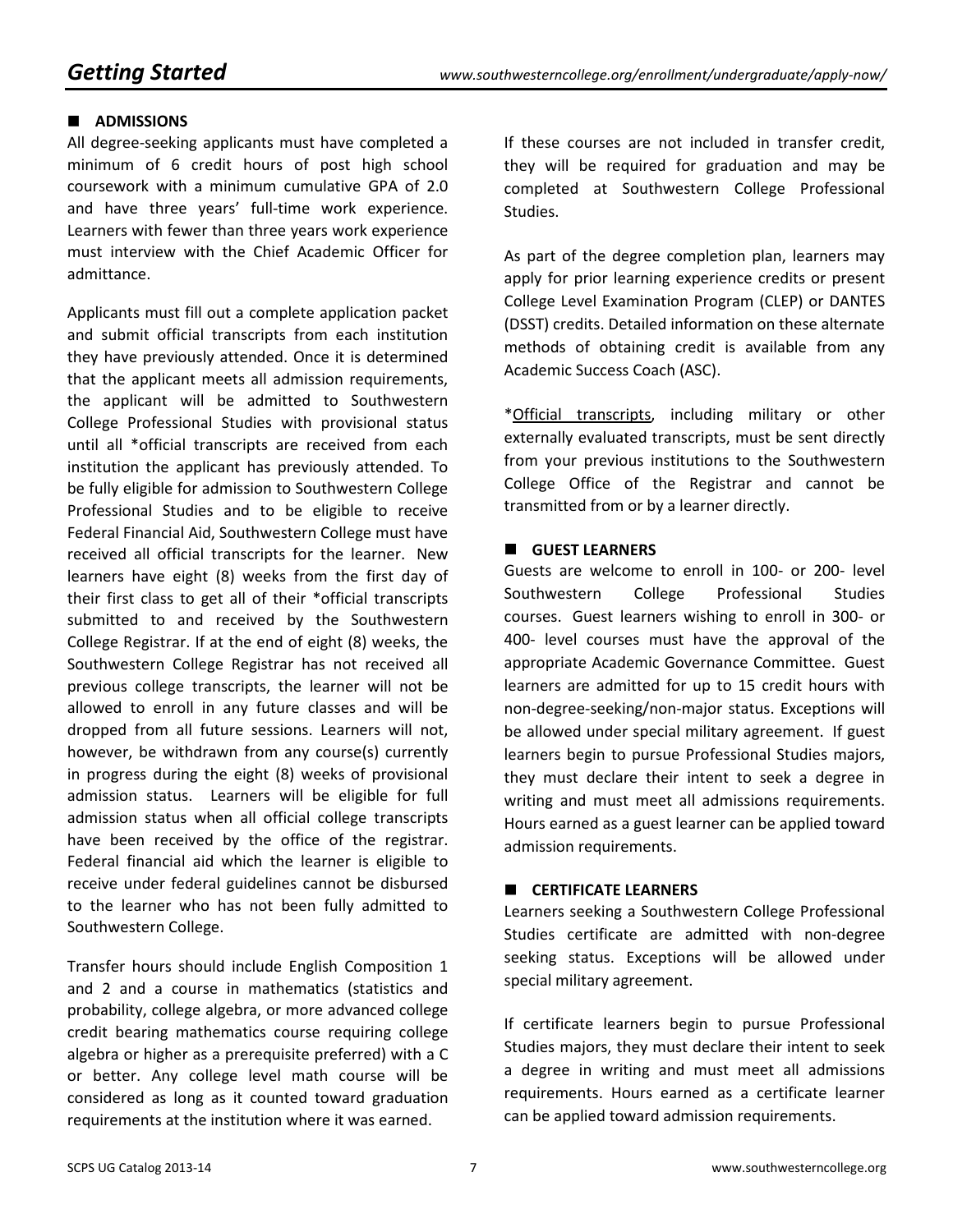## **READMISSION**

Learners not enrolled for the equivalent of more than three consecutive semesters are required to contact a Professional Studies Admissions Counselor to complete all necessary documentation for readmission. Learners who leave the bachelor's program but re-enroll having missed no more than one year (counting fall, spring, and summer semesters as one year) may follow the catalog under which they were previously enrolled. Southwestern College is in compliance with the Higher Education and Opportunity Act (HEOA) provision for service members readmission based on military service.

## **INTERNATIONAL LEARNERS**

International learners who wish to attend Southwestern College Professional Studies belong in one of the three categories described below. Review the appropriate category for additional application information.

Admission decisions for international learners who are planning on studying in the US are based on a combination of English proficiency, successful completion of courses leading to graduation, letters of recommendation, and proof of financial support.

Learners who have attended schools where English has not been the primary language of instruction must show evidence of English proficiency through one of the following: a paper score of 550 or higher, or an internet score of 80 or higher on the Test of English as a Foreign Language (TOEFL), a score of 6.5 or higher on the International English Language Testing Service (IELTS test; a score of 4 or higher on the Chinese Government English Exam; or special courses in other institutions such as completion of the highest level of an Intensive English Language Center program or other relevant experiences.

Transfer learners must provide official copies of all college transcripts and record of any undergraduate and graduate degrees awarded. All foreign credentials not listed in English should have an accompanying literal translation. Alternatively, learners can provide a third-party transcript evaluation from an organization such as ECE or WES. Please see the Transfer Learners section in this catalog for additional information.

An international learner who enrolls as a degreeseeking learner at Southwestern and who has taken courses outside the United States must pay a fee to have these credits evaluated.

**Category 1:** Learners who study online with Southwestern College Professional Studies programs from a country outside the USA follow the same policies and procedures outlined under Application Process in this catalog. Learners in this category must make payment arrangements with the Billing Office at the time of enrollment, or they will be dropped prior to the start of class.

**Category 2:** Learners who are permanent United States residents follow the same policies and procedures outlined under Application Process in this catalog. Learners in this category should provide an alien registration number or an ITIN number in place of a Social Security Number on application documents.

**Category 3:** Learners who are required to apply for an F-1 visa should plan to work jointly with a main campus and a Professional Studies admissions representative in order to ensure that all college admission and visa application requirements are met. Prospective learners can begin the process by contacting a Professional Studies admissions representative at 888.684.5335.

In addition, international learners (category 3) must submit a certified bank statement indicating that the learner or the learner's sponsor has sufficient funds to meet the first year's expenses, a personal statement about the learner's background, interests and personal accomplishments, and three letters of recommendation. International learners will be required to enroll in and pay for in full at the time of enrollment, 12 credit hours each semester. If the learner is being sponsored, a certified letter from the sponsor should be submitted indicating the sponsor will be supporting the learner during the learner's stay in the United States. If the learner is sponsored by the learner's home government, the learner should send a certified letter from the government indicating support and billing information. International learners are subject to the same academic admission requirements as other Professional Studies learners.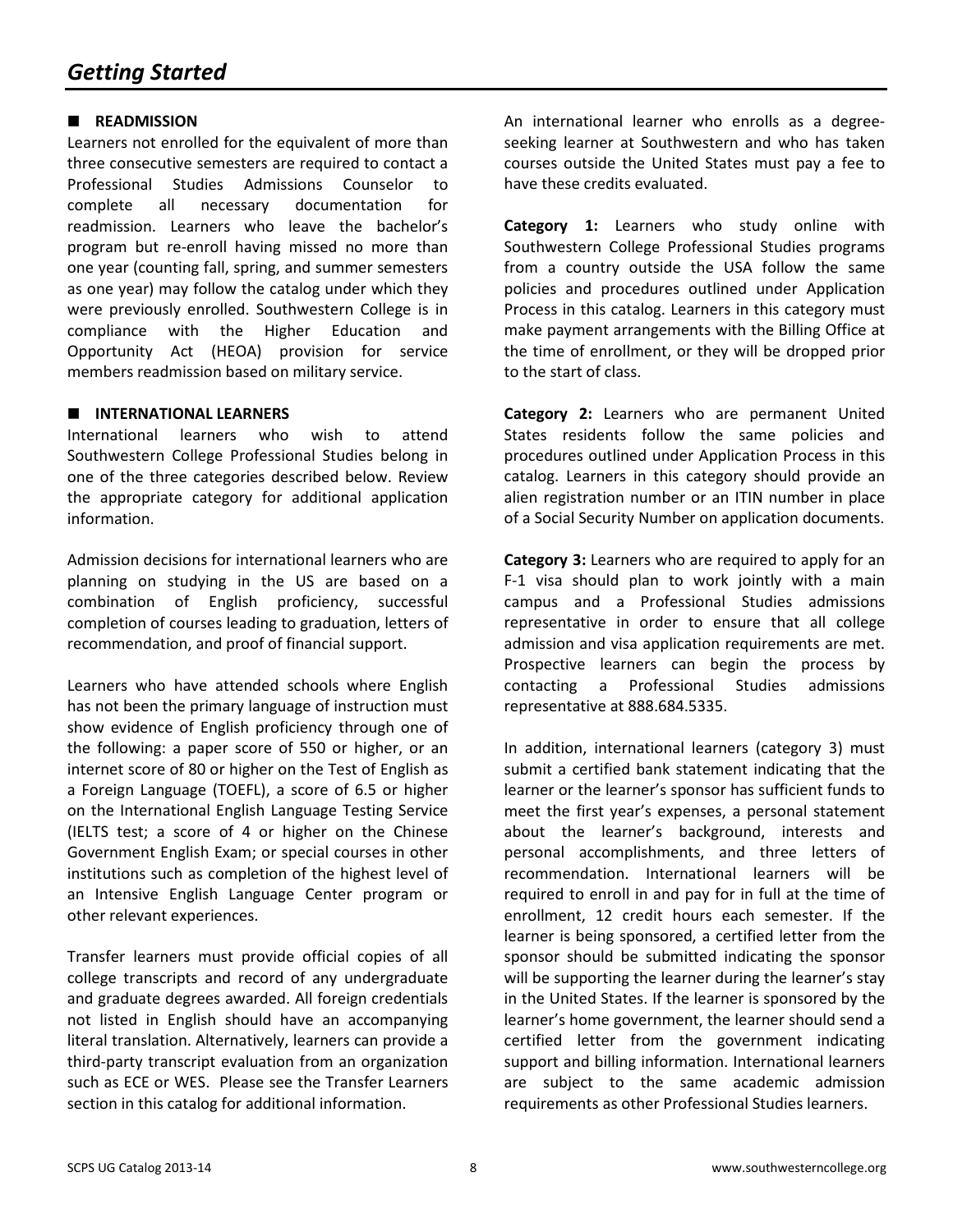## **ACADEMIC SUCCESS COACHING (ADVISING)**

Academic Success Coaching (ASC) plays a critical role in the learner's educational journey at Southwestern College. A staff of professional, full-time coaches, assists learners with degree plans, course selection, and other issues related to the learner's program. In addition, the Academic Success Coach is prepared with the tools and best practices needed to help learners persist to their individual educational goals. Each Academic Success Coach is committed to proactive learner contact, providing the necessary level of support for an optimal educational experience.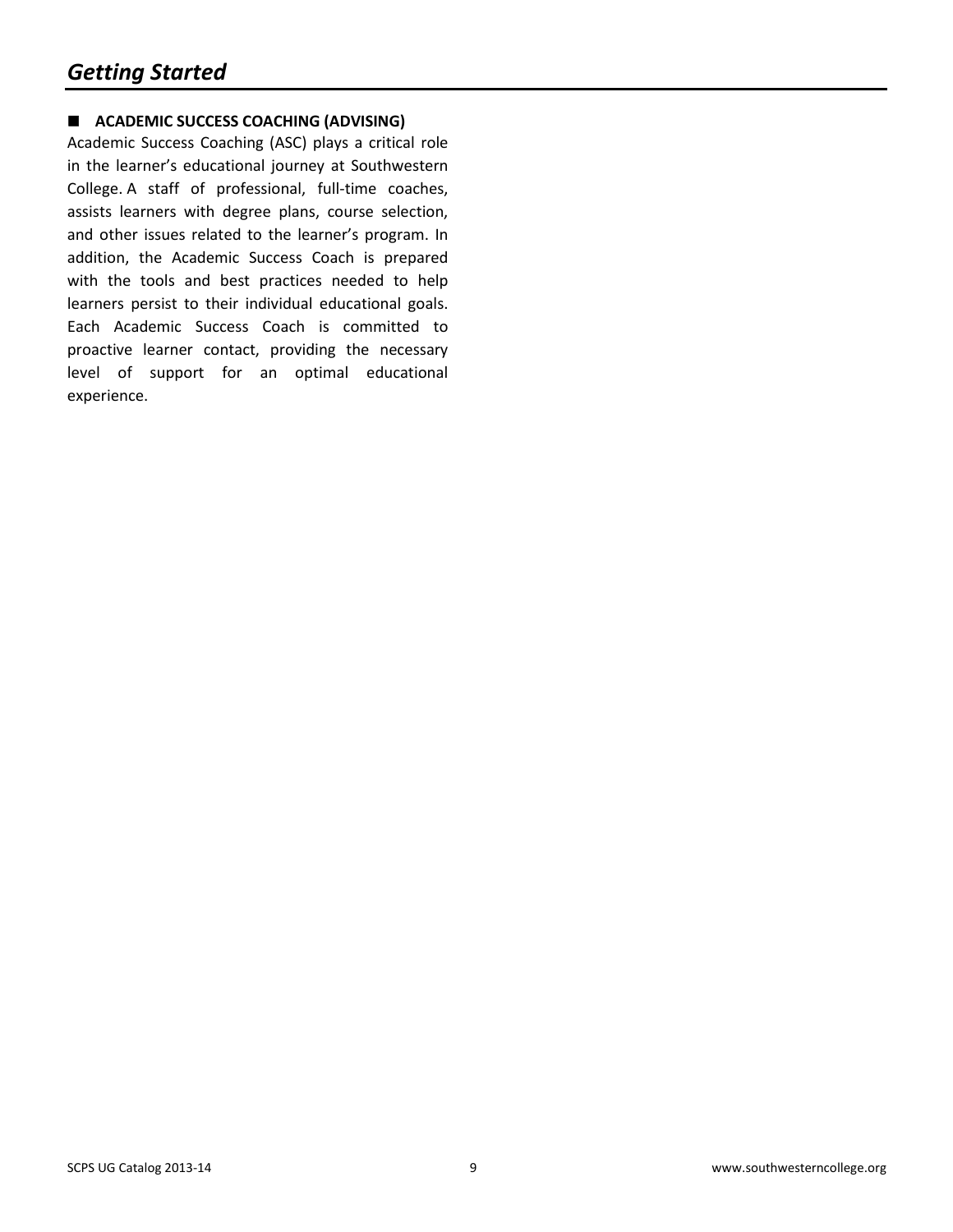## **PRIOR LEARNING ASSESSMENT**

There are a variety of methods for learners to receive additional credits through our prior learning assessment processes. These include: transfer credit; credit evaluated by the American Council on Education (ACE); validation of credits by examination; credit for prior learning; through the portfolio process, and extra-institutional credit.

While it is the intent of Southwestern College Professional Studies to maximize a learner's number of transfer credits from multiple sources, it is important to understand that all Professional Studies learners must meet all learner qualification profile competencies for each degree earned at Southwestern College.

Southwestern College will accept a maximum of 30 total credit hours combined in the following three credit categories: validations of credits by examination; credit for prior learning; and extrainstitutional credit.

A description of the policies specific to these various credit options is described below.

## **Transfer Credit**

Learners must provide an official transcript of coursework done at all other institutions to apply those hours toward requirements at Southwestern College. Only hours successfully completed and/or degrees earned at institutions recognized by the Council for Higher Education Accreditation (CHEA) may be considered. Southwestern College does not recognize credit for varsity athletics or remedial/developmental coursework. Any exception to the above requirements must be approved by the appropriate Academic Governance Committee.

Transfer hours should include English Composition 1 and 2 and a course in mathematics (statistics and probability, college algebra, or more advanced college credit bearing mathematics course requiring college algebra or higher as a prerequisite preferred) with a C or better. Any college level math course will be considered as long as it counted toward graduation requirements at the institution where it was earned. These courses are required for graduation and may be completed at Southwestern College Professional Studies.

#### **Transferring a completed AA or AS degree**

Any learner, with the exception of education and nursing majors, with a completed associate of arts (AA) degree or an associate of science (AS) degree from a regionally accredited institution is waived from all disciplinary perspective requirements at Southwestern College Professional Studies.

## **Credit Evaluated by the Academic Council on Education (ACE)**

By special agreement, Southwestern College accepts up to 64 ACE recommended credits from AARTS, SMART, USCGI, or corporate transcripts. Through additional memoranda of agreements, Southwestern College may develop other agreements for acceptance of ACE-evaluated credits.

## **Validation of Credits by Examination**

A learner may present scores earned on examinations administered by outside agencies approved by the appropriate Academic Governance Committee and receive up to 30 total hours of credit. Sources may include the College Level Examination Program (CLEP), Advanced Placement Program, Excelsior College Exams (ECE), and DANTES Subject Standardized Test (DSST). The maximum number of credits that may be validated by external examination at Southwestern College is 30. Credit by examination awarded by other accredited colleges is accepted as transfer credit.

## **Pilot's License**

Learners who have earned a pilot's license may be awarded five credit hours for the license, and upon submission of a signed and dated pilot's logbook, request that the logbook be evaluated for additional credit. There is no charge for credentialing the A & P license or the hours for the pilot's license, but a charge of \$75 will be assessed the learner for evaluation of the logbook.

Information regarding charges and fees is found in this catalog under "Charges and Fees." Credits earned by validation are graded satisfactory (S). They count toward graduation and, when initially entered by Southwestern College or another baccalaureate degree-granting institution, toward the minimum 60 hours required from baccalaureate-degree-granting institutions. They do not assist in fulfilling the requirement for a minimum of 30 hours in Southwestern College courses.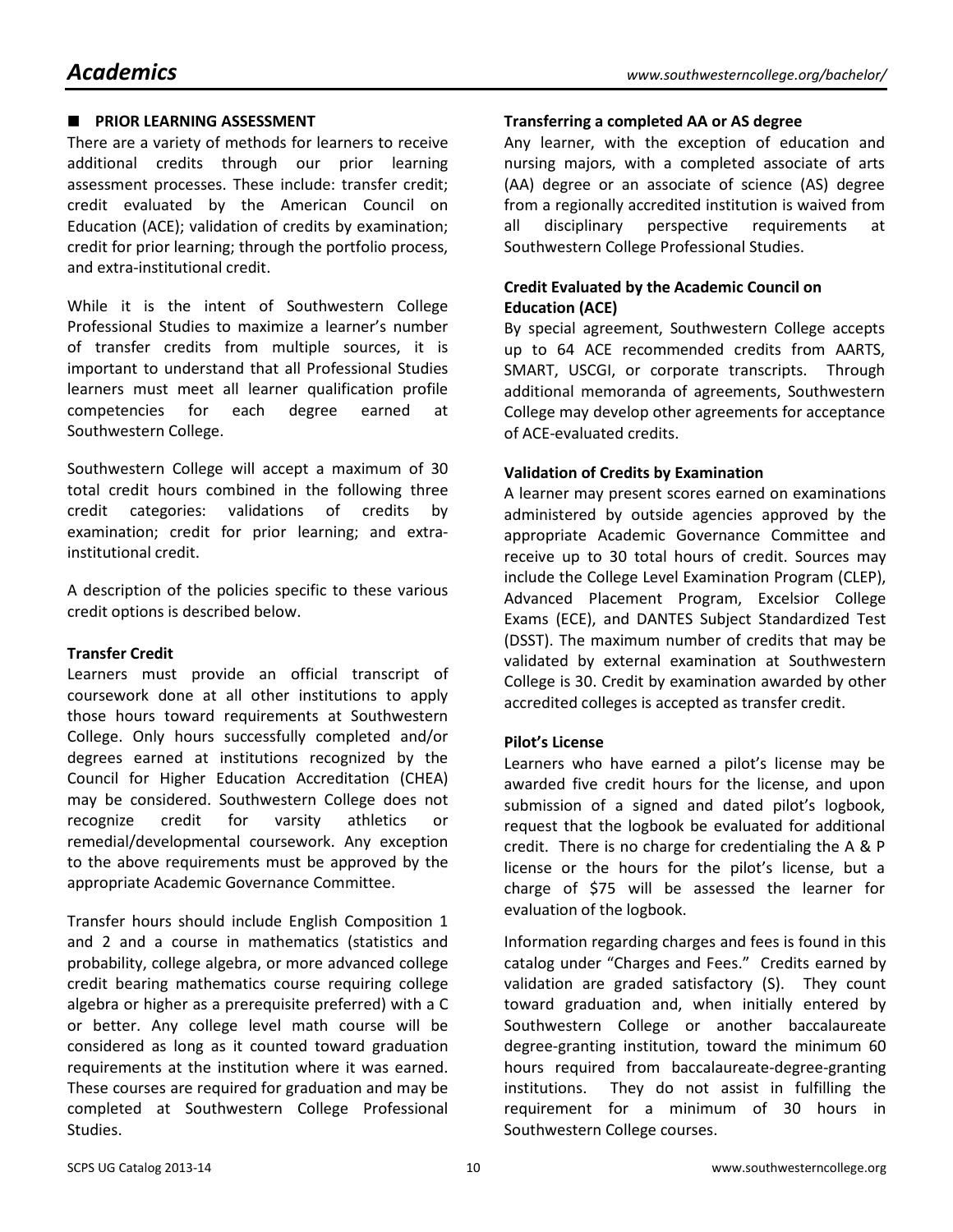## **PRIOR LEARNING ASSESSMENT** *(continued)*

## **Airframe and Power Plant License**

Learners who show proof of earning an Airframe & power plant (A & P) license may be granted 30 credit hours for that course of study and a waiver of the math requirement.

## **Extra Institutional Credit**

Southwestern College Professional Studies works with third party organizations to award extra institutional credit. Learners may apply up to 30 extra institutional credit hours as elective credits toward selected degree programs. A standard extra institutional credit fee (per credit hour) will apply. Information regarding charges and fees is found in this catalog under "Charges and Fees."

## **Credit for Prior Learning Portfolio**

It is recognized that many persons have accumulated non-college experiences that can be translated into college credit. Degree-seeking learners may apply for evaluation of prior learning credit after completing 21 hours with Southwestern College Professional Studies. Information regarding application procedures can be obtained from an academic success coach.

A learner who wishes to apply for such credit is invited to prepare a summary of those experiences in writing, strictly following guidelines outlined in a document available from the office of the Director of Learner Support and Academic Success. An external evaluator uses various methods of evaluation to assess the learner's competence level and grants elective credit hours accordingly.

Examples of work and other experiences that may be considered for credit are in-service education, continuing education in any form, occupational experience, professional attainment, and travel that can be shown to have resulted in personal growth and learning. Credits awarded by Southwestern College for prior learning through the portfolio process are graded satisfactory (S). They count toward graduation but do not assist in fulfilling the requirement for a minimum of 30 hours in Southwestern College courses. A fee will be assessed for evaluation of prior learning. It must be paid at the time an application is submitted for evaluation. Information regarding charges and fees is found in this catalog under "Charges and Fees."

## **CODE OF CONDUCT**

Enrollment at Southwestern College is interpreted by the institution to have both academic and social behavioral implications. The following actions or behaviors which are inconsistent with the college mission and academic traditions or unacceptable to the established community standards may result in suspension or expulsion. Learners are expected to conduct themselves ethically, honestly, and with integrity. This requires the demonstration of mutual respect and civility in both academic and professional discourse and settings. Learners are expected to respect the rights and privileges of others and to foster an environment conducive to learning.

- 1. Actions, oral statements, and written statements which threaten or violate the personal safety of faculty, staff, or learners.
- 2. Harassment, sexual or otherwise, that has the effect of creating a hostile or offensive educational environment for any learner, faculty, or staff member.
- 3. Stalking or persistently pursuing another person and creating unwelcomed contact or communication.
- 4. Unauthorized, inappropriate or misuse of computers and technology.
- 5. Theft or damage to personal or college property or services.
- 6. Academic dishonesty including but not limited to plagiarism and cheating.
- 7. Physical harm or threat of physical harm to any person or persons, including but not limited to assault, sexual abuse, or other forms of physical abuse.
- 8. Carrying of weapons or other hazardous items on campus, at campus-sanctioned events, or when meeting with campus personnel (does not apply to learners who are law enforcement officers).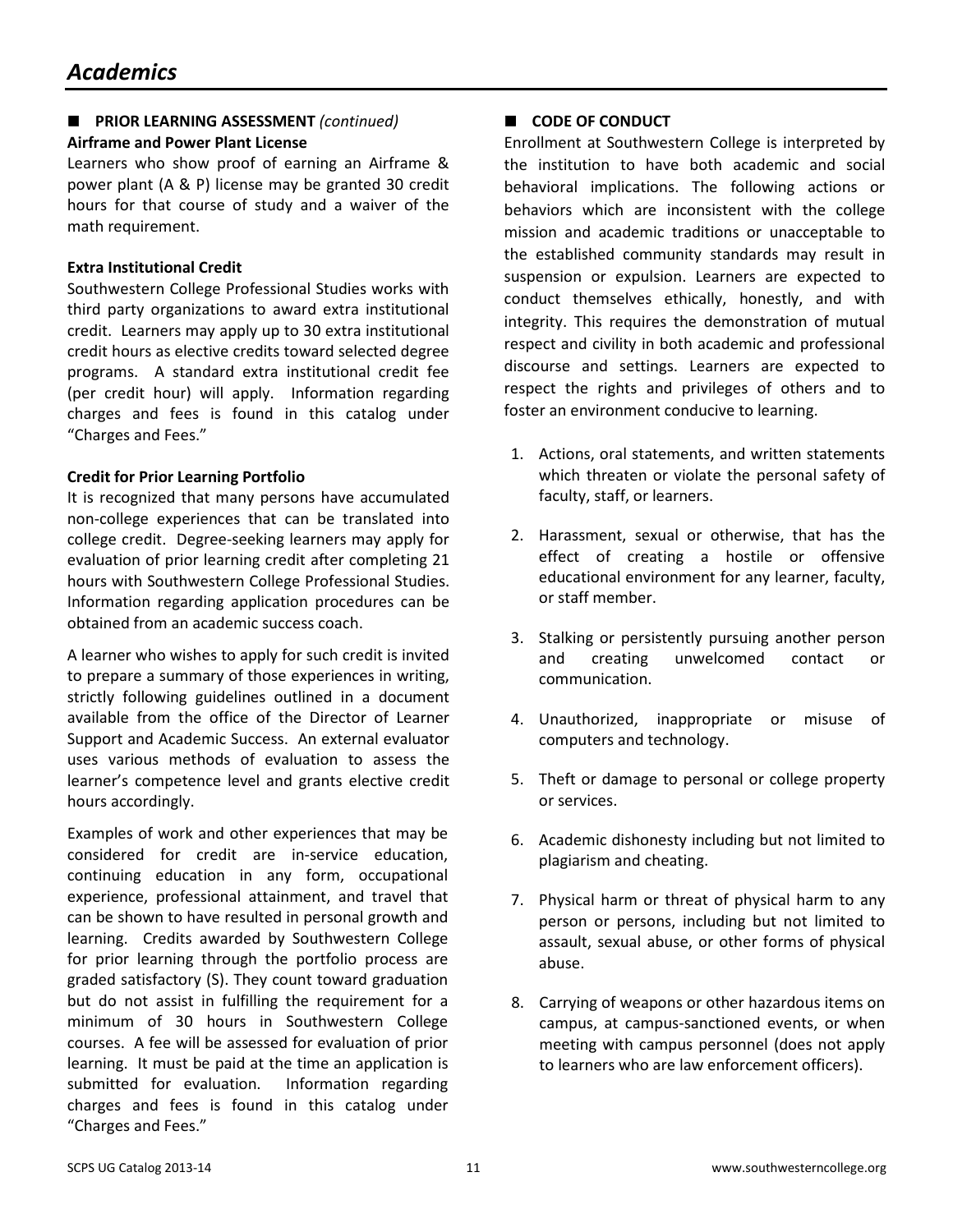## ■ **CODE OF CONDUCT** (continued)

- 9. Using, dealing in, or being under the influence of alcohol or illegal drugs while in class.
- 10. Falsification, alteration or invention of information on college forms including financial aid applications.
- 11. Violation of federal, state, or local laws and regulations that impact the college educational environment.

This list is representative but not all-inclusive. Violators of the Code of Conduct will be referred to the Vice-President of Southwestern College Professional Studies who will make an appropriate disciplinary decision.

## **ACADEMIC INTEGRITY**

Southwestern College assumes the academic integrity of its learners. Academic dishonesty is any act of cheating, fabrication, plagiarism, and abuse of resources, forgery of academic documents, dissimulation, or sabotage, and any act of aiding and abetting academic dishonesty. In cases where academic integrity is in question, the following definitions and policies will apply:

- 1. Cheating is using or attempting to use unauthorized materials, information or study aids in any academic exercise. Examples: copying homework, copying someone else's test, using an unauthorized "cheat sheet," etc.
- 2. Fabrication is the falsification or invention of any information or citation in any academic exercise. Examples: making up a source, giving an incorrect citation, misquoting a source, etc.
- 3. Plagiarism is the representation of the words and ideas of another as one's own in any academic exercise. Plagiarism includes failing to give a citation for using work from another person or source. Modifications to phrasings do not reduce the requirement for giving a citation. This also applies to information obtained electronically, such as from the Internet.
- 4. Dissimulation is the disguising or altering of one's own actions as to deceive another about the real nature of one's actions concerning an academic exercise. Examples: fabricating excuses for such things as missing classes, postponing tests, handing in late papers; turning in a paper for one class that was originally written for another class, etc.
- 5. Abuse of resources is the damaging of any resource material or inappropriately limiting access to resource material which is necessary for academic work. Examples: hiding library materials; removing non-circulating material from the library; hiding or stealing another person's textbook, notes or software; failure to return library materials when requested by the library, etc.
- 6. Forgery of academic documents is the unauthorized changing or construction of any academic document. Examples: changing transcripts, changing grade books, changing grades on papers which have been returned, forging signatures, etc. Examples also include completion of an application for any Southwestern College academic program which omits or falsifies any requested information. Such violations can result in the revocation of the application, even if approval was previously granted on the basis of fabricated information.
- 7. Sabotage is the damaging or impeding of the academic work of another learner. Examples: ruining another learner's lab work, failure to participate in group assignments, destroying another learner's term paper, etc.
- 8. Aiding and abetting academic dishonesty is knowingly facilitating any act defined in items 1-7.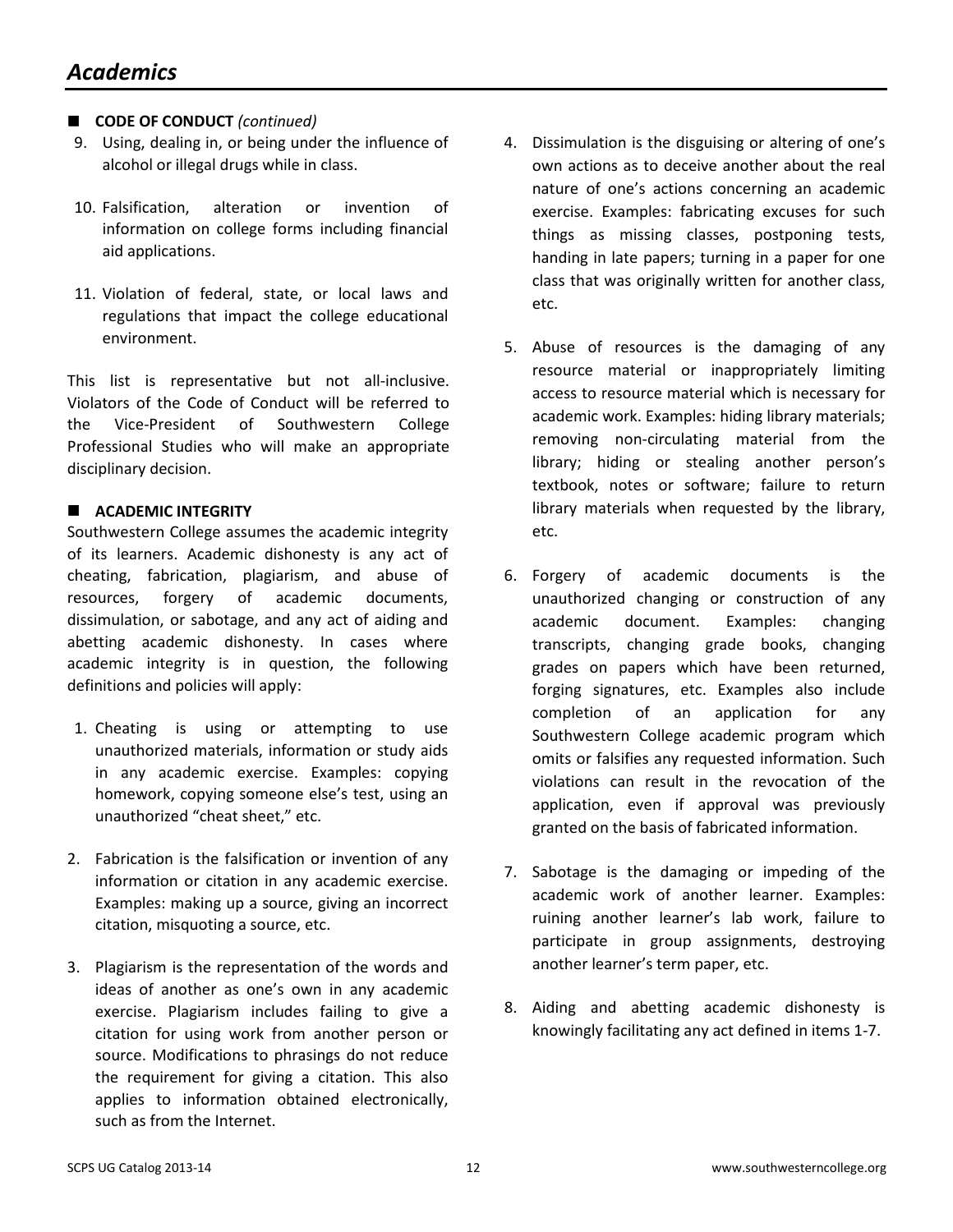## **POLICIES FOR DEALING WITH VIOLATIONS OF ACADEMIC INTEGRITY:**

#### **Course:**

- 1. The instructor shall determine if the infraction is intentional or unintentional.
- 2. The instructor may issue a reprimand (written or oral) for intentional or unintentional violations, and/or assign a reduced score or zero for the assignment (paper, exam or project). Institutional procedures will also apply if a zero is recorded due to an intentional violation of the academic integrity policy.
- 3. The most severe violations of academic integrity may result in the learner receiving a failing grade in the course. In such circumstances the instructor will consult with the Chief Academic Officer prior to assigning the failing grade. Institutional procedures will also apply if a learner receives a failing grade due to a violation of the academic integrity policy.
- 4. The learner may appeal the instructor's decision to the Chief Academic Officer.

## **Institutional:**

- 1. When a zero is recorded for an assignment because of intentional academic dishonesty the occurrence will be a reported, in writing, to the Chief Academic Officer.
- 2. The violation will be documented by the appropriate college staff members.
- 3. Validated attempts of academic dishonesty will become a permanent part of the learner's academic record.
- 4. The Chief Academic Officer will review the documentation and may issue a written warning (probable first violation) or suspend (subsequent violations) the learner from Southwestern College.
- 5. The learner may appeal the Chief Academic Officer's decision to the appropriate Academic Governance Committee. Appeals must be submitted in writing within 30 days of notification by the Chief Academic Officer. Decisions of the Academic Governance Committee are final.

## **UNDERGRADUATE DEGREES OFFERED**

Southwestern College confers the following undergraduate degrees for program offered in Professional Studies:

- B.A., Bachelor of Arts
- B.G.S., Bachelor of General Studies
- B.S., Bachelor of Science
- B.S.N., Bachelor of Science in Nursing

Learners seeking a degree must fulfill all requirements as listed in this catalog. A second undergraduate degree requires a minimum of 30 additional semester hours of credit.

## **CERTIFICATE PROGRAMS OFFERED**

Southwestern College offers undergraduate certificates. Credit hours earned for these certificate programs can be used to satisfy credit hour requirements for Southwestern College bachelor's degrees. Certificates are awarded only for courses taken at Southwestern College unless otherwise stated in an extra-institutional or military education agreement.

#### **Certificates**

- **Cyber Crime Investigation**
- **Homeland Security**
- **Lean Six Sigma**
- **Operational Leadership**
- **Organizational Communication**

## **DECLARATION OF MAJOR**

New learners declare majors in the application process in Southwestern College Professional Studies. If a learner wishes to add a second major, the process may be completed through an academic success coach (ASC).

## **DECLARATION OF MINOR**

There are no minors offered in Professional Studies programs.

## **CHANGING MAJORS**

A learner wishing to change majors must submit a completed Change of Major form to the learner's academic success coach (ASC). The learner assumes responsibility for any extra credits that may be involved in meeting the requirements of the new major.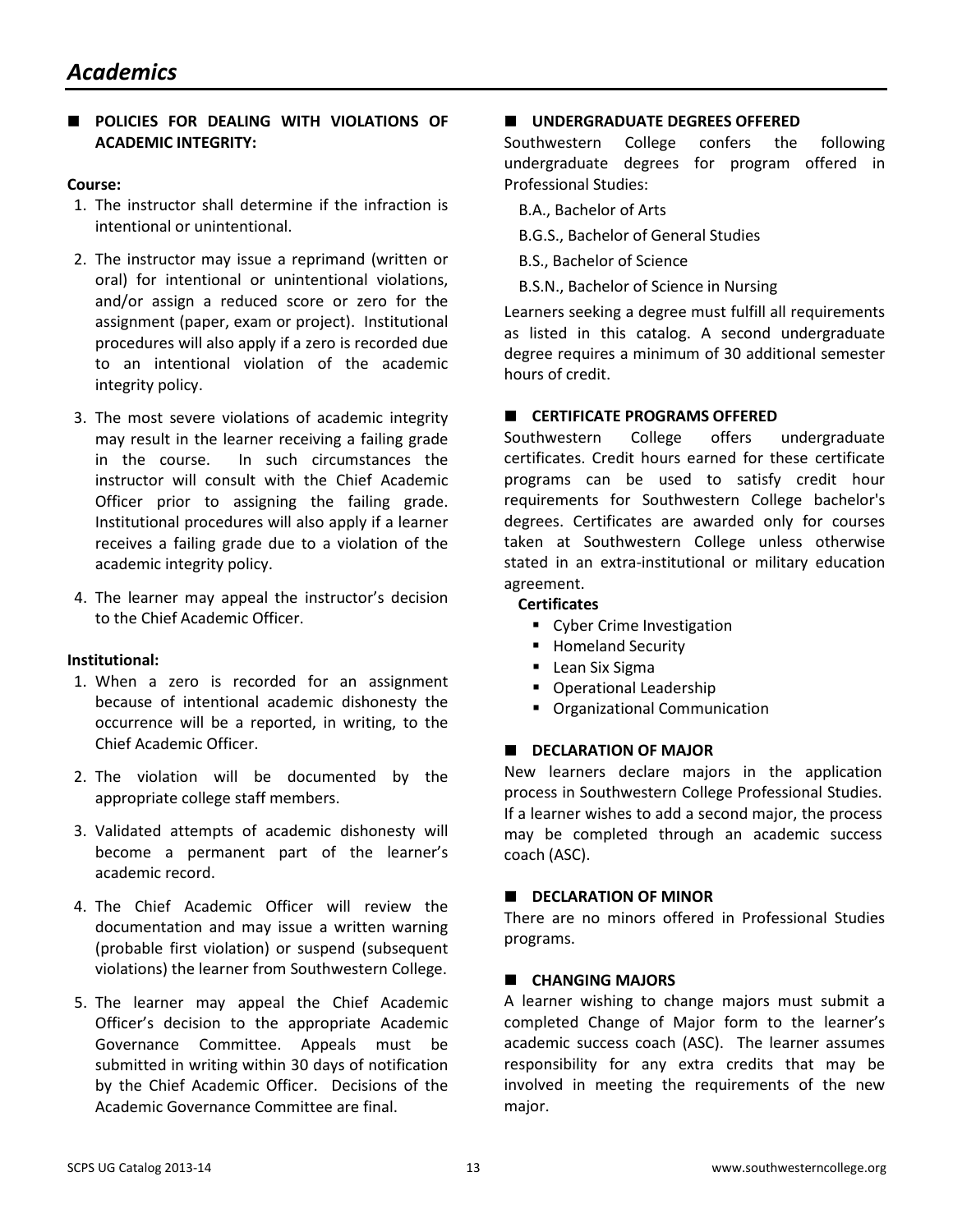## **COURSE NUMBERING SYSTEM**

Courses are numbered by level:

- 100 Freshman
- 200 Sophomore
- 300\* Junior
- 400\* Senior
- 500+ Graduate

*\* It is strongly recommended that enrollment in lower level course requirements is satisfied prior to advancing to upper level requirements to build on foundational knowledge.*

## **GRADING SYSTEM**

The college grading system defines the following marks as graded hours and assigns the grade points shown per semester credit hour:

- $A+=$  The grade of  $A+$  is reserved for a perfect score (100%) of all work in a course
- A = Superior work  *(A+ or A, 4 points; A–, 3.67)*
- $B =$  Above average work  *(B+, 3.33; B, 3; B–, 2.67)*
- C = Average work  *(C+, 2.33; C, 2; C–, 1.67)*
- D = Minimally acceptable work for receiving credit  *(D+, 1.33; D, 1; D–, 0.67)*
- $F =$  Failure  *(0 points)*
- WF = Withdraw Failure  *(0 points)*

These additional marks are also used but do not designate graded hours and do not impact calculation of a GPA:

- WD = Withdrawal from a course
- $W =$  Withdrawal from a course *(for active duty Army learners only)*
- AW = Administrative withdrawal from a course
- I = Incomplete work
- $WM =$  Withdrawal by the Army *(obtained through the Army)*
- S = Satisfactory work *(equivalent to a C- or better)*

Southwestern College Professional Studies' participation in memoranda of agreements may require additional grade designations.

## **CALENDAR OF SESSIONS**

Southwestern College Professional Studies programs include eight, six-week sessions each year, with three sessions during the traditional fall and spring semesters and two sessions in the summer semester. Teacher Education courses are offered in a combination of 12-week and 6-week sessions. Courses are offered online, on ground, and in a blended environment. Enrollment is completed online or at any on ground location and is open three weeks prior to each semester, through Thursday 11:59 Central Time before the start of the session.

## **Fall Semester**

PS Session 1: Aug 19 – Sept 29, 2013 PS Session 2: Sept 30 – Nov 10, 2013 PS Session 3: Nov 11 – Dec 22, 2013

## **Spring Semester**

PS Session 1: Jan 6 – Feb 16, 2014 PS Session 2: Feb 17 – Mar 30, 2014 PS Session 3: Mar 31 – May 11, 2014

## **Summer Semester**

PS Session 1: May 12 – Jun 22, 2014 PS Session 2: Jul 7 – Aug 17, 2014

*EDUC courses may combine two sessions in a single semester for one 12 week session.*

*NURS435 may combine three sessions in a single semester for one 18 week session.*

## **POWER CAMPUS SELF-SERVICE AND COURSE SELECTION**

Learners are strongly encouraged to consult their academic success coach before selecting courses. Power Campus Self-Service is Southwestern College's web based learner information system where learners may enroll, view schedules, access account information, view unofficial transcripts, print grades, view progress towards degree, and pay their bill. It [may be accessed at](https://prodweb.sckans.edu/SelfService/Home.aspx)

https://prodweb.sckans.edu/SelfService/Home.aspx

## **BLACKBOARD LEARN**

Blackboard Learn is Southwestern College's course management software used for all online courses and as a supplement to many on ground classes.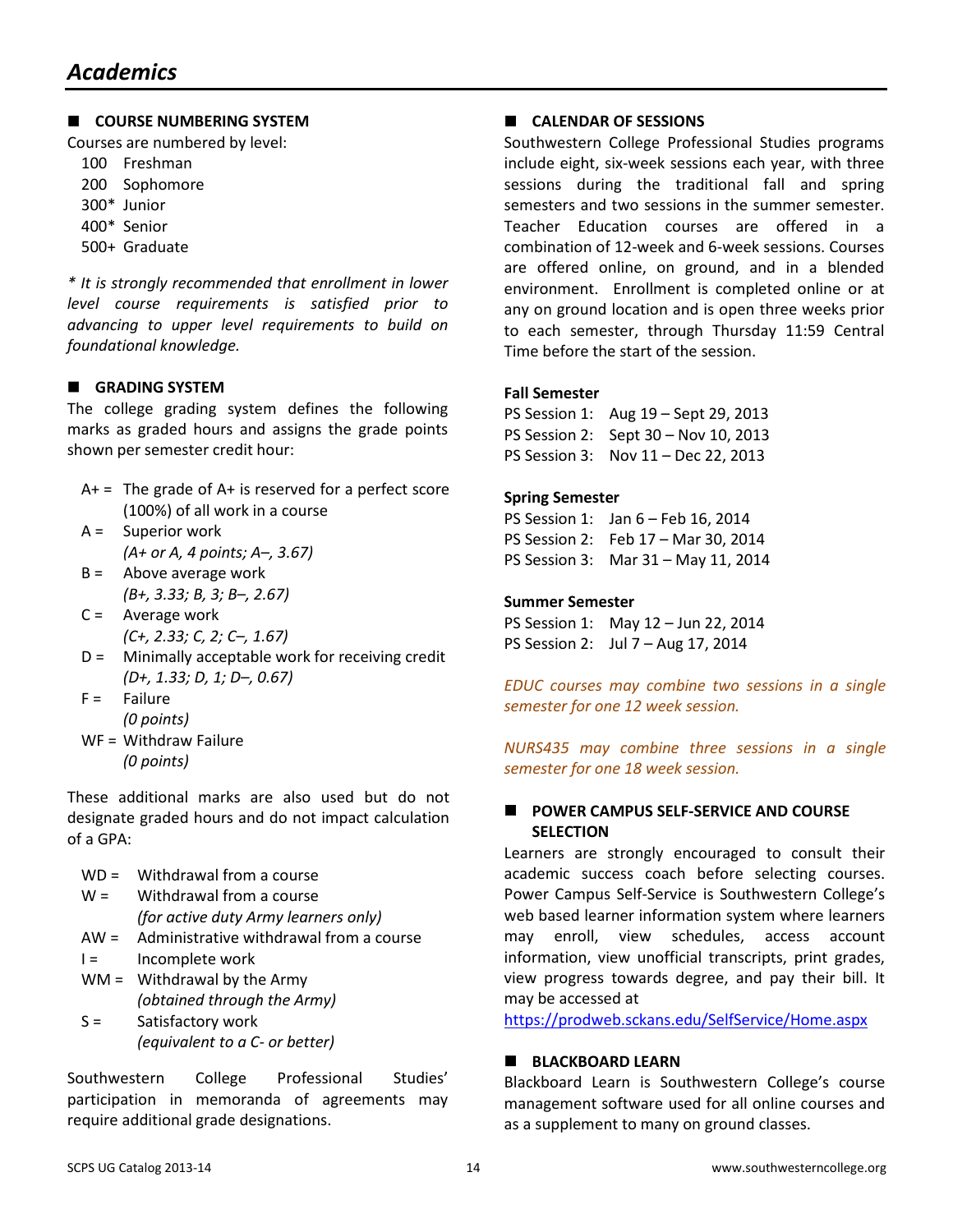## **COURSE LOAD**

It is recommended that one course per session, and no more than two, is the preferred course load in Professional Studies undergraduate programs. Enrollment in more than six credit hours in a session requires a review by and approval from the Director of Learner Support and Academic Success. A learner may be dropped from a course at the discretion of the Director of Learner Support and Academic Success if the learner has not received prior approval for more than six credit hours and if the learner has not provided sufficient evidence to demonstrate successful completion of the extra course(s).

## **INDEPENDENT STUDY**

In extraordinary circumstances, a learner may request a course requirement to be fulfilled through an independent study of a course normally offered at Southwestern College Professional Studies. An independent study will be considered when a very limited number of credit hours are needed to complete the degree and/or when the learner has completed at least two thirds of required course work. A form requesting an independent study must be submitted to and approved by the Chief Academic Officer. Per credit hour tuition for independent study courses, book requirements, and enrollment process are the same as all other Professional Studies courses.

## **ATTENDANCE**

For on ground courses, learners are expected to attend all classes for the full length of the class period. One or more absences per course may result in a lower grade. Learners are responsible for missed material and for arranging make-up work. More than two absences per class in one six week period is considered unacceptable and may result in a lower grade for the course. Tardies may be counted as absences at the discretion of the instructor. For online learners, regular, systematic weekly participation is required according to the tenets established on the course syllabus. More than two weeks of nonparticipation in one six-week period may result in a lower grade for the course. Learners who fail to demonstrate participation in an online course by the end of the third week of class and who cannot be reached by phone or e-mail may be administratively withdrawn unless other arrangements have been made with the instructor.

### **EXTRA CREDIT POLICY**

At SCPS, instructors may not offer extra credit to learners.

#### **FAILURE TO MEET COURSE REQUIREMENTS**

In order to pass a course all key assignments must be complete. Failure to complete and submit any key assignment may result in a failing grade for the course.

If a learner exceeds the permitted number of class absences or otherwise fails to do the work of a course, an instructor can inform that learner in writing that it will be impossible for the learner to pass the course and an F will be the result when grades are turned in. The instructor may wish to suggest to the learner that further attendance or completion of class work will not change this outcome.

If this notice comes prior to the official last day to withdraw from a course (refer to withdrawal section), the learner may withdraw and receive a grade of WD. After that date the grade will be F.

A copy of the notification letter will be retained in the leaner record.

## **INCOMPLETE WORK**

A learner may request a temporary grade of incomplete when the work of the learner has been generally satisfactory but for reasons beyond the learner's control it has not been possible to complete certain assignments made by the instructor. A minimum of 50 percent of the course work must be completed before an incomplete can be granted. If the instructor agrees to the learner's request, the learner and instructor must jointly complete a form describing the work remaining in the course and a plan for its completion. The form will then be submitted to the Chief Academic Officer. If the incomplete is acceptable the form will be filed with the Registrar.

If an incomplete is given, the learner will work with the instructor to set a reasonable deadline. A deadline of no more than 30 days is strongly suggested. Under extreme conditions, learners may request a maximum of 90 days after the end of the course to complete the course work. A grade of F will automatically be entered as a final grade if the remaining work is not completed by the deadline.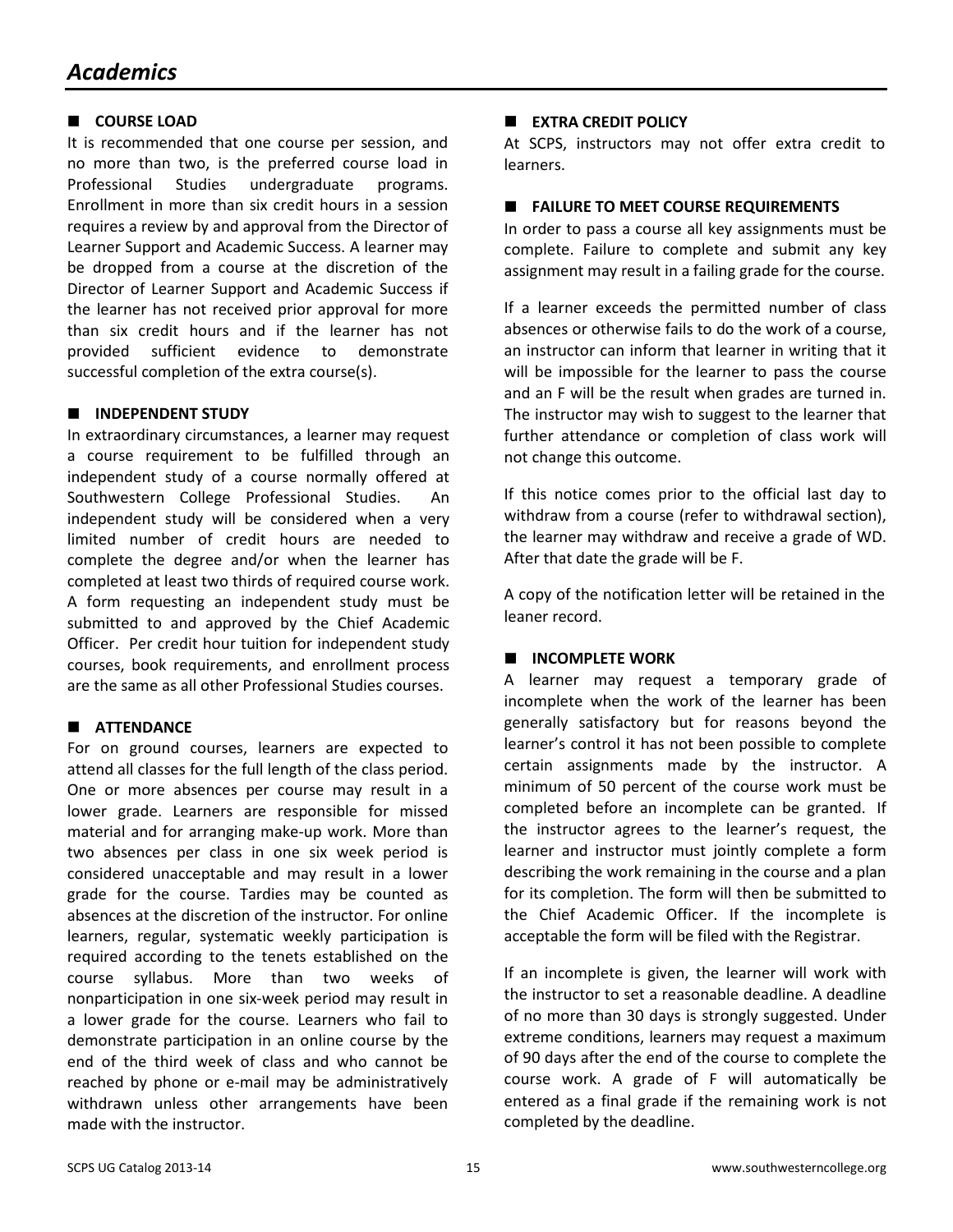## *Academics*

## **INCOMPLETE WORK** *(continued)*

Incompletes must be requested by the learner prior to the end of class, and are awarded at the discretion of the instructor. To qualify for an incomplete, the learner must have made satisfactory progress in the class, and have encountered extraordinary circumstances preventing the completion the class by the scheduled end date.

Extension of the deadline may be allowed by special permission of the Chief Academic Officer in cases of illness or other conditions beyond the learner's control. Requests for extensions of deadlines must be initiated by the learner and endorsed by the instructor involved in order to be considered. During the period in which a learner holds an incomplete, the grade point average will be calculated without counting the incomplete. A learner who has received a grade of Incomplete in a course cannot submit a withdrawal request for the course.

An instructor may not give an incomplete unless the learner has requested it. If the form is not submitted to the Professional Studies Academic Affairs office by the end of the grading period for that term, a grade of F will be recorded.

## **APPEAL OF GRADE**

Any grade change or appeal for a grade change must be requested in writing within 30 days after the end of the course in which the grade is given. If a learner believes the grade recorded by an instructor is inconsistent with the documentary evidence, an informal discussion with the faculty member is required as the first step of an appeal. If satisfactory resolution is not achieved at this level, the learner may then seek resolution with the Chief Academic Officer by providing a written appeal of the grade. The Chief Academic Officer will render a decision based on a review of the course, assignment submission, and any documents submitted by the learner with the written appeal. If the learner disputes this decision, the final step would be to submit a written request for an appeal of a grade to the appropriate Academic Governance Committee.

All written appeals should be provided in a letter document format which should include any relevant information. Appeals can be submitted electronically via email to the Chief Academic Officer with the documents as attachments.

The Committee has the right to interview the learner, the faculty member(s), and other pertinent individuals in an effort to reach a just resolution of the issue. The appropriate Academic Governance Committee will render the final decision on the appeal. Notification of the grade appeal findings will be forthcoming from the Academic Governance Committee.

This process is also followed in appealing sanctions placed on a learner as a result of the academic integrity policy and code of conduct violations.

## **REPEATING COURSE WORK**

If a learner repeats a course, both the original and repeat grade will be recorded on the official transcript, but only the repeat grade will be used in calculating earned hours and grade point averages, regardless of whether that grade is higher or lower than the original grade.

## **WITHDRAWAL**

Withdrawal requests must be made in writing or by submitting the online form found at: <http://w3.sckans.edu/ps/withdraw/>

## **Official Withdrawal from Courses**

A learner may withdraw from a course at any time before the start of the last week of class in a regular six week session and receive a grade of WD which does not influence the grade point average. For courses lasting longer than six weeks, the last date to withdrawal is two weeks before the end of the course. A charge will result for any course withdrawal after the end of the first week of class. Military learners who wish to inquire about the impact of mobilization, activation, and temporary duty assignments on academic standing and financial responsibilities associated with adding, dropping and withdrawing from a course, should speak with their academic success coach (ASC) or a staff member in the billing office at (888) 684-5335.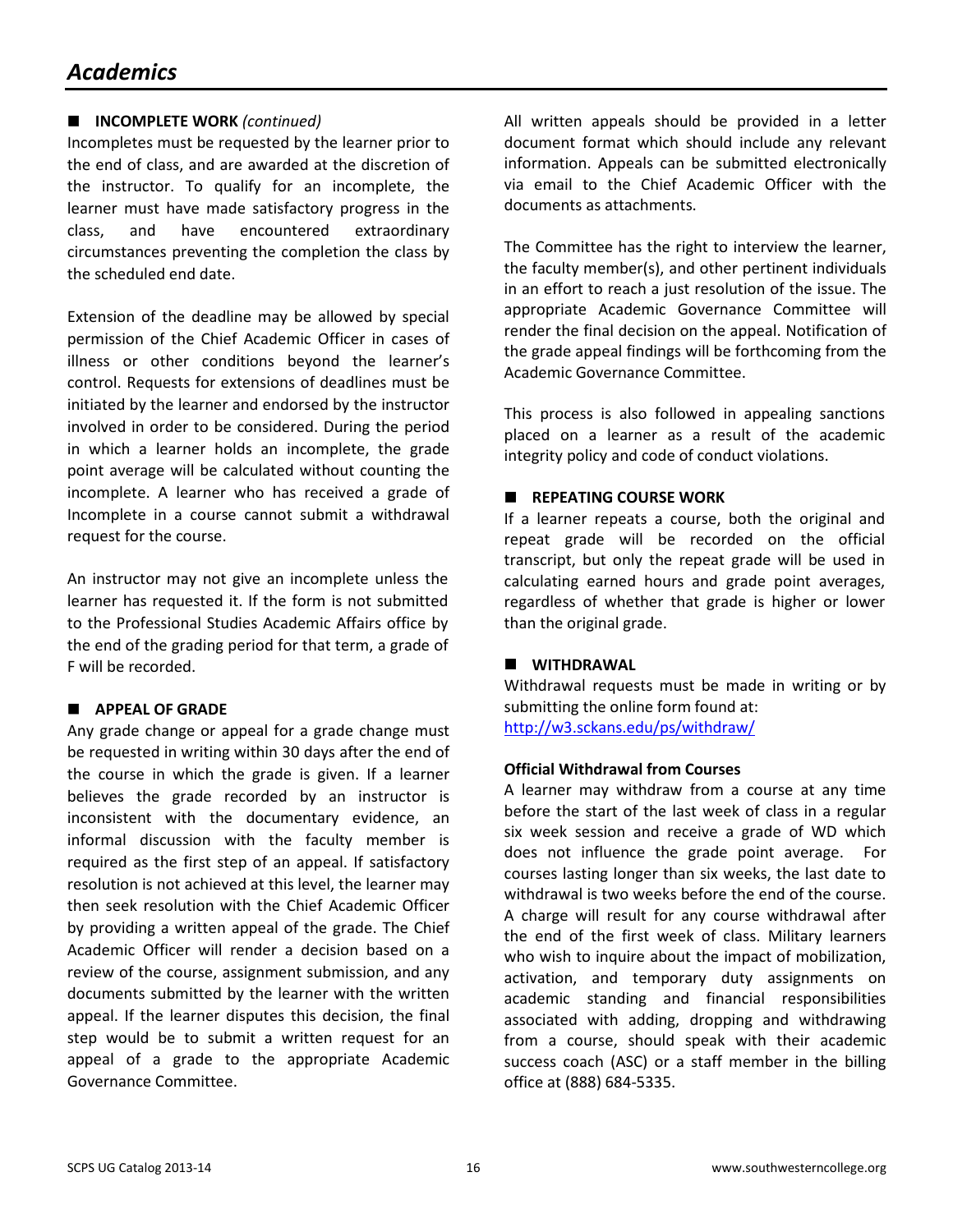## **WITHDRAWAL** *(continued)*

#### **Withdrawal from College**

Any learner wishing to withdraw entirely from the college during a term should give official notice to the Director of Learner Support and Academic Success. Withdrawal protects the academic record in that the designation of WD is recorded for any course in progress at the time of the learner's departure from the college. Learners who leave without completing the withdrawal process risk receiving Fs for courses in progress and can receive full charges for the courses. Information regarding charges and fees is found in this catalog under "Charges and Fees."

#### **Administrative Withdrawal**

A grade of AW may be registered for any learner who has not participated in class and cannot be contacted by the end of the third week of class. The administration may also elect to register AW for courses in progress under limited circumstances associated with medical emergencies, disciplinary action, or exigent circumstances preventing the learner from requesting a withdrawal or an incomplete.

#### **ASSESSMENT**

Southwestern College is committed to quality in higher education, striving to meet the educational needs of society and of individual learners. The academic assessment program at Southwestern exists to evaluate the effectiveness of the college experience in assisting learners' movement toward the outcomes identified as flowing from the mission of the college. To that end aggregate data are collected from learners periodically. The process and product of academic assessment focuses on the centrality of the teaching mission of higher education, and on the institution's ability to self-correct in ways meaningful to the educational experience of learners. The information resulting from the assessment process will not be used in any way other than for institutional improvement.

#### **ACADEMIC FORGIVENESS**

Individuals who have accumulated a grade point average of less than 2.0 at Southwestern College may petition the appropriate Academic Governance Committee to have their prior Southwestern College academic record "forgiven." To qualify, the petitioner cannot have been enrolled as a full time degreeseeking learner at Southwestern College for a period of two years and must be deemed ready for academic success. Academic forgiveness expunges all of the learner's academic record at Southwestern College and may be received only once. When granted, the learner's prior record of academic work completed at Southwestern College will be sealed. The new academic record will indicate "Academic Forgiveness Granted" and the effective date. The learner may then resume study under no academic restrictions.

This policy applies only to the usage of learner academic records within Southwestern College. This would include the use of learner GPA in determination of graduation requirements, suspensions and probations, and internal financial aid stipulations. Although a learner's prior academic record will be marked as "Academic Forgiveness Granted," outside agencies and other academic institutions may choose to ignore this distinction and require copies of all Southwestern College academic work for their purposes. A learner transferring from Southwestern College to another institution must follow the receiving institutions policy.

## **ACADEMIC STANDING**

To remain in satisfactory academic standing, a learner must maintain a cumulative grade-point-average (GPA) of 2.0 each session and make satisfactory academic progress towards his/her undergraduate degree. At the end of each session, the cumulative GPA and academic records of the learner will be evaluated to determine academic standing. Failure to remain in satisfactory academic standing may result in the learner being placed on academic warning, probation, suspension or expulsion.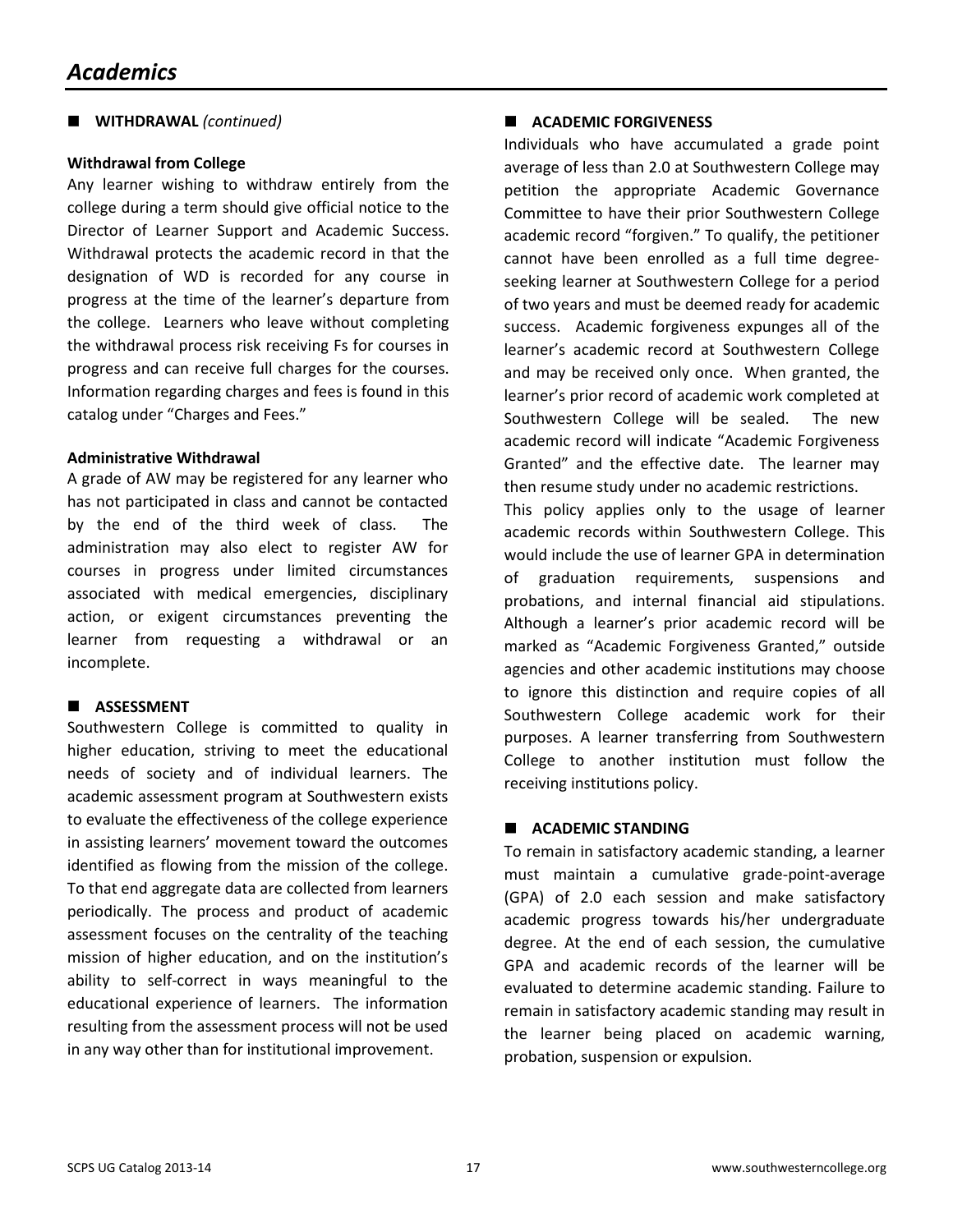## *Academics*

## **ACADEMIC STANDING** *(continued)* **Satisfactory Academic Standing**

A learner will remain in satisfactory academic standing if his/her cumulative and major GPA is 2.0 or above, has earned no grade below a C and withdraws from no more than 3 courses in an academic year. Learners not meeting Satisfactory Academic Standing may be moved into Warning, Probation, or Suspension.

## **Positive Academic Progress**

Positive Academic Progress is defined as, diligent and determined academic performance as evidenced by consistent improvement each session as reflected in the cumulative and major GPA.

#### **Academic Warning**

Academic Warning is a caution to the learner that he/she is in jeopardy of being placed on academic probation. The following conditions may qualify a learner for Academic Warning:

- **F** Foundation Courses taken at SC with less than a 2.0 1st session at SC earns < 2.0
- Major GPA below 2.0
- More than 2 withdrawals per academic year with a cumulative GPA above 2.0
- Degree seeking learners with an SC GPA below 2.0 with missing transcripts

Warning serves as cautionary note on the learner's internal record only. Learners on Academic Warning will be evaluated for Satisfactory Academic Standing each session they are enrolled. If the learner fails to improve his/her academic standing each session, he/she may be moved to academic probation.

#### **Academic Probation**

After completing 6 credit hours of coursework, a learner must have a minimum cumulative GPA of 2.0, earned no grade below a C, and no more than 3 withdraws in an academic year. Those not meeting these conditions may be placed on academic probation and a permanent probation status note will be placed on the learner's transcript. The learner will receive notification from the appropriate academic administrator. Any learner placed on probation is subject to the conditions prescribed by the Chief Academic Officer.

Learners placed on academic probation as a result of an approved suspension appeal, will be held accountable to the conditions as outlined in their readmittance letter.

Learners on probation are monitored for a minimum of three sessions, may be required to repeat any course they received less than a 2.0 in as soon as possible , raise his/her cumulative GPA to a 2.0 or above and not receive a grade lower than a C. If at any time a learner does not show consistent positive academic progress, the learner may be immediately placed on academic suspension.

Learners enrolled in the Education program, should refer to appropriate program handbook for further clarification on probation.

In addition, learners who violate professional or academic standards of conduct may also be subject to probation, suspension or expulsion.

## **Academic Suspension**

Learners who fail to maintain defined satisfactory academic standards may be suspended from the college. Learners may expect to have his/her academic standing reviewed more frequently, if the appropriate academic administrator so requests. Learners who violate professional or academic standards of conduct may also be subject to suspension or expulsion. Learners placed on academic suspension, will be required to sit out **for a required reflection period for no less than the following time frames:** 

- **1st suspension 3 sessions**
- 2nd suspension 8 sessions

Learners who sit out for more than 8 sessions will be required to follow new catalog requirements upon returning to school.

Learners who are suspended, after the required reflection period, may appeal and if re-admitted will return to SCPS on academic probation. Learners with an excess of two academic suspensions will be expelled from SCPS, with no further review or appeals given.

Learners enrolled in the Education program, should refer to appropriate program handbook for further clarification on suspension.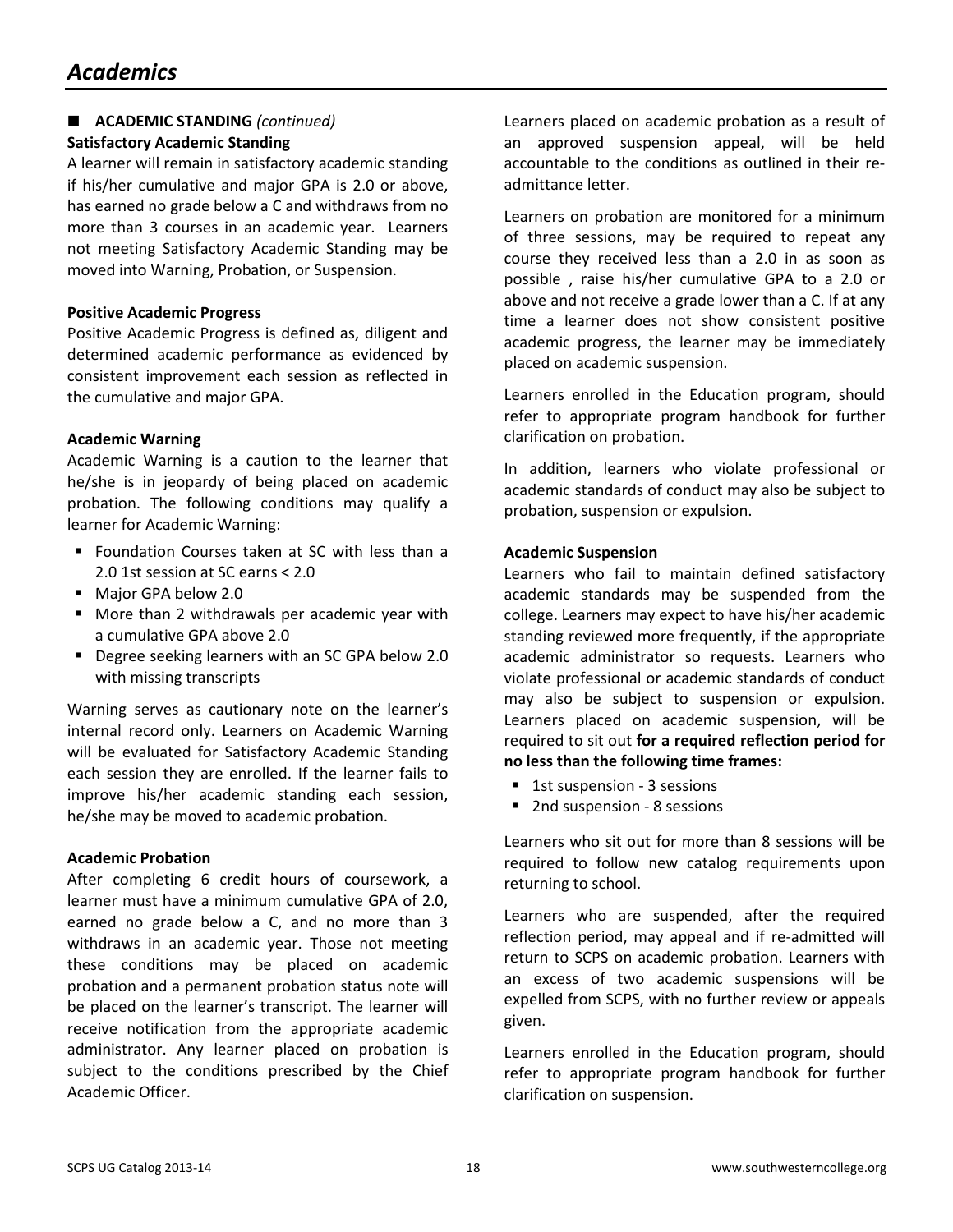## **ACADEMIC STANDING** *(continued)* **Appeal**

Any learner who is academically suspended has the right to appeal and may request a reinstatement after the required reflection period. An appeal must be made in writing, should include any relevant information or documentation that supports the reason for the appeal and be addressed to the Chief Academic Officer and Professional Studies Academic Affairs Council (PSAAC). Appeals should be submitted in a Word document and attached to an email to the learner's Academic Success Coach. Appeals will be reviewed by PSAAC and the council's decision shall be final. The PSAAC may require a learner to sit out longer than prescribed by the suspension process.

A learner, who has been previously suspended and granted an appeal, may be readmitted on a probationary basis and is subject to the stipulations as defined by the Chief Academic Officer and PSAAC.

Learner's not enrolled for 12 consecutive months or longer, will be required to submit a new application along with the appeal and will matriculate under the current catalog requirements.

## **Expulsion**

A learner, who has previously been suspended and allowed to reenter under the appeal process, may be expelled if satisfactory academic progress is not maintained. No further reviews or appeals will be permitted. This includes withdrawing and/or receiving a grade of less than a B in any course.

Learners who violate professional or academic standards of conduct may also be expelled with no further review or appeal.

## **REQUIREMENTS FOR GRADUATION Degree Requirements**

- 1. Complete the specific course requirements for a major field of study with a minimum grade point average of 2.0 in those courses required by each major, certificate or secondary licensure to be granted.
- 2. Complete all learner qualification profile competency requirements.
- 3. Complete a minimum of 124 credit hours for a bachelor's degree.
- 4. Have completed a minimum of 60 hours at a baccalaureate-degree-granting institution.
- 5. Have an overall grade point average of 2.0 and meet specific program grade point average requirements.
- 6. Have Southwestern College course credit of at least 30 credit hours *(cannot include prior learning experience credit)*.
- 7. Have taken 15 of the last 30 course credit hours at Southwestern *(waived for Professional Studies learners who are qualified military personnel under a SOC agreement)*.
- 8. Complete the Application for Degree by the stated deadline.
- 9. Accept the judgment of school administrators in substituting transfer credits for courses in the Southwestern College catalog.
- 10. Be elected to the respective degree by the faculty and by the Board of Trustees.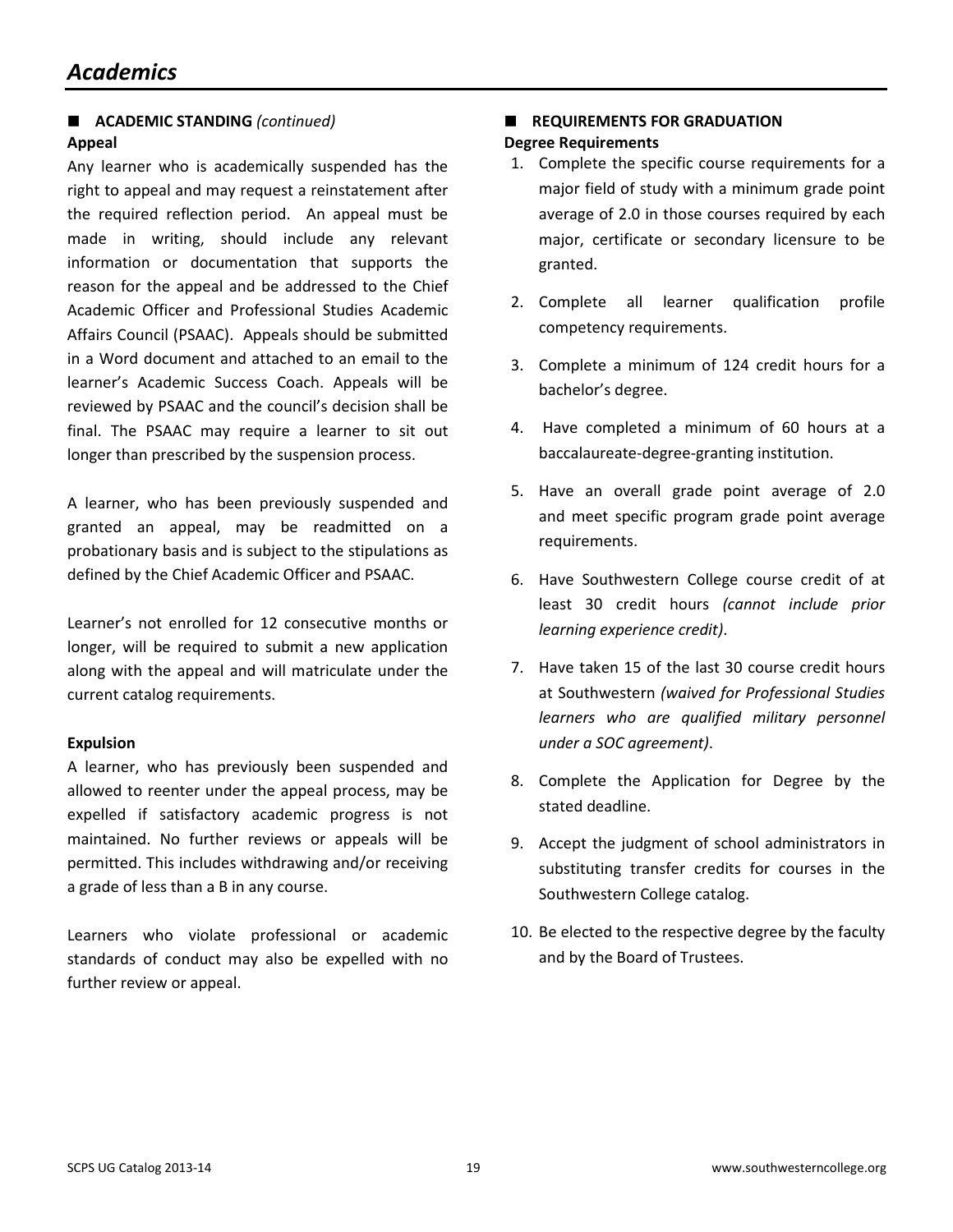#### **HONORS**

#### **Graduation with Honors**

General honors are awarded to those members of the graduating class who throughout their college career have attained a high average of scholastic achievement in their work. Seniors with a grade point average of 3.85 or higher will graduate summa cum laude (with highest honors); a 3.70 is required for magna cum laude (with high honors), and 3.50 for cum laude (with honors). For learners who have transferred hours to Southwestern, both the resident GPA and the cumulative GPA must meet the standard.

#### **Dean's Honor Roll**

The Dean's Honor Roll recognizes scholastic achievement of full-time undergraduate learners during a single semester. Based on the grades for the current semester, learners who earn 12 or more hours with a grade point average of 3.70 or higher are placed on the Dean's Honor Roll. The registrar shall exclude from the published Dean's Honor Roll any learner taking an "incomplete" for a course in the calculated term.

## **Valedictorian/Salutatorian**

The graduating senior with the highest grade point average at the time all senior grades are turned in is recognized as valedictorian. The second highest ranking learner is named salutatorian. If two or more persons are ranked equally for valedictorian all are named such and no salutatorian is recognized. If two or more persons are ranked equally for salutatorian all are recognized. Selection is made from graduating seniors who have earned at least 60 graded hours at Southwestern College and have not previously been named to the honors.

#### **Order of the Mound**

The Order of the Mound recognizes academic achievements of baccalaureate-level graduates. Learners are named to the Order of the Mound according to the following procedure:

- 1. Members shall be named once a year, in May, following submission of final grades for graduating seniors but prior to awarding of degrees at the May Commencement.
- 2. After recording final grades, the registrar shall prepare a list of baccalaureate-level learners graduating in the upcoming Commencement (this list shall include all learners who have completed graduation requirements since the previous year's Commencement). These learners shall by arrayed by cumulative grade point average, with the highest GPA at the top of the list.
- 3. The number of learners (n) eligible for Order of the Mound membership shall be determined as 10% of the names on the completed array. If n is a fractional figure, it shall be rounded off.
- 4. The registrar shall strike from the list those learners who have completed fewer than 60 graded hours (A/B/C/D/F) at Southwestern College.
- 5. The registrar shall also strike from the list those learners who previously have been named to the Order of the Mound.
- 6. The registrar shall then count the first n learners in the array for Order of the Mound membership. If the nth learner holds the same grade point average as one or more learners farther down the array, those additional learners shall also be included for membership unless such action increases membership to greater than 12% of the graduates. In such case, the first grade point average higher than that of the tied group of learners shall be used as the final one for inclusion in membership.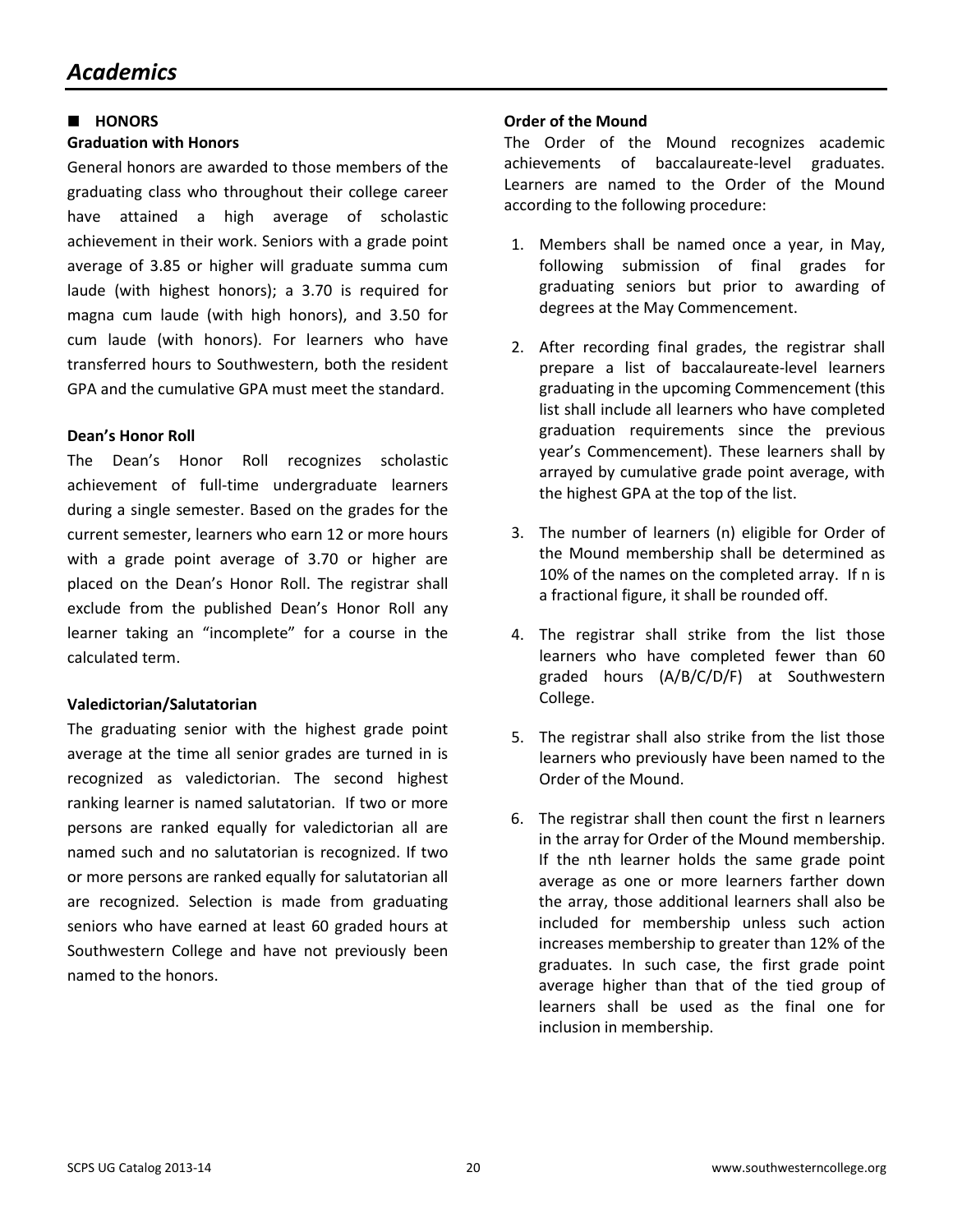## *Academics*

#### **ALPHA SIGMA LAMBDA**

Alpha Sigma Lambda is an honor society for adult learners and was founded in 1945 by Rollin Posey, Dean of University College at Northwestern University. There are over 300 chartered chapters across the United States. It remains the oldest and largest chapter-based honor society for full- and parttime learners.

The Sigma Tau chapter of Alpha Sigma Lambda inductees must have completed 30 or more hours at Southwestern College Professional Studies with a minimum cumulative grade-pointaverage of 3.5 on a 4.0 scale. Only the top 20% of the eligible learners are invited to Sigma Tau



membership on an annual basis. Inducted members may wear their honor cords during the Commencement ceremony.

## **CONFERRING DEGREES**

Learners who have completed all degree requirements must complete and return an Application for Degree to the office of the registrar by the first day of the month preceding graduation to be considered for graduation.

Regardless of the point at which a learner completes coursework for a degree at Southwestern College, degrees are conferred in May, August, and December. Learners are considered May, August, or December graduates.

Learners who complete requirements in May, or the end of the summer semester immediately following, may participate in May Commencement ceremonies. Learners who complete requirements in December may participate in Commencement ceremonies the following May. Commencement ceremonies are held annually in May on the main campus in Winfield, Kansas.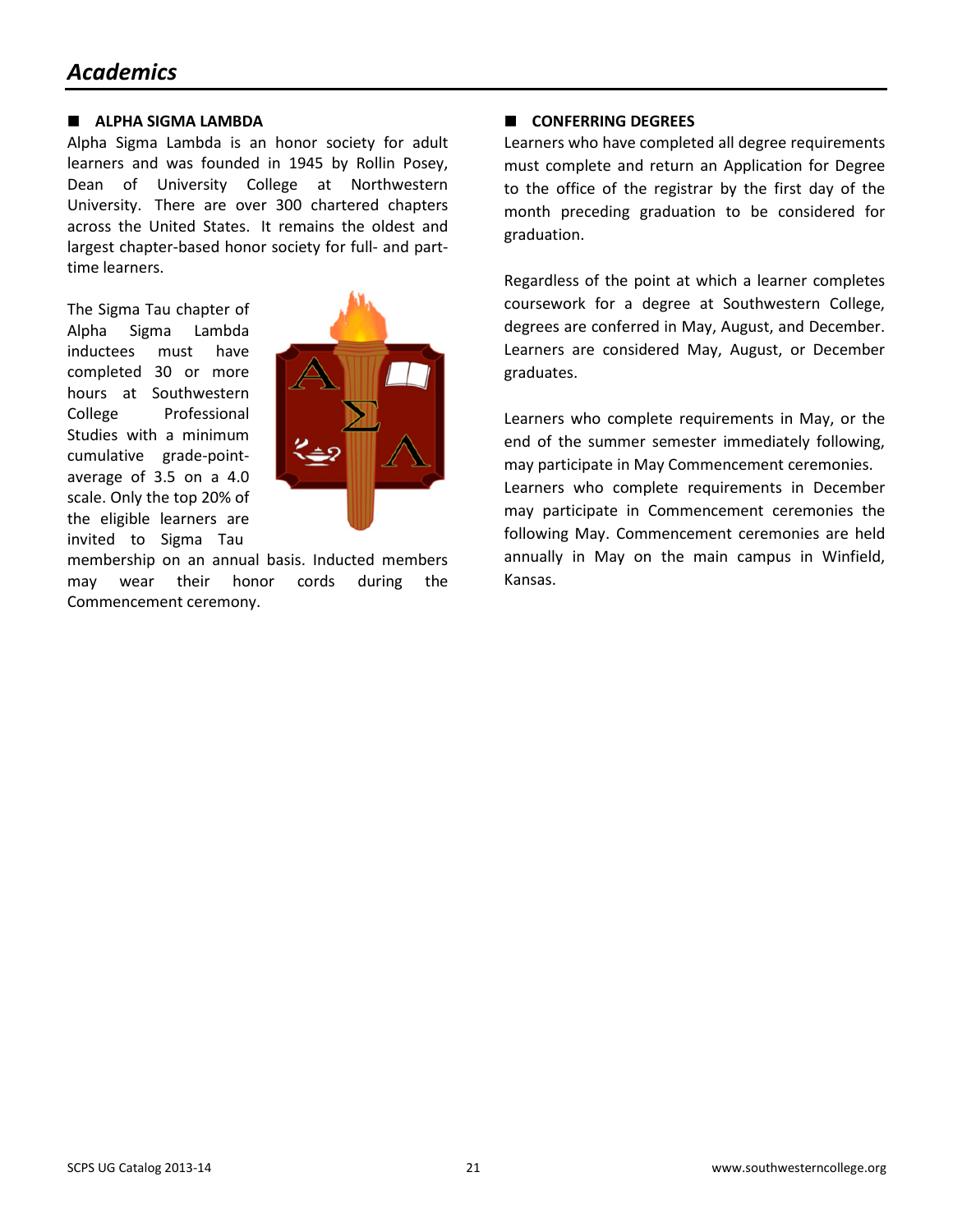| <b>CHARGES and FEES</b>                                                        |
|--------------------------------------------------------------------------------|
| <b>Tuition</b>                                                                 |
| \$411All undergraduate programs*<br>(per credit hour)                          |
| Fees                                                                           |
| \$100 Online materials fee                                                     |
| \$850Prior learning portfolio (flat fee)                                       |
| \$<br>75  Pilot's license evaluation<br>(submitted with logbook)               |
| Variable  Extra institutional credit validation<br>(per credit hour fees vary) |
| \$<br>7Official transcript fee (per copy)                                      |
| \$<br>10Faxed official transcript fee (per copy)                               |
| \$<br>15 Payment plan fee<br>(per semester; non-refundable)                    |
| \$<br>20 Teacher education background check<br>(EDUC212, EDUC216)              |
| \$<br>40Teacher education background check<br>(EDUC436, EDUC 437, EDUC439)     |
| \$150Student teaching                                                          |
| \$250  Nursing program fee<br>(includes background check)                      |

*\* Military tuition discounts are available for active duty military and their spouses, reserve members, guard members, and DoD civilians.*

## **TEXTBOOKS**

If a textbook is required for a course, it is the learner's responsibility to obtain textbooks**.** In lieu of a textbook, some courses may have course materials provided for which there is a course material fee. The learner should consult the course syllabus for textbook or course materials requirements. Syllabi can be found in the online Enrollment Center at [www.SouthwesternCollege.org.](http://www.southwesterncollege.org/) Southwestern College has an agreement with its preferred textbook vendor that allows a learner to purchase through the enrollment center by debit or credit card. The college is in compliance with the Higher Education and Opportunity Act (HEOA) provision on course material information disclosure through their preferred vendor a[t http://bookstore.mbsdirect.net/sckans.htm.](http://bookstore.mbsdirect.net/sckans.htm)

## **CEFICIAL TRANSCRIPTS**

A transcript is a certified copy of a student's permanent academic record. It contains confidential information and cannot be released without the student's signed, specific request.

Learners may order as many transcripts as desired in one online transaction using any major credit card. Southwestern College offers electronic transcript delivery to other educational institutions (through the National Student Clearinghouse) as well as by mail, fax, and overnight delivery options.

**Learners may order their transcripts online** by selecting *Records Request* in PowerCAMPUS Self-Service or through [www.getmytranscript.com](http://www.getmytranscript.com/)**.**

## **PAYMENT OF ACOUNTS Payment Policy Learners Payment Obligation**

All tuition and fees from each semester are due and payable before a learner may enroll in an additional semester. In order to finalize registration, payment arrangements must be made before classes begin. Any learner unable to make payment in full before the first day of classes (including those learners who have not completed the financial aid process) must make a payment arrangement. A \$15 per semester nonrefundable fee will be assessed.

## **Failure to make Payment Arrangement**

Failure to pay in full or arrange for a payment plan by the final day for adding may result in future classes being dropped. Failure to make any payment as agreed in a payment plan may result in a mandatory administrative withdrawal from courses in which the learner is currently enrolled. Disagreement with an administrative decision may be presented for appeal through the Learner Complaint and Appeals Process *(refer to page 25).*

## **Payments**

## **Statements**

Billing statements will be available online through Self-Service by the first business day of the month for any learner with a balance due. Statements will reflect anticipated financial aid until the time of disbursement of funds to the learner's account. The balance due will be based on all charges less anticipated aid. Any miscellaneous charges will be included in the monthly billing and will be due and payable upon receipt of the statement.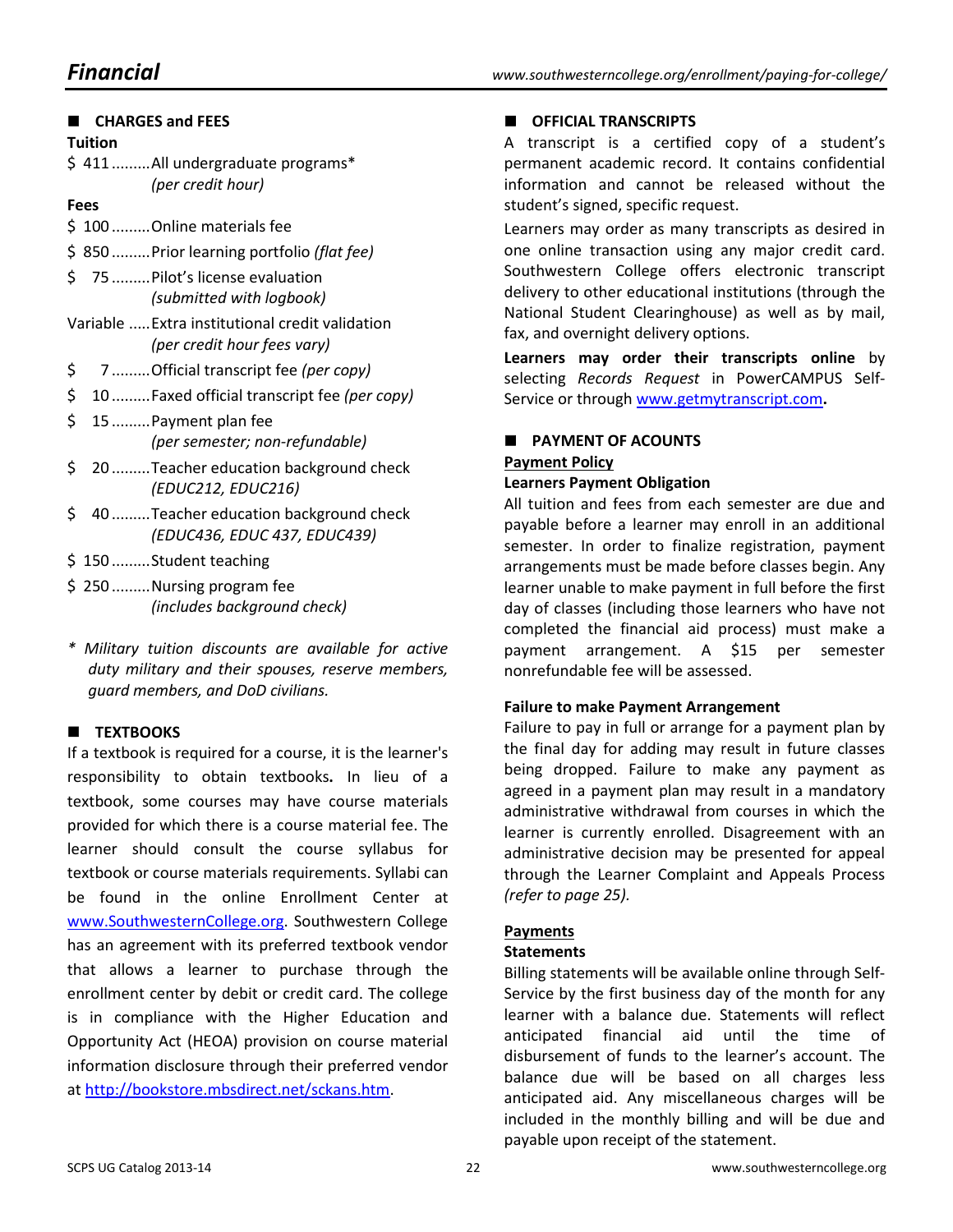## **PAYMENT OF ACOUNTS** *(continued)*

#### **Payment Methods**

Payments to Southwestern College may be made online through Self-Service by ACH/electronic check, Visa, MasterCard, American Express or Discover. Payment may also be made through the Billing Office, in person, by mail or by phone.

## **Returned Checks**

A \$25 fee will be assessed for each check returned by our bank and not paid for any reason. If a check returned for non-sufficient funds was intended as a payment on account, it will be considered a nonpayment and will be subject to the conditions in the Past Due Accounts section.

#### **Refunds**

Refunds will be credited first to the balance due on account in accordance with the published refund policy. Financial aid refunds will only be issued after funds are disbursed to the learner's account. They will be processed on a weekly basis.

## **Change of Address**

To facilitate accurate record keeping it is necessary to keep the college apprised of current name, address and social security information. Change of address notification can be handled online, in- person, or through written correspondence.

## **Payment Plans**

#### **Standard Payment Plan**

For those who are unable to pay tuition in full prior to class start date, Southwestern offers a payment plan option. A \$15/semester nonrefundable fee will be assessed for all payment plans. The standard payment plan allows payment over 5 months in the fall and spring semesters, and over 3 months in the summer semester. (Aug-Dec for Fall, Jan-May for Spring, and May-Jul for Summer). Failure to pay according to the payment plan agreement will result in a stop on the learner account until it has been brought to current status. Missed or late payments will be subject to a finance charge based on the unpaid balance for the semester.

#### **MILITARY**

#### **All Active Duty Army**

Army learners must register through the portal. Southwestern College works directly with the Army for payment of accounts (some exceptions may apply).

#### **Active Duty Air Force**

After registering for courses with Southwestern College, all active duty Air Force who wish to use tuition assistance (TA) as payment for their course(s) and fee(s) will need to log into the AI Portal and request tuition assistance. Once learners have been notified of TA approval, they will then need to fill out a TA form and return to the billing office.

#### **All Active Duty Navy, Marines, Coast Guard, and DoD**

After registering for courses with Southwestern College, all Navy, Marines, Coast Guard, and DoD learners who wish to use Tuition Assistance (TA) as payment for their course(s) and fee(s) will need to submit their approved TA form to the billing office.

#### **Reserve Members**

Please contact the billing office details on tuition assistance, contact accounts@sckans.edu.

## **VA Education Benefits**

A Veterans Affairs certifying official is on staff at Southwestern College. If a learner wishes to activate VA education benefits for use at Southwestern College, contact VA@sckans.edu.

#### **Company Reimbursement**

For tuition reimbursed by an employer, the learner must provide the billing office a copy of the employer's tuition reimbursement letter or voucher authorizing tuition and fee reimbursement. Payment will be deferred for 60 days from the end of the semester on tuition and fees covered by your employer. Payment for all tuition and fees not covered by the employer is due by the first day of class. A \$15 nonrefundable fee will be assessed unless the full amount of tuition and fees is paid in full by the first day of class. The letter should be printed on company letterhead and must specify the following:

- The name of the agency
- The appropriate contact person
- The learners name
- The course and/or fees that have been pre-approved for payment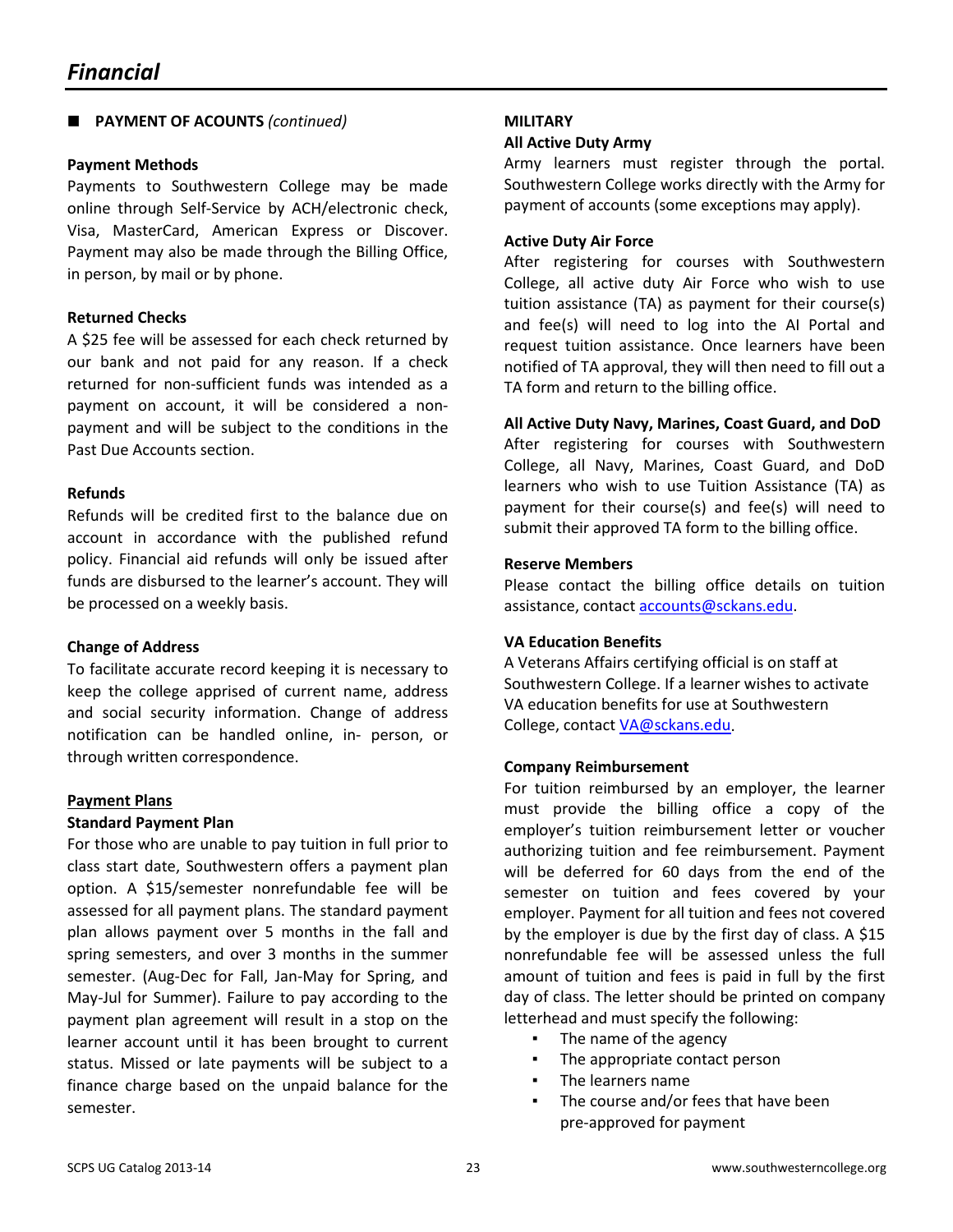## **Direct Company Billing**

If a learner's organization has authorized Southwestern College for direct billing to the organization, a voucher or letter authorizing the direct billing must be submitted to the Billing Office at Southwestern College, 2040 S. Rock Road, Wichita, KS 67207. Learners will be responsible for paying the Third-Party Billing fee if not paid by their sponsor. The letter should be printed on company letterhead and must specify the following:

- The name of the agency
- The appropriate contact person
- The invoice mailing address
- The learners name
- The course and/or fees that have been pre-approved for payment

## **Past Due Accounts**

#### **Prior balances**

A person who has outstanding indebtedness to the college will not be allowed to register for additional classes, receive a transcript or record, have academic credits certified, or receive a diploma until the indebtedness has been satisfactorily cleared. Prior balances must be paid before setting up a new payment plan. Registration for the current semester will not be complete until all outstanding indebtedness has been cleared.

## **Finance Charges**

A monthly finance charge of 1.5 percent (annual rate, 18 percent) is assessed on the unpaid balance of an account. The finance charge will be waived if on-time payment is received based on an agreed-to payment plan.

## **Final Payment Notices**

Any account with a balance at the end of a semester will receive a 30 day letter. If payment is not made upon receiving a final notice, the account is subject to being sent to collections.

**Collections:** If a learner does not make full payment of tuition, fees, and other college bills and the account is sent to a collection agency, the learner is responsible for all collection costs, including agency fees, attorney fees and court costs, plus whatever amounts the learner owes the college. In addition, non-payment or a default judgment against the learner's account may be reported to a credit bureau and reflected in a credit report.

## **ADMNISTRATIVE WITHDRAWAL**

If a learner does not demonstrate participation in a course by the end of the third week of class and cannot be reached by phone or e-mail, a grade of AW (Administrative Withdrawal) may be recorded for the course and tuition will be assessed according to normal withdrawal fees.

## **CANCELLATION OF CHARGES**

Learners who officially withdraw from courses will have fees cancelled based upon the date of written notification of withdrawal by the learner. An official withdraw request must be submitted in writing to one of the following:

- Online:<http://w3.sckans.edu/ps/withdraw>
- E-mail: withdraw@sckans.edu
- Fax: 316-688-5218
- Mail: Learner Services 2040 S. Rock Rd. Wichita, KS 67207

Military Learners who wish to inquire about the impact of mobilization, activation, and temporary duty assignments on financial responsibilities associated with adding, dropping, or withdrawing from a course should speak with a staff member in the billing office at (888) 684-5335.

#### **For courses lasting six weeks**

- Full tuition will be reimbursed when withdrawal notice is given before midnight Sunday the end of the first week of class.
- Seventy percent of tuition will be reimbursed when notice is given before midnight Sunday of the second week of class.
- Tuition is not reimbursed when notice is given after midnight Sunday of the second week of class.
- Withdrawal is not permitted after the fifth week of class.

## **For courses lasting twelve weeks or longer**

- Full tuition will be reimbursed when withdrawal notice is given before midnight Sunday the end of the first week of class.
- Seventy percent of tuition will be reimbursed when notice is given before midnight Sunday of the fourth week of class.
- Tuition is not reimbursed when notice is given after midnight Sunday of the fourth week of class.

A week starts on Monday and ends Sunday before midnight central time.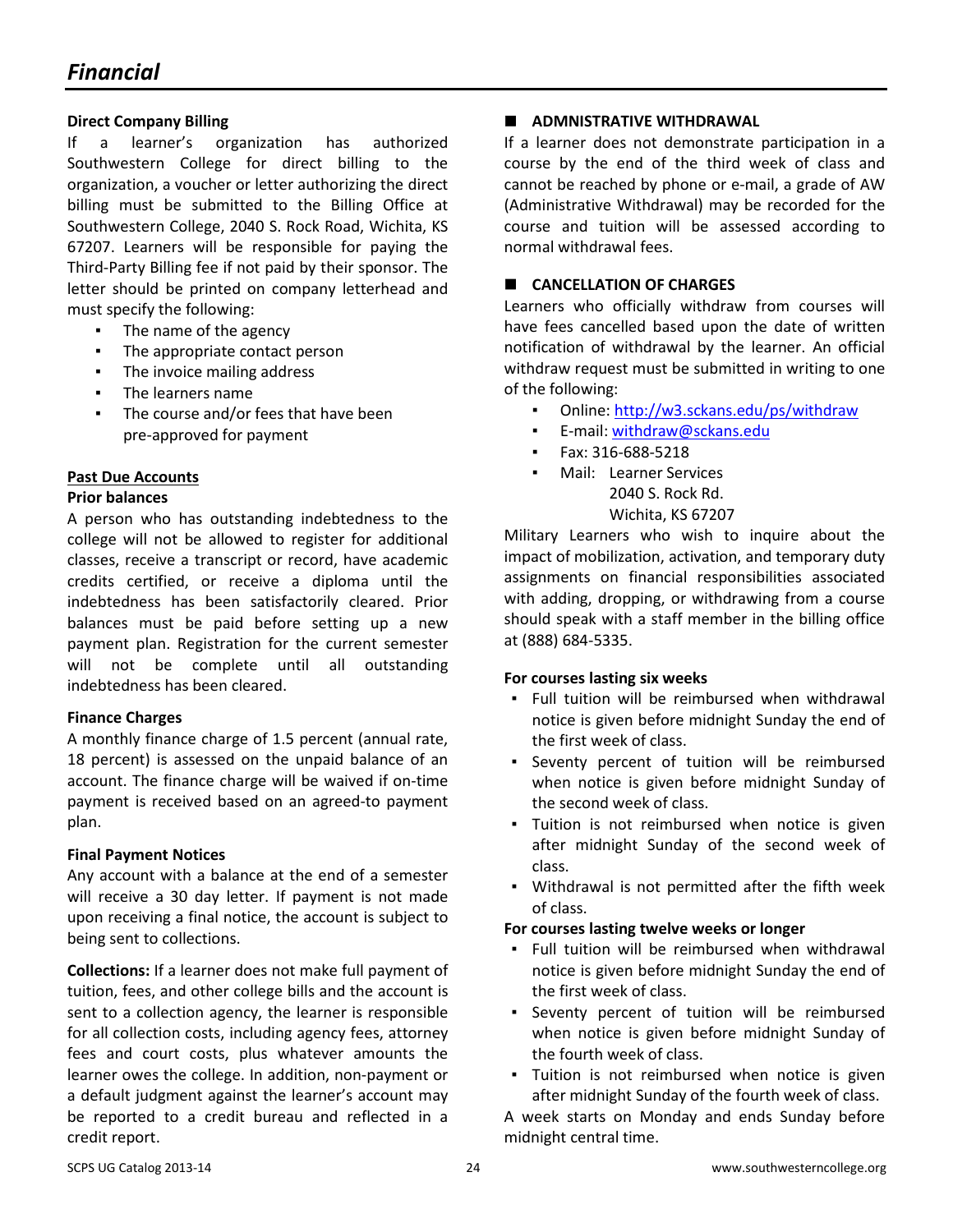## **CANCELLATION OF FINANCIAL AID**

Withdrawing learners who have received financial aid are required to return a portion of their aid to those sources that assisted in enrollment.

For federal aid, a calculation is made of "earned" and "unearned" aid based on the days of attendance. Unearned aid is returned first to loans (in this order: unsubsidized, subsidized, Perkins, PLUS), then to a Pell grant, SEOG, and other Title IV programs.

For Southwestern aid, the amount returned is the same percentage as the amount of charges cancelled. For state and other aid, all funds are usable until the learner's account balance reaches zero. Any excess is returned.

## **Refunds**

After calculation of charges cancelled and financial aid cancelled, any excess remaining on the account is refundable to the learner.

## **FINANCIAL AID**

The financial aid program assists learners who want to attend Southwestern College but would find it difficult to do so without financial assistance.

## **How to Apply for Financial Aid**

Learners must have been granted admission to Southwestern College. Before financial aid can be applied to an account, these steps should be followed to apply for financial aid:

- 1. Complete the confidential Free Application for Federal Student Aid (FAFSA), indicating Southwestern College (School Code Number 001940) on the form. Application forms may be obtained online at [www.fafsa.gov.](http://www.fafsa.gov/) Priority application receipt date for financial aid for all returning learners is April 1.
- 2. The learner must complete the Student Data Form.
- 3. If a learner's application is selected for verification, submit requested supporting documents.

## **Financial Aid Regulations**

The following regulations govern all scholarships and grants:

- 1. Southwestern College Scholarships and grants are awarded by application.
- 2. Southwestern College is federally obligated to adjust the financial aid awards of learners who withdraw prior to the end of the semester or who reduce the number of hours enrolled in during a semester. Southwestern College Scholarships and grants are adjusted according to the college's policies on cancellations and refunds. Federal and state aid is adjusted according to federal regulation
- 3. For learners receiving state or federal aid, Southwestern College is required by law not to offer institutional aid that would exceed the financial need of the student.
- 4. Financial aid awards are credited to student accounts according to federal regulation and divided among the student's total number of terms (maximum of three within a 12 months period – summer, fall, spring).
- 5. Learners in the Professional Studies and graduate programs are not eligible for main campus institutional aid programs.
- 6. The entire financial aid award may be voided if incorrect or false information is provided on the Free Application for Federal Student Aid (FAFSA). Intentional false statements or misrepresentation on any of the student's financial aid application materials may subject the filer to a fine or imprisonment, or both, under provisions of the U.S. Criminal Code.

## **Satisfactory Academic Progress**

Southwestern College is required by federal regulation to monitor satisfactory academic progress for financial aid recipients. These standards ensure that only those learners demonstrating satisfactory progress toward the completion of their educational program will continue to receive financial aid. Southwestern College's policy measures a learner's performance in the following four areas: 1) successful completion of courses (credit hours), 2) cumulative grade point average (GPA), 3) maximum time to degree completion, and 4) overall pace toward degree.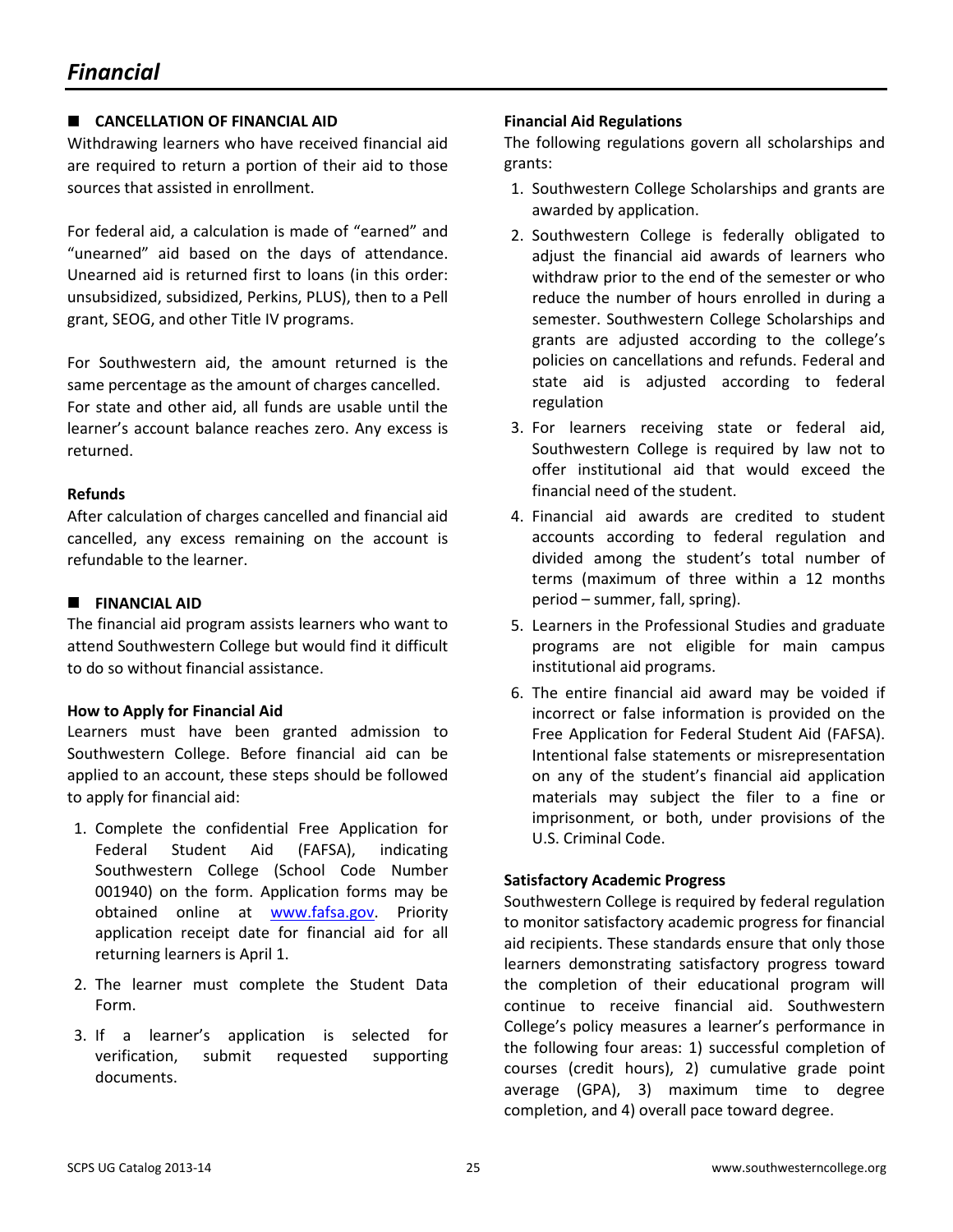#### 1. **Successful Completion of Courses**

At the end of the fall, spring, and summer semesters, learner progress is measured by comparing the number of attempted credit hours with the number of earned credit hours (i.e., receipt of a grade of A, B, C, D, or S). In any given year, learners must have earned at least 70 percent of the credits they attempted to remain in good standing for financial aid purposes only. The following letter grades do not count toward earned hours, but do count toward the completion of attempted hours:

- F- Failure
- I- Incomplete
- WD Withdrawal
- WF- Withdraw Failure
- WM Military Withdrawal
- AM Administrative Withdrawal

#### 2. **Cumulative Grade Point Average**

Learners whose work is below a 2.0 cumulative grade point average are failing to make minimum progress toward their degree.

#### 3. **Maximum Time to Degree.**

Undergraduate learners are eligible to receive federal and state financial aid up to 186 attempted credit hours. Graduate learners are eligible to receive federal and state financial aid up to 54 attempted credit hours.

#### 4. **Overall Pace toward Degree.**

At the end of the fall, spring, and summer semesters, learner progress is measured by comparing the number of cumulative attempted hours with the number of cumulative earned hours (i.e., receipt of a grade of A, B, C, D, or S). Learners must have earned at least 70 percent of the overall credits they have attempted to remain in good standing. The following letter grades do not count toward earned hours, but do count toward the completion of attempted hours:

- F Failure
- I- Incomplete
- WD Withdrawal
- WF- Withdraw Failure
- WM Military Withdrawal
- AM Administrative Withdrawal

#### **Financial Aid Warning/Suspension/Probation**

At the end of the fall, spring, and summer semesters, all aid recipients will be evaluated for satisfactory academic progress. Financial aid recipients who do not meet one of the four requirements for progress will be placed on financial aid warning for one semester. A learner on financial aid warning is eligible to receive financial aid for the next semester of attendance. If the learner does not meet one of the four conditions imposed upon him/her during the warning period, the learner will be placed on financial aid suspension. Suspension prevents the learner from receiving any federal or state financial assistance for future semesters until such time as the learner again meets all four satisfactory academic progress standards. Learners who have reached the maximum hour limit and have yet to receive a degree are immediately sent to suspension without a warning period. Learners on suspension have the right to appeal the decision.

#### **Conditions for Appeal Reinstatement**

Learners may appeal their financial aid suspension by submitting an appeal form to the financial aid office for consideration by a committee of student services officials Appeal forms are available from the financial aid office.

Some circumstances, such as medical problems, illness, death in the family, relocation, or employment changes can be considered for an appeal. The committee will review the appeal and contact the learner by a reasonable date. Learners who are approved will be placed on financial aid probation and required to submit to a prescribed academic plan. Learners must meet the goals on the academic plan to be removed from probation. The committee's decision is final and may not be appealed further.

Learners who choose to pay for their expenses using private resources may continue to enroll in subsequent semesters without appealing. Learners may have their financial aid reinstated and may be removed from suspension or probationary status once all satisfactory academic progress standards are met.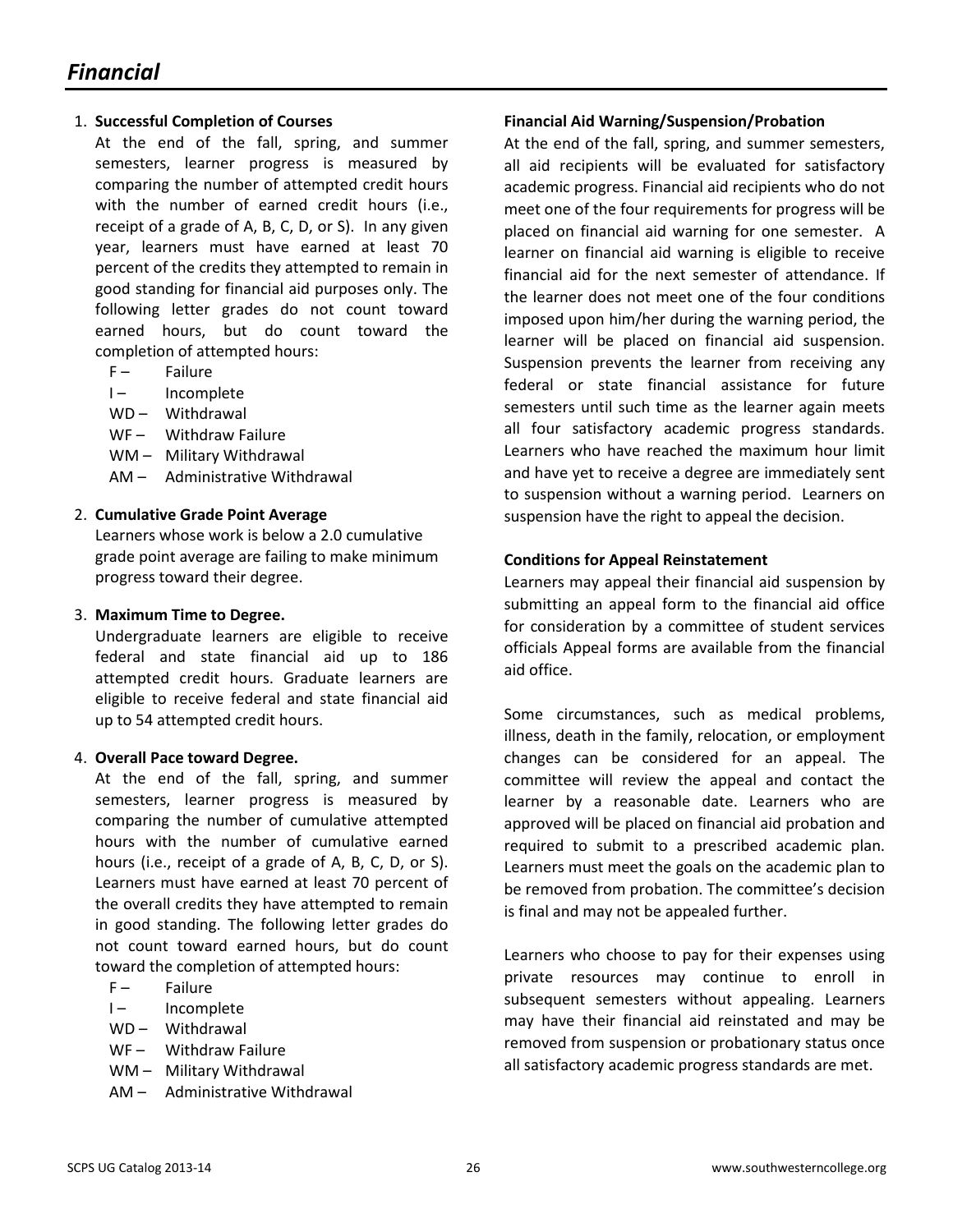## *Financial*

### **Consortium Agreements**

Occasionally, it is in the learner's best interest to round out a semester schedule using coursework from one or more different colleges. Under certain circumstances and on a case-by-case basis, Southwestern may enter into a consortium agreement with these other colleges in order to qualify to receive federal aid that is based on total enrollment – particularly the Pell grant. Learners interested in this option should speak with their academic success coach and then notify the financial aid office of their plans. In such cases, proration of institutional financial aid may apply.

## **FEDERAL AID**

## **Federal Pell Grants**

This federal program provides non-repayable grants of up to \$5,550 to learners who are eligible as determined by the Free Application for Federal Student Aid. The result of the application is used by the Financial Aid Office to determine the amount of the Federal Pell Grant to be awarded.

## **Teacher Assistance for College and Higher Education (TEACH)**

This federal grant program is offered to learners who intend to teach full-time in high-need subject areas for at least 4 years at schools that serve learners from low-income families. The grant provides full-time undergraduates and graduates with up to \$4,000 per year. Learners interested in this grant must be admitted to the teacher education program, meet the academic requirements, and sign an annual Agreement to Serve with the Federal Government. Should the learners not fulfill their part of the contract in the Agreement to Serve, the grant will turn into a Federal Unsubsidized Direct Loan.

## **Federal loans**

The Department of Education offers a variety of learner loans. The learner is under full obligation to repay the loans.

## **Federal Subsidized Direct Loans**

Subsidized loans are for learners demonstrating financial need. The federal government pays the interest for the learner while the learner is enrolled. Maximums vary, according to the learner's grade level.

## **Federal Unsubsidized Direct Loans**

Unsubsidized loans are available to learners who do not demonstrate financial need. The loan is the same as the Subsidized Stafford Loan except the learner is responsible for the interest while enrolled.

## **More information**

Additional financial aid information is available online at www.sckans.edu/finaid.

## **LEARNER COMPLAINT AND APPEALS PROCESS**

Learners with complaints about their account balances, student records, or other non-academic matters should seek resolution with the appropriate administrator. If satisfactory resolution is not achieved at this level within 30 days of the complaint, the learner may file a formal appeal with the Associate Vice President for Professional Studies, whose decision will be issued within 30 days and is final.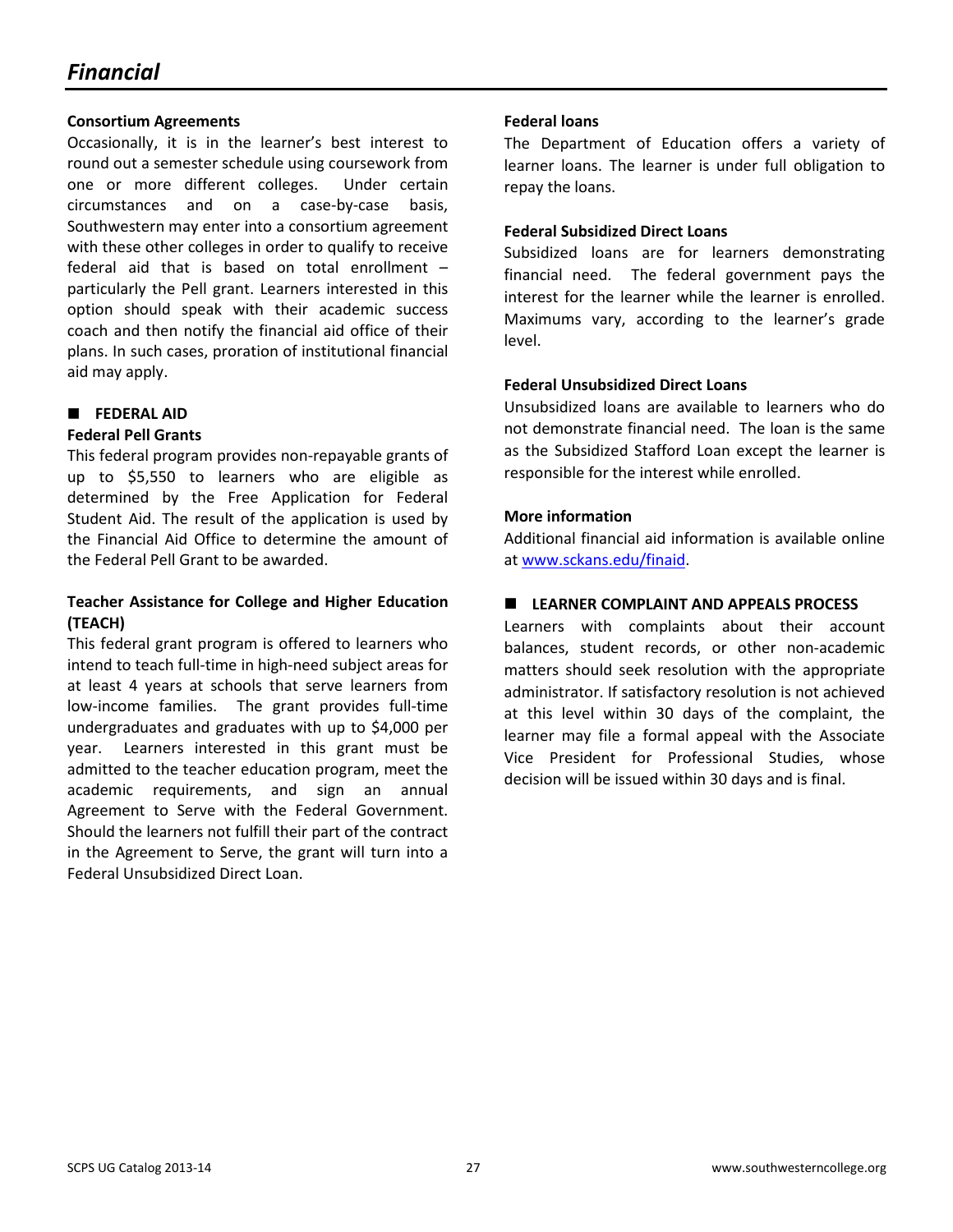## **GENERAL EDUCATION CURRICULUM**

Our mission of learner success begins with General Education, the part of our curriculum shared by all learners.

General education is often perceived by learners as a necessary hoop to jump through before they can get down to business and learn what they've really come to college to learn: the courses in their major. This perception is misguided, though. General education is an integral component of any college degree and supports academic and professional success by providing learners with the broad knowledge and multiple perspectives that today's employers are looking for. Through the General Education curriculum, learners study, integrate, and apply knowledge in various contexts and situations; learners are introduced to a variety of disciplinary perspectives, which is important because different disciplines approach problems and construct meaning in different ways. Individuals who can approach issues and problems from multiple perspectives are more likely to innovate and solve problems in ways that employers value.

General Education courses are also significant insofar as they introduce learners to the degree competencies we believe our learners should possess. Degree competencies are those college-level practical and intellectual skills, values, and dispositions that prepare learners to be successful citizens and professionals. In short, degree competencies describe what we believe any individual who holds a bachelor's degree should be able to know and do. These competencies analytic inquiry, information literacy, quantitative reasoning, communication, and applied learning—, are described in detail below and have civic, professional, and personal value. Learners are introduced to and develop this set of competencies in the General Education curriculum. These competencies are reinforced and mastered in learners' individual programs of study.

Our General Education curriculum has two components:

- (1) Foundation Course Requirements and
- (2) Disciplinary Perspectives Course Requirements:

**FOUNDATION COURSE REQUIREMENTS** *(24 credits)* help learners develop basic college-level skills that serve as the foundation for academic success. Foundation requirements must be taken in a specific sequence. Sequencing of these courses is important because each course introduces skills that subsequent course(s) in the sequence build upon and develop. These skills are foundational and will help learners persist to graduation. These skills are also highly valuable in professional and civic contexts.

- CORE101: Developing Academic & Professional Strengths *(AI) – Must take at SCPS in the first session of enrollment.*
- CORE110: Information Literacy *(IL) Must take at SCPS in the second session of enrollment if not transferred in.*
- ENGL101: Composition 1 *(COM) Must take in the third session of enrollment if not transferred in.*
- ENGL102: Composition 2 *(COM) Must take in the fourth session after ENGL101 if not transferred in.*
- COM 125: Speech *(COM) Must be completed in the first 30 hours if not transferred in.*
- **MASC110: Statistics and Probability, MASC115:** College Algebra, or more advanced college credit bearing mathematics course requiring college algebra or higher as a prerequisite *(QL) – Must be completed in the first 30 hours if not transferred in.*
- HUM 201: Ethics *(AI) Must be completed in the first 30 hours if not transferred in.*
- COM 301: Professional Communication\*\**(COM) Must take within the final 15 hours before graduation.*

*\*Learners must complete all foundation courses with a C or higher.*

*\*\* Learners who receive a C- or lower are not eligible to enroll in Capstone.*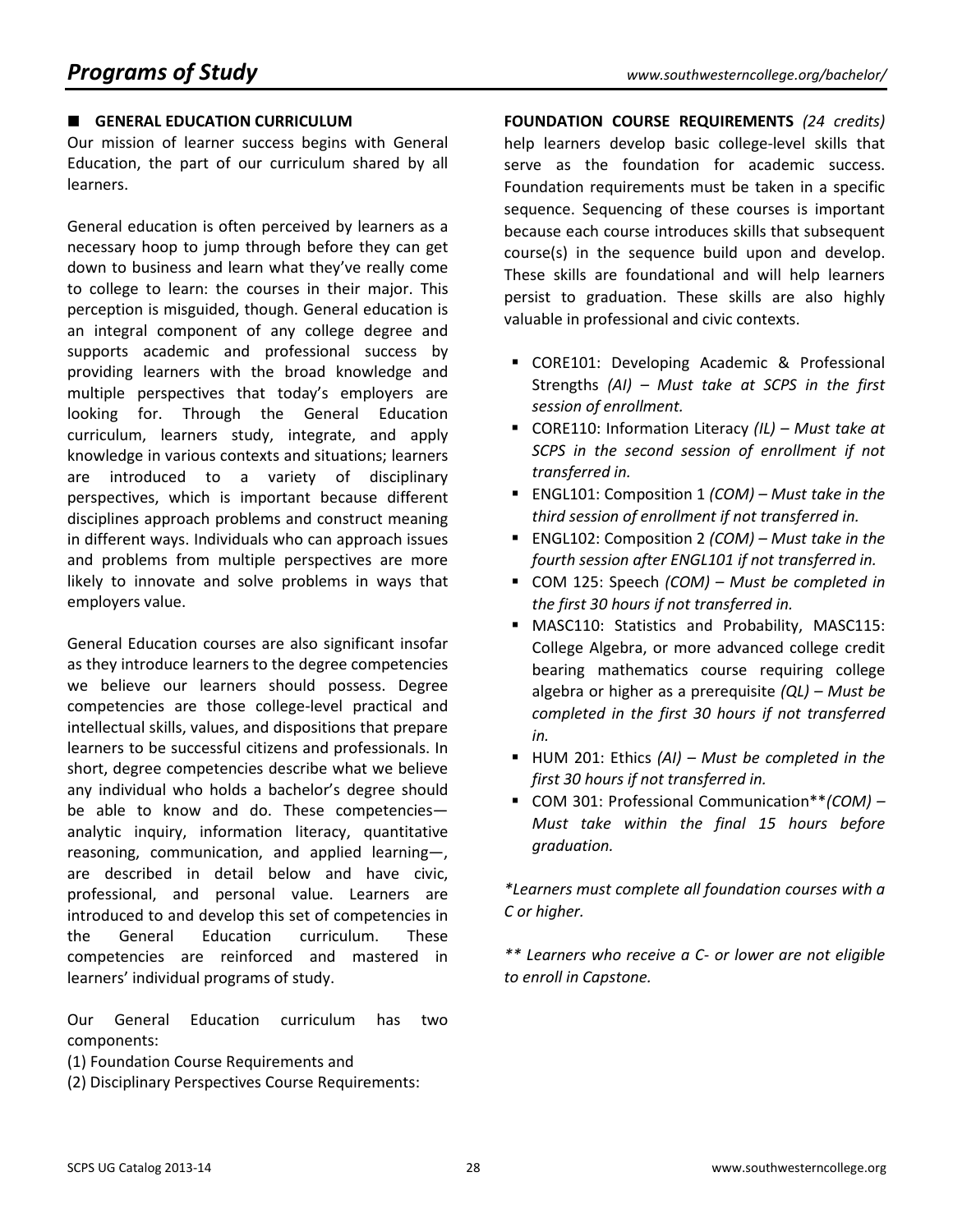### **DISCIPLINARY PERSPECTIVES COURSE**

**REQUIREMENTS** *(16 credits)* come from the fields of arts and sciences and help provide a broad foundation or breadth of knowledge. In addition, Disciplinary Perspectives courses provide learners with crossdisciplinary knowledge and perspectives that they can integrate and apply into their own area of emphasis. Finally, the skills taught in Disciplinary Perspectives courses are applicable to complex issues and problems in the learner's major courses, in out-of-school settings, and in civil society.

Disciplinary Perspective Requirements may be waived for learners transferring to SCPS with a completed AA or AS degree *(refer to page 10)*.

#### **Social Science** (6 credits)**:**

Disciplines that study social institutions, the functioning of human society, and the interrelationships of individuals as members of society, including: Political Sciences, Military Sciences, Social Sciences, Behavioral Sciences, and Economics. *SCPS Social Science courses include:* 

| ■ HRD 325   | $\blacksquare$ SMGT315 | $\blacksquare$ SSC 111 |
|-------------|------------------------|------------------------|
| $-$ PSY 110 | $\blacksquare$ SOC 131 | $\blacksquare$ SSC 133 |
| $-$ PSY 252 | $\blacksquare$ SSC 110 | $\blacksquare$ STL 185 |

## **Natural Sciences / Mathematics** (4 credits)**:**

Disciplines that study the physical world and its processes, information processes, computation and/or numbers, including: Natural/Physical Sciences, Health and Physical Education, Computer Sciences and Mathematics.

*SCPS Natural Science/Mathematics courses include:*

- *BSAD218 COT 420 MASC150*
	-
- *COT 101 CPT 285 PESS205*
- *COT 210 MASC105 COT 325 MASC110*

## **Humanities** (6 credits)**:**

Disciplines that study human concerns and constructs rather than natural processes, including: Literature, Fine Arts, Foreign Languages, Philosophy, History, and Religion.

*SCPS Humanities courses include:* 

- *ARTS110 HUM 211 MIN 354 ENGL202 HUM 499 MIN 420*
- *HIS 120 LAN 124 THEO225*
- *HIST332 MIN 325*

**DEGREE COMPETENCIES**

The following is a detailed description of the particular degree competencies learners will develop at SCPS. These competencies are outcomes of both Disciplinary perspectives courses and courses throughout the curriculum.

**Analytic Inquiry**: The process of dissecting and analyzing complex topics, issues, or data and reviewing the evidence to make informed conclusions and judgments.

*Learners who demonstrate competency in analytic inquiry are able to –*

- **If** Identify how a topic, issue, concept, idea, or data set can be analyzed
- **Synthesize existing research and other relevant** sources that represent various points of view/approaches to form a comprehensive analysis
- **•** Organize and effectively articulate clear, concise, logically extrapolated results using the appropriate medium
- **Insightfully discuss in detail relevant and** supported limitations and implications of a topic, issue, concept, idea, or data set

**Communication**: Describes the various forms of oral, written, and interpersonal skills needed to effectively convey meaning in multiple situations and contexts and using the appropriate medium.

*Learners who demonstrate competency in communication are able to—*

- Read, write, speak, listen, and adapt communication styles in response to context, audience, and task
- **Diamagery Diamager of System** Prepare, and deliver information and ideas effectively using the appropriate medium and clear, concise, error-free language
- Adhere to discipline- and task-specific expectations including organization, content, presentation, and format
- Use credible, relevant sources to develop ideas appropriate to discipline and task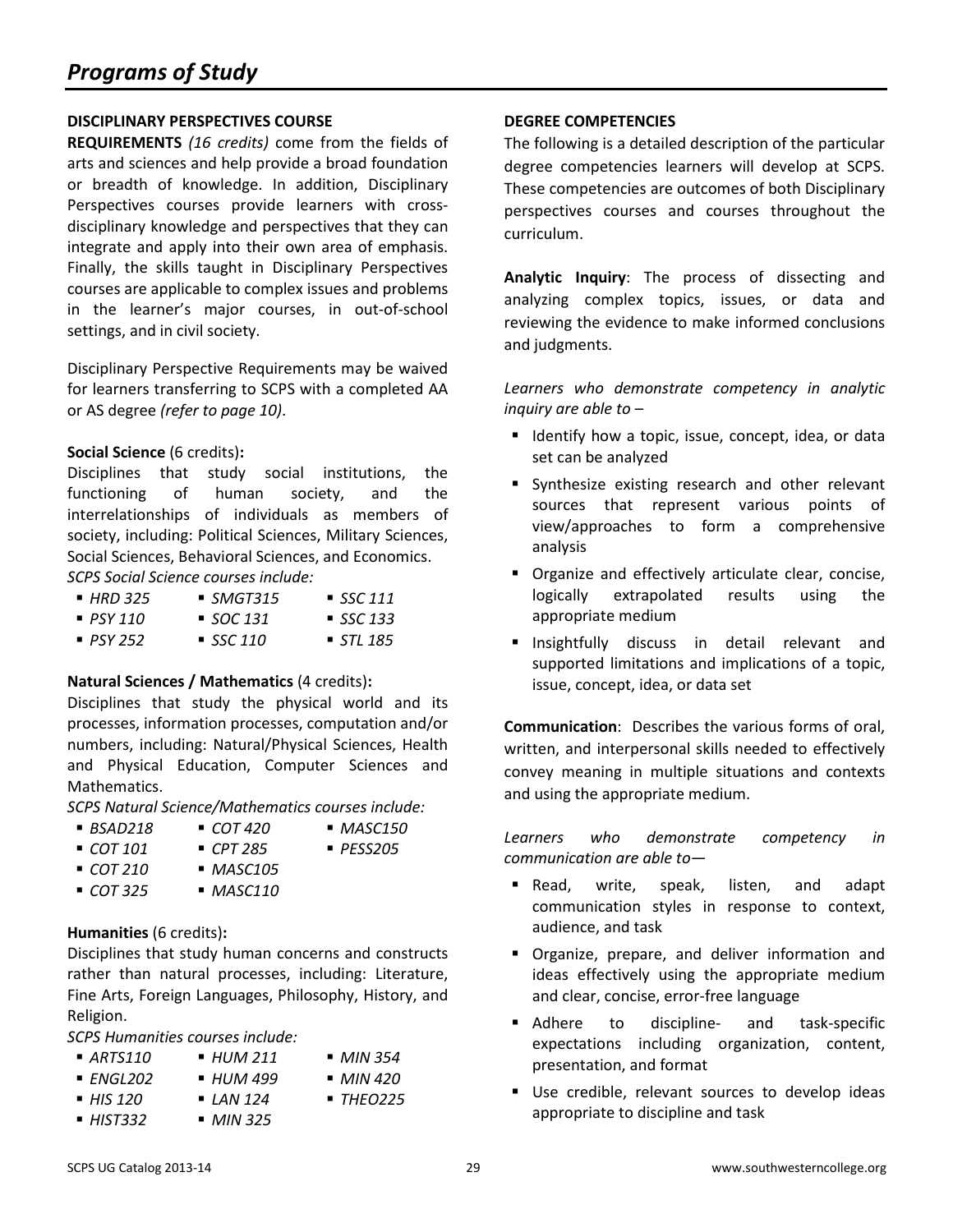## *Programs of Study*

**Information Literacy**: According to the National Forum on Information Literacy, information literacy describes "[t]he ability to know when there is a need for information, to be able to identify, locate, evaluate, and effectively and responsibly use and share that information for the problem at hand."

## *Learners who demonstrate competency in information literacy are able to* –

- **If** Identify and access information relevant to the issue, problem, or question using effective, welldesigned search strategies and the most appropriate information sources
- **Provide a thorough, systematic, and methodic** analysis of own and others' assumptions and carefully evaluates the relevance of contexts when presenting findings related to the issue, problem, or question
- **E** Clearly organize, synthesize, develop, and articulate information from sources to achieve a specific purpose
- **If Identify** and use appropriate systems for documenting external sources in various contexts
- **Distinguish between common knowledge and** ideas requiring attribution, choose the most effective strategy for presenting source information (paraphrase, summary, or quotation), and use information in ways that are true to original context
- Recognize the ethical and legal restrictions on the use of published, confidential, and/or proprietary information

**Quantitative Reasoning**: Describes the ability to reason and solve quantitative problems from a wide array of contexts and life situations, to understand and create sophisticated arguments supported by quantitative evidence, and the ability to clearly communicate those arguments using appropriate media.

## *Learners who demonstrate competency in quantitative reasoning are able to—*

**EXECUTER EXPLAINE EXPLAINE EXECUTER** EXPLAINE in mathematical forms and make appropriate inferences based on that information

- **Effectively convert relevant information into** accurate calculations, estimates, risk analyses or quantitative evaluations in a way that contributes to a further or deeper understanding
- **Effectively solve problems by constructing** efficient, comprehensive, and accurate calculations
- **Analyze quantitative data as the basis for making** competent judgments and drawing reasonable and appropriately qualified conclusions while recognizing the limits of that analysis
- **Use quantitative information in connection with** the argument or purpose of the work, present it in an effective format, and explain it clearly and effectively
- **•** Organize and effectively articulate quantitative information clearly, concisely, ethically, and logically, consistently presenting results using the appropriate medium

**Applied Learning:** Describes learning that integrates the theories and strategies developed throughout academic coursework for lifelong learning and realworld application.

*Learners who demonstrate competency in applied learning are able to—*

- **If** Identify and explain how specific life experiences illustrate or clarify concepts, theories, methods, and frameworks of fields of study
- **Independently connect examples, facts, or** theories from more than one field of study or perspective
- **Synthesize or draw conclusions by combining** examples, facts, or theories from more than one field of study or perspective
- **Effectively adapt and apply skills, abilities,** theories, or methodologies gained in one situation to new situations to solve problems or explore issues.
- **Evaluate change in own learning over time,** building on prior experiences to respond to new and challenging contexts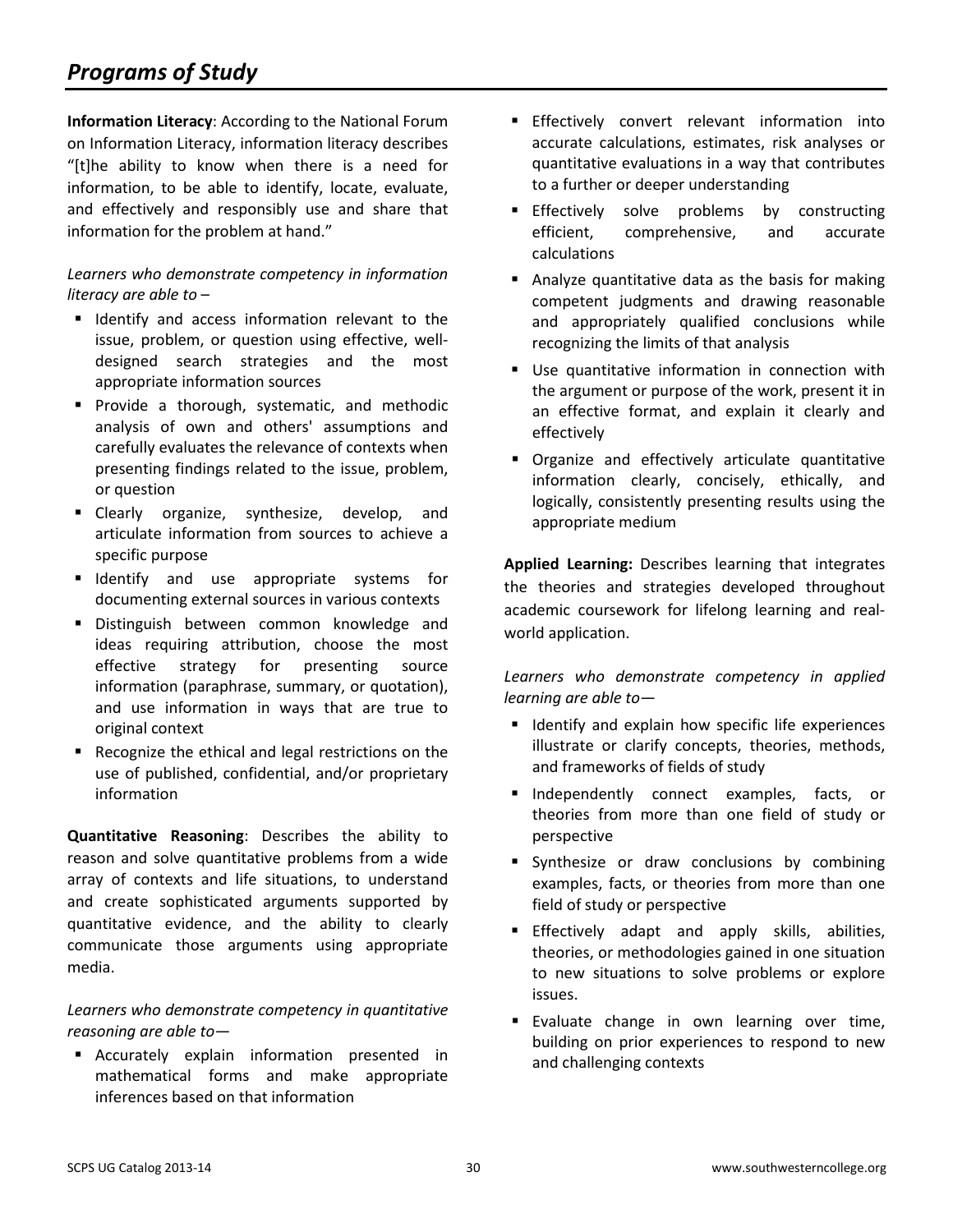## **EDUCATION**

The Southwestern College teacher education program is a student-centered learning community dedicated to optimal intellectual growth, preparation for leadership in the field of education, personal development, ethical values, and lifelong service in a world beyond cultural boundaries.

## **Southwestern College Educator Preparation Program Conceptual**

The Southwestern College Educator Preparation Program Conceptual Framework consists of five constructs with three recurring components. Indicators for each construct and component detail the expectations of educators prepared in Southwestern College's undergraduate and graduate education programs.

- Content and pedagogy: The educator has knowledge, skills, and dispositions in content and pedagogy that continuously grow and evolve over time.
- **Instruction and Assessment: The educator has** knowledge, skills and dispositions to facilitate learning for students.
- Collaboration: The educator has knowledge, skills and dispositions to interact collaboratively with students, families, colleagues, other professionals, and community members.
- **Example 2** Leadership: The educator has the knowledge, skills, and dispositions to act as an instructional leader, data analyst, community relations officer and change agent.
- Reflection and Growth: The educator has knowledge, skills, and dispositions to use evidence, reflection, and feedback to continually evaluate his/her practice, the effects of his/her choices and actions on others and adapt practice to meet the needs of each learner.

The teacher education program has an undergraduate curriculum with the following components: the elementary education major, the early childhood major, professional course sequence for both elementary and secondary education majors, and the clinical field experience sequence for early childhood, elementary, and secondary education majors.

## **Program Requirements**

#### **Admission to the Teacher Education Program**

Learners seeking admission to the teacher education program must first demonstrate readiness by completing the following academic and program requirements:

- 1. General Psychology with grade of C or better.
- 2. Developmental Psychology with grade of C or better.
- 3. Sophomore standing with a GPA of at least 2.5.
- 4. Demonstration of communication skills by completion of Composition 1, Composition 2, and Speech with at least a 2.5 cumulative GPA in the three courses.
- 5. Successful completion of Pre-Professional Skills Test (PPST) with scores that meet or exceed program requirements in the Reading (173), Math (172), and Writing (172) sections.
- 6. EDUC 212 Education Entrance Seminar with grade of C or better**.**
- 7. EDUC 215 Foundations of Education with grade of C or better.
- 8. Submission of formal application to the Teacher Education Committee through the Academic Success Coach (ASC).
- 9. Successful completion of Initial Teacher Interview.

## **Admission for Transfer Learners**

- 1. Transfer credit must meet the requirements and program expectations listed above, including GPA requirements. All transfer credits specific to the major must be a C or better.
- 2. Successful completion of Pre-Professional Skills Tests (PPST) with scores that meet or exceed program requirements in the Reading (173), Math (172), and Writing (172) sections.
- 3. Articulation of additional pre-professional credit as determined by the director of teacher education and the registrar or designees.
- 4. Submission of formal application to Teacher Education Committee.
- 5. Successful completion of peer jury or Initial Teacher Interview.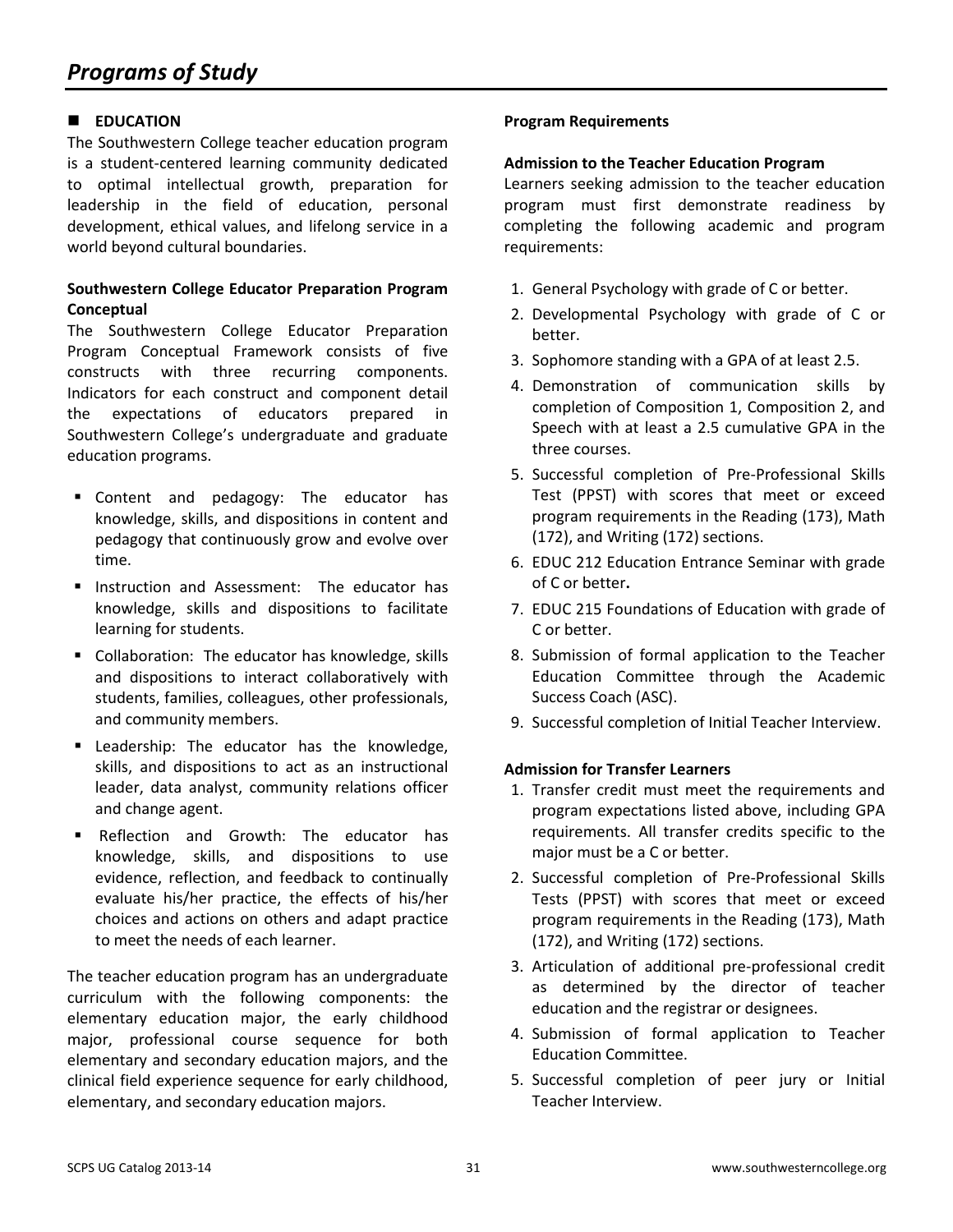## **EDUCATION** *(continued)*

#### **Licensure Program**

A learner with bachelor/master degree(s) who seeks a teaching license must complete all KSDE approved program requirements, which can lead to a recommendation for a teaching license.

The KSDE approved and NCATE accredited Teacher Education Program offered by Southwestern College provides study and practice of the essential knowledge, skills, and dispositions for obtaining a teaching license. In addition to successfully completing the program of study, each student seeking an initial licensure is required to successfully complete the Kansas Performance Teaching Portfolio and take and pass one or more KSDE identified licensure exam(s) at or above the level of performance specified by KSDE. With successful completion of the teacher education program of study as well as passing the required licensure exam(s), Southwestern College will be able to recommend the successful student for an initial teaching license or area of endorsement.

#### **Teacher Education Handbook**

For additional information concerning the Southwestern College teacher education program, learners should refer to the Teacher Education Handbook, available in the education department or on the website.

#### **Kansas Teacher Competency Tests: Praxis II**

The Kansas Legislature has mandated that all teacher licensure candidates demonstrate content knowledge and teaching knowledge prior to Kansas Teacher Licensure. Learners must pass the content exam (passing scores vary from exam to exam), as well as the Principles of Learning and Teaching test (PLT) with a score of 160 or higher. This test is given periodically at various Kansas testing centers. Learners are responsible for arranging to be tested before applying for state licensure.

#### **Secondary Education Licensure**

Please contact the Dean of Education

#### **General Program Requirements toward Licensure**

The program requires 33 semester hours of general education courses, including in mathematics: statistics, or higher.

#### **Professional Requirements toward Licensure**

The professional course sequence is designed developmentally. Learners will be required to fulfill observation hours in an accredited school setting.

#### **Required of all learners:**

- CORE101 Developing Academic and Professional Strengths
- **EDUC212 Education Seminar**
- EDUC215 Foundations of Education
- **EDUC216 Diversity Field Experience**
- EDUC220 Educational Technology
- EDUC280 Writing, Speaking, and Listening
- EDUC322 Educational Psychology
- EDUC323 Introduction to Exceptionalities
- EDUC329 Child/Adolescent Literature
- EDUC336 Introduction to the Reading Process
- EDUC341 Reading in the Elementary School
- EDUC440 Student Teaching Seminar
- **EDUC450 Introduction to Language & Linguistics**
- EDUC490 Teaching English as a Second Language

#### **Professional Teacher Courses**

The following courses are open only to learners who have been admitted to the teacher education program:

- EDUC322 Educational Psychology
- EDUC323 Introduction to Exceptionalities
- EDUC359 Reading Practicum
- EDUC436 Early Childhood Methods and Management
- EDUC437 Elementary School Methods and Management
- EDUC440 Student Teaching Seminar
- **EDUC446** Observation and Supervised Teaching in the Early Childhood Programs
- **EDUC447** Observation and Supervised Teaching in the Elementary School

#### **Subject Area Requirements toward Licensure**

Requirements of each subject area are listed in that subject's section of the main campus catalog.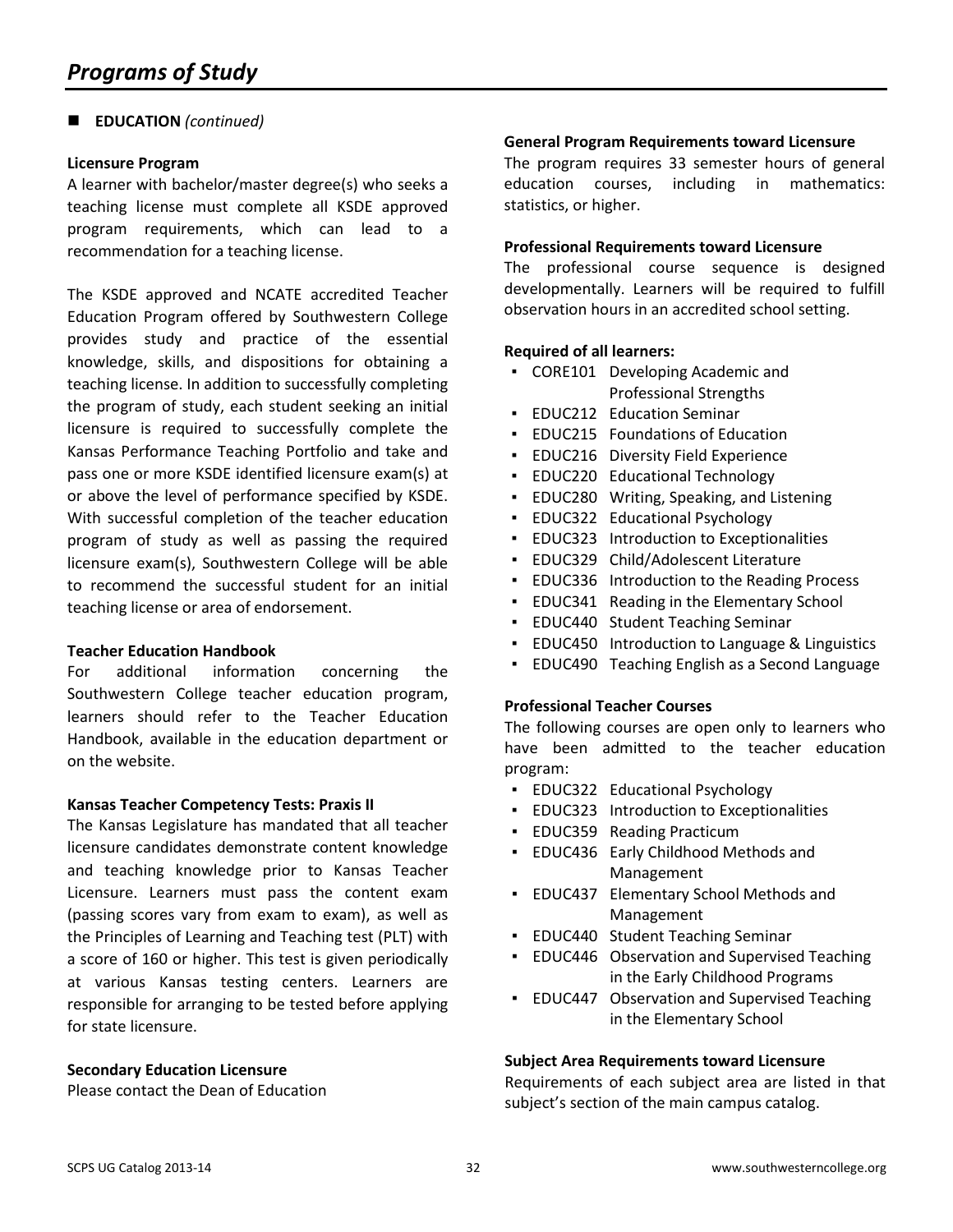## **BACHELOR OF ARTS MAJOR: EARLY CHILDHOOD EDUCATION**

The early childhood education program of study at Southwestern College combines early childhood education and early childhood special education into one license for birth through age eight (third grade).

This innovative program provides two semesters of field-based experiences where learners work together with professionals in the field gaining practical experiences with young children.

## **Professional requirements:**

Twenty professional courses as specified in Professional Requirements section above.

#### **Cognate requirements:**

In mathematics: Statistics, or higher

#### **Major requirements**

*(These courses are open to learners who have not yet applied for admission to the teacher education program):*

#### **In Early Childhood Education**

- EDUC311 Intro to Early Childhood Education
- EDUC325 Motor Development, Expressive Arts, Social Studies
- EDUC333 Teaching Young Children with Disabilities
- EDUC335 Infant Development
- EDUC339 Assessment Strategies in Early Childhood
- EDUC343 Home, School, and Community
- EDUC420 Oral Language Development
- EDUC425 Administration, Guidance, and Behavior
- EDUC429 Assessment in Early Childhood Intervention
- EDUC432 Technology in Special Education
- EDUC435 Science and Math

## **BACHELOR OF ARTS MAJOR: ELEMENTARY EDUCATION**

#### **Professional requirements:**

Twenty professional courses as specified in Professional Requirements section above.

#### **Major requirements**

*(These courses are open to learners who have not yet applied for admission to the teacher education program):*

#### **In Elementary Education**

- EDUC223 Fine Arts in the Elementary School
- EDUC318 Numbers, Computation, and Mathematical Processes
- EDUC328 Instructional Strategies in Physical Education for the Elementary Classroom Teacher
- EDUC337 Science in the Elementary School
- EDUC338 Mathematics in the Elementary School
- **EDUC344 Content Area Literacy**
- **EDUC345 Social Science in the Elementary School**

#### **Cognate requirements:**

In mathematics: Statistics, or higher

#### **MINOR: Early Childhood Education**

#### **Minor requirements:**

▪ EDUC311 Intro to Early Childhood Education

An additional 12 hours selected from the following:

- EDUC325 Motor Development, Expressive Arts, Social Studies
- EDUC335 Infant Development
- EDUC339 Assessment Strategies in Early Childhood
- EDUC343 Home, School, and Community
- EDUC420 Oral Language Development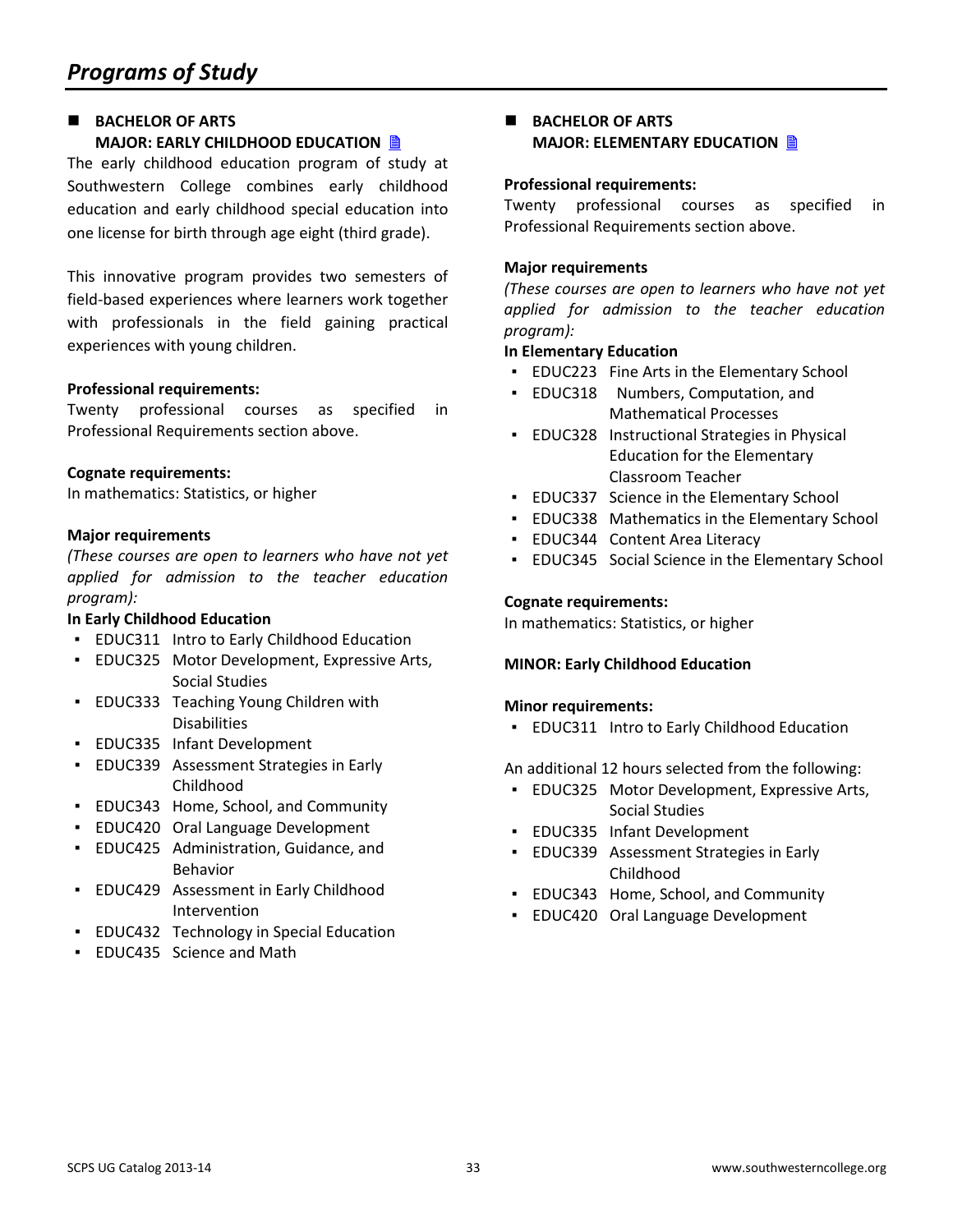## **BACHELOR OF ARTS MAJOR: PSYCHOLOGY**

The Bachelor of Arts in Psychology focuses on an essential and fundamental understanding of the major elements in the field of psychology. Learners in this major will evaluate psychological theories and research while examining ethical issues in the practical application of psychological theories. Individuals enrolled in this major can enrich their skills and abilities in organizational life and choose to pursue employment in a variety of organizational roles including, but not limited to, intake workers, child care workers, social service workers, and administrative support personnel. The Bachelor of Arts with a Psychology major is designed for individuals who wish to complete a general degree in psychology or prepare for an advanced degree in psychology.

#### **Required Prerequisites**

- MASC110 Statistics and Probability
- PSY 110 General Psychology

#### **Major Requirements**

- PSY 252 Developmental Psychology
- PSY 262 Social Psychology
- PSY 332 Biological Foundations of Psychology
- PSY 352 Cognition
- PSY 362 Personality Theories
- PSY 400 Psychological Research Methods
- PSY 410 Emotion
- PSY 420 Abnormal Psychology
- PSY 430 History and Systems of Psychology
- PSY 440 Psychological Assessment
- CAPS495 Senior Capstone

## **BACHELOR OF ARTS MAJOR: PASTORAL STUDIES**

Southwestern College's Pastoral Studies program provides learners with a balanced mix of theoretical and applied studies. It is designed to help learners increase and develop knowledge of their faith so they can more effectively minister within any Protestant Christian denomination. As a result of completing the Pastoral Studies program, learners will be prepared to be lead pastors in a local church or parachurch organization. They will also acquire the necessary theological training to pursue graduate studies and obtain ordination.

#### **Major requirements**

- HUM 301 Critical Thinking
- THEO200 Bible Survey
- THEO215 Understanding the Old Testament
- THEO216 Understanding the New Testament
- THEO301 Systematic Theology 1
- THEO302 Systematic Theology 2
- **THEO320 Philosophy of Religion**
- THEO333 The Church: Origins to the Middle Ages
- THEO334 The Church: Renaissance to the Present
- THEO340 Texts and Their Meanings
- THEO401 Theological Systems and Issues
- THEO415 Denominational Heritage and Structure
- MIN 454 Practicum in Ministry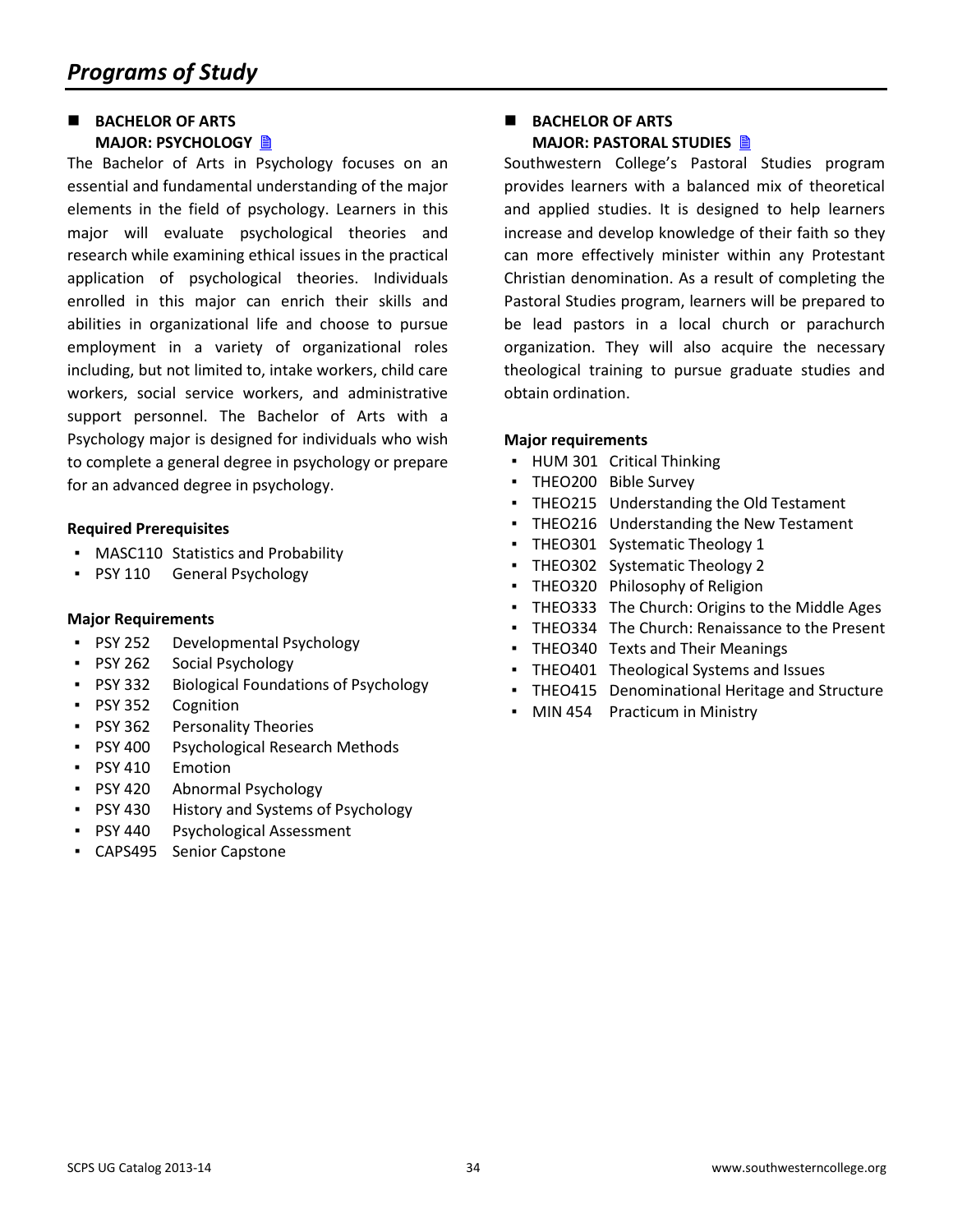### **BACHELOR OF ARTS MAJOR: YOUTH MINISTRY**

Southwestern College's nondenominational Youth Ministry program is designed for individuals who wish to serve young people by ministering to and developing the lives of young Christians. Learners will strengthen their understanding of biblical and theological foundations of the Christian faith. The program equips learners with the specialized competencies needed to instruct, mentor, and counsel youth in a variety of local church and parachurch settings. Learners will obtain ample theological training to pursue ordination and undertake graduate studies.

## **Major requirements**

- MIN 124 Introduction to Youth Ministry
- HUM 301 Critical Thinking
- MIN 224 Adolescent Spirituality
- THEO215 Understanding the Old Testament
- **THEO216 Understanding the New Testament**
- THEO301 Systematic Theology 1
- THEO302 Systematic Theology 2
- THEO320 Philosophy of Religion
- THEO333 The Church: Origins to the Middle Ages
- THEO334 The Church: Renaissance to the Present
- MIN 324 Teaching Methods in Youth Ministry
- MIN 424 Applications in Youth Ministry
- MIN 454 Practicum in Ministry

 **BACHELOR OF GENERAL STUDIES (B.G.S.)** The Bachelor of General Studies (BGS) degree is an interdisciplinary degree designed for learners with specific learning and/or career goals that can be better accomplished through an individualized program of study than a traditional major.

As an interdisciplinary degree the BGS degree provides graduates with a broad base of knowledge that makes them marketable in a number of different professions.

BGS learners create individualized programs of study that directly apply to their personal and professional goals.

## **Foundation Courses:**

- CORE101 Developing Academic and Professional Strengths
- CORE110 Information Literacy
- ENGL101 Composition 1
- ENGL102 Composition 2
- COM 125 Speech
- MASC110: Statistics and Probability, MASC115: College Algebra, or more advanced college credit bearing mathematics course requiring college algebra or higher as a prerequisite
- HUM 201 Ethics
- COM 301 Professional Communication

## **Disciplinary Perspective Courses**

- Humanities (6 credits)
- Natural Sciences/Mathematics (4 credits)
- Social Sciences (6 credits)

**Areas of Study**\* (36 upper division credits)

- 2-3 approved areas of study (12+ credits each)
- CAPS495 Senior Capstone

*\*Learners interested in the BGS degree will prepare a proposal for individualized program of study addressing the areas they wish to pursue and how they apply to their personal and/or professional goals.*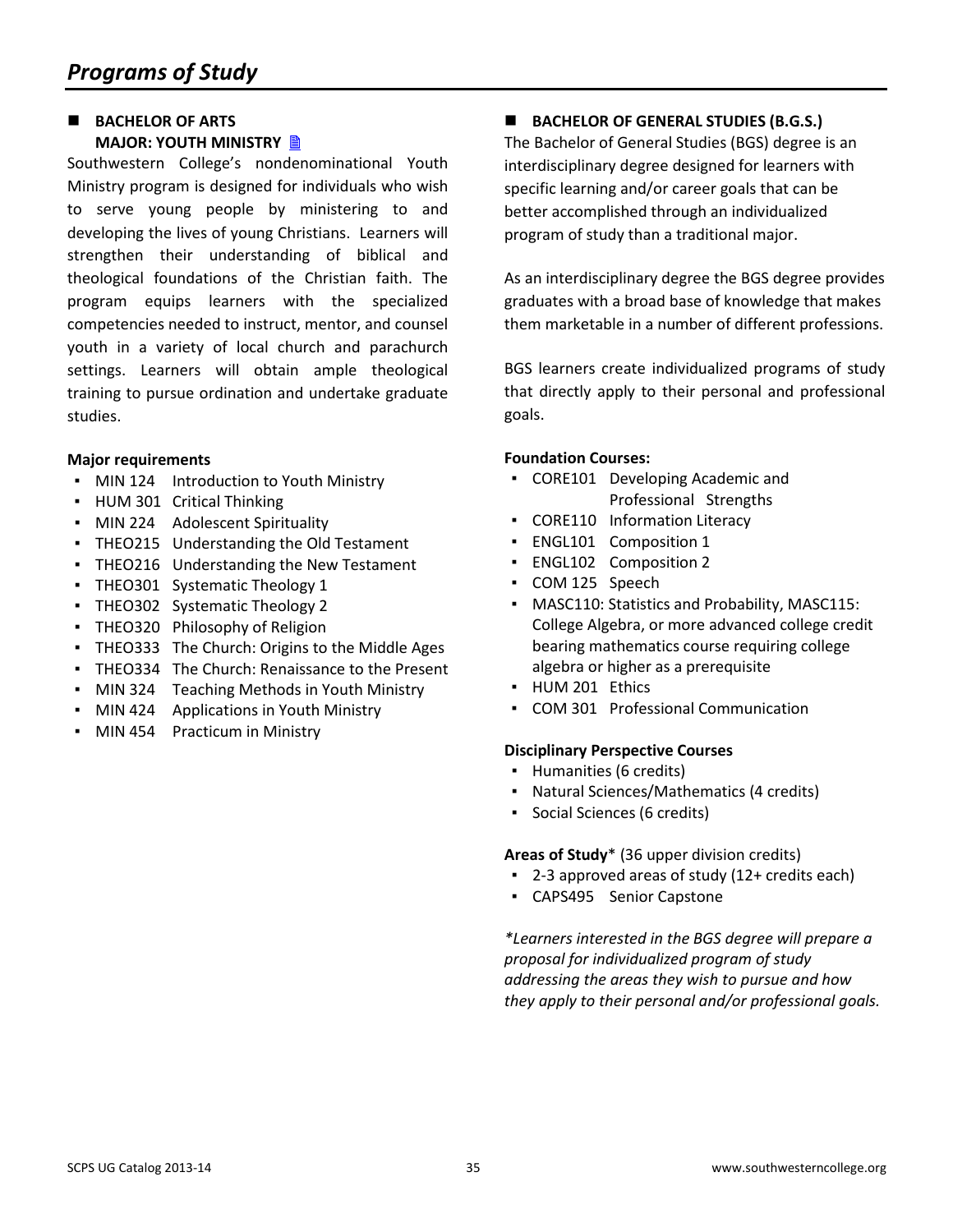#### **BACHELOR OF SCIENCE MAJOR: ACCOUNTING**

Business trends consistently indicate a need for accountants nationally. The accounting program is a broad based curriculum that will prepare learners to work in the field of accounting in a number of different capacities. The focus of this major is on gaining knowledge and developing skills in financial and accounting leadership; managerial, financial, and cost accounting; corporate finance; financial audit; federal income taxation; and financial and accounting systems. The accounting curriculum will provide learners with practical, marketable accounting skills grounded in industry accepted theories and practices to help them enter and/or progress in a burgeoning job market, while building a solid theoretical foundation for potential preparation for the CPA exam or future graduate coursework.

#### **Required Prerequisites**

- MASC115 College Algebra
- MASC110 Statistics and Probability
- ACCT285 Principles of Accounting
- SSC 110 Principles of Microeconomics
- SSC 111 Principles of Macroeconomics

#### **Major Courses**

- BSAD395 Corporate Finance
- **BSAD310** Financial Accounting Systems
- OMGT422 Managerial Accounting
- ACCT380 Financial Accounting I
- ACCT381 Financial Accounting II
- ACCT480 Financial Accounting III
- ACCT382 Federal Income Taxation- Personal
- ACCT482 Federal Income Taxation-Corporate
- ACCT483 Cost Accounting
- ACCT484 Accounting Information Systems
- ACCT490 Auditing Theory and Practice
- CAPS495 Senior Capstone

### **BACHELOR OF SCIENCE MAJOR: BUSINESS ADMINISTRATION**

Success in business administration is leveraged not only by mastery of business disciplines, but also by demonstration of leadership in a complex business environment. The focus of this major is on gaining knowledge and developing skills in business leadership; strategic, administrative, and financial management; and marketing. The business administration curriculum will provide learners with practical, marketable business administration, management, and leadership skills grounded in industry – accepted theories and practices to help them enter and/or progress in a competitive job market, while building a solid theoretical foundation for potential graduate studies.

#### **Required Prerequisites**

- MASC115 College Algebra
- MASC110 Statistics and Probability
- ACCT285 Principles of Accounting
- SSC 110 Principles of Microeconomics
- SSC 111 Principles of Macroeconomics
- **BSAD395** Corporate Finance

- **BSAD310 Financial Accounting Systems**
- **BSAD320** Managerial Economics
- BSAD394 Marketing
- BSAD340 Legal Environment of Business
- **BSAD410** International Business
- **BSAD420** Management Information Systems Analysis
- BSAD430 Financial Management
- BSAD440 Strategic Management
- CAPS495 Senior Capstone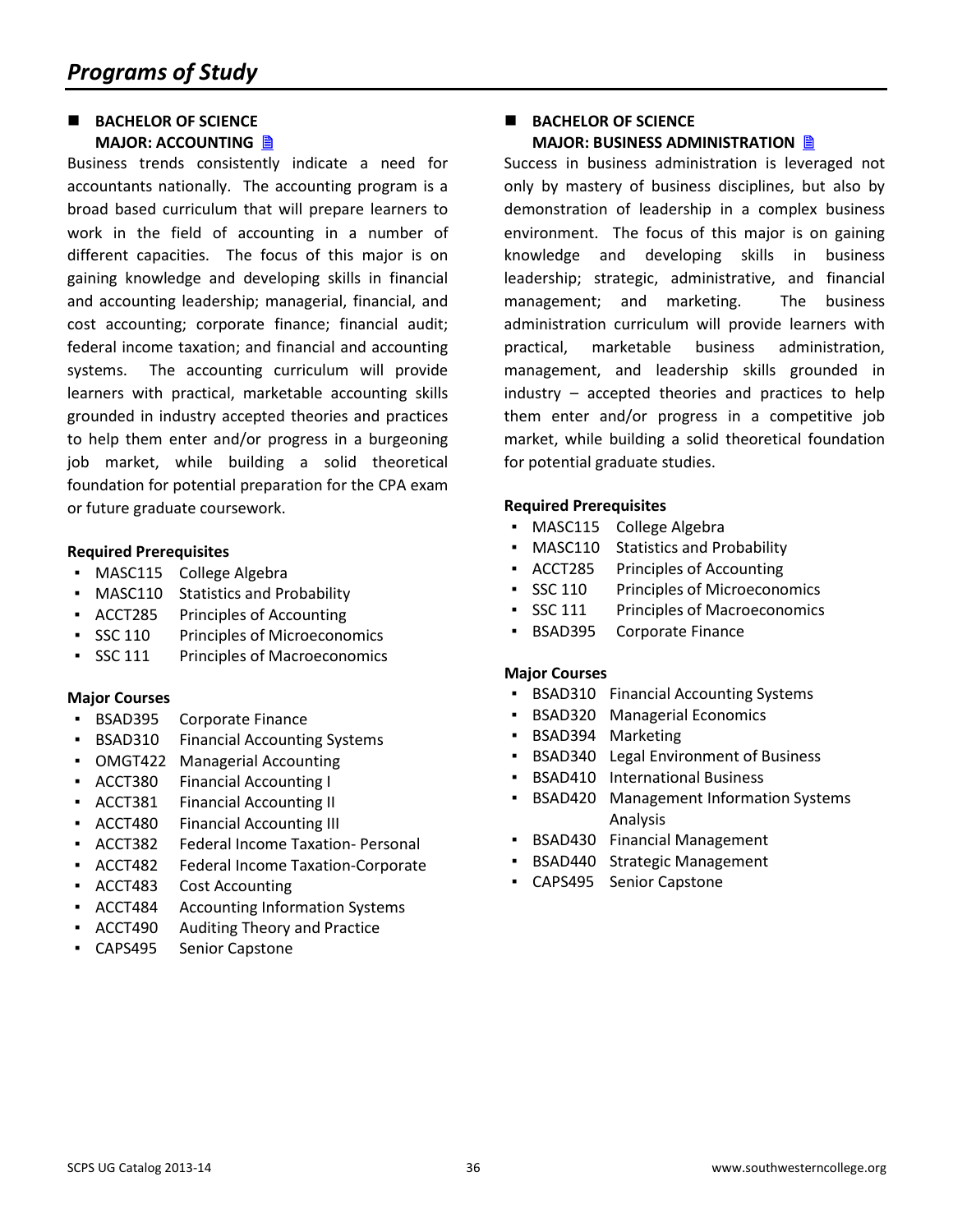#### **BACHELOR OF SCIENCE MAJOR: BUSINESS QUALITY MANAGEMENT**

The Business Quality Management program is designed to provide learners with the knowledge and skills necessary to implement organizational change through quality improvement in all organizational processes of a business. The Business Quality Management curriculum is designed to produce industry leaders capable of assessing the impact of current management processes on operations within a business. Learners will utilize information to improve the quality of products or services, and evaluate customer satisfaction based on the consistent delivery of top quality products and services that are completed on time and that meet specific customer defined levels of quality. Learners will gain experience in the use of appropriate accounting and financial functions for decision making within today's business environment.

#### **Major Courses**

- BQM 301 Business Quality Management
- BQM 310 Team Management
- BQM 320 Organizational Leadership
- OMGT422 Managerial Accounting
- BQM 444 Project Management
- BQM 450 Statistical Techniques
- BSAD394 Marketing
- CAPS495 Senior Capstone

## **BACHELOR OF SCIENCE MAJOR: COMPUTER OPERATIONS TECHNOLOGY** ■

Computer Operations Technology educates future technology professionals and business administrators in the application of emerging computer operations, productivity and operating systems software, project management, and networking and communications topologies. The program has been developed to be both functional and flexible with student-centered, project-oriented, and laboratory-based learning of network and administration systems that are relevant and connected to the needs of business and the computer industry. Expansion of business transactions through standards-compliant web site design, security applications, and data movement across the Internet are presented. Technology education is further extended with applying critical thinking and problem solving with fundamental project management and ethics to solve businessrelated challenges and meet technology needs.

- COT 220 Microsoft Access
- COT 305 Advanced Microsoft Excel
- COT 311 Advanced Microsoft Word
- BQM 444 Project Management
- COT 410 Local Networking (LAN) Fundamentals
- COT 411 Website Management
- COT 415 Computer Systems Integration
- CAPS495 Senior Capstone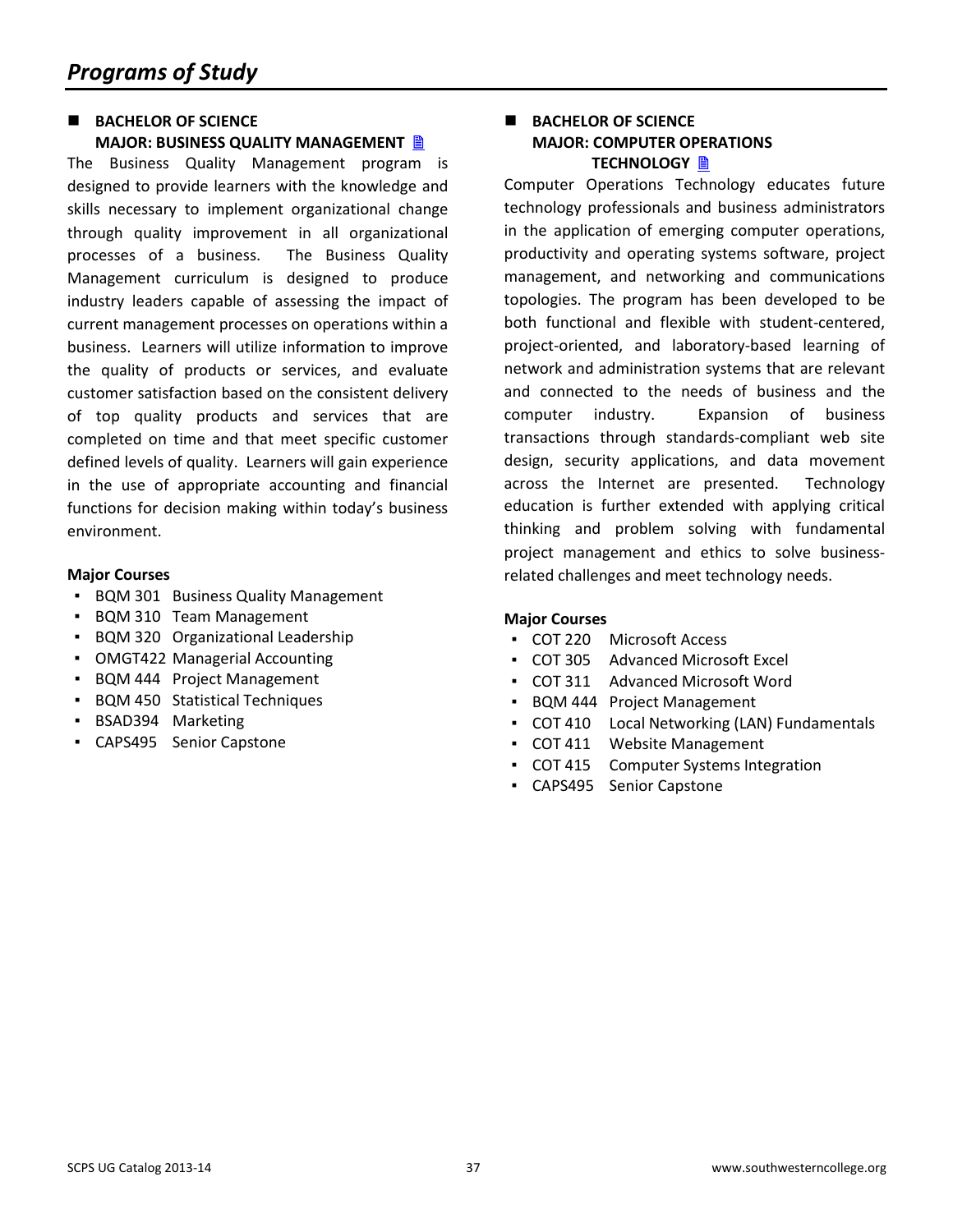## **BACHELOR OF SCIENCE MAJOR: COMPUTER PROGRAMMING TECHNOLOGY**

Computer Programming Technology provides professional study of computer programming software and techniques. Learners are taught necessary skills to research, document, and develop program applications within the object-oriented programming environments. The complete dynamic software development life cycle  $-$  from developing initial algorithms, pseudo-code, graphical user interfaces, documenting code, coding and testing, to maintaining designed applications – is stressed. Applications are developed using HTML and XHTML, Visual Basic, and Java. Database design is extended through the integration of the Structural Query Language (SQL) and Visual Basic for Application (VBA) programming language. Study is further directed toward developing critical thinking, problem-solving, and communication skills required in order to provide ethical solutions in business, education and industry.

#### **Major Courses**

- COT 220 Microsoft Access
- CPT 432 Visual Basic.Net Programming Essentials 1
- CPT 433 Visual Basic.Net Programming Essentials 2
- CPT 322 SQL Fundamentals
- CPT 323 VBA, The Internet and Microsoft Office Applications
- CPT 421 Java Programming Principles 1
- CPT 422 Hypertext Markup Language Programming
- CPT 423 Project: Designing and Programming an Application
- CPT 431 Java Programming Principles 2
- CAPS495 Senior Capstone

## **BACHELOR OF SCIENCE MAJOR: CRIMINAL JUSTICE**

The Criminal Justice program provides learners with knowledge and skills they can apply immediately in the exercise of law enforcement policies and procedures. In addition, program learners are afforded an understanding of the nature of crime and the personnel, institutions, and processes that prevent or respond to crime. Learners learn both the theory and practice of the criminal justice system. Management, communication, leadership, psychological, and sociological aspects of the executive criminal justice professional are stressed. The curriculum covers crime and criminal behavior, policing, criminal investigation, criminal law and procedure, courts, corrections, and administration and management of criminal justice organizations.

- CJUS300 Foundations of Criminal Justice
- CJUS315 Perspectives in Policing
- CJUS325 Criminal Investigation Techniques
- CJUS335 Correctional Theory and Practice
- CJUS400 Criminology and Deviant Behavior
- CJUS425 Criminal Law and Procedure
- CJUS430 Criminal Justice Organizations: Administration and Management
- CJUS440 Special Topics in Criminal Justice
- CAPS495 Senior Capstone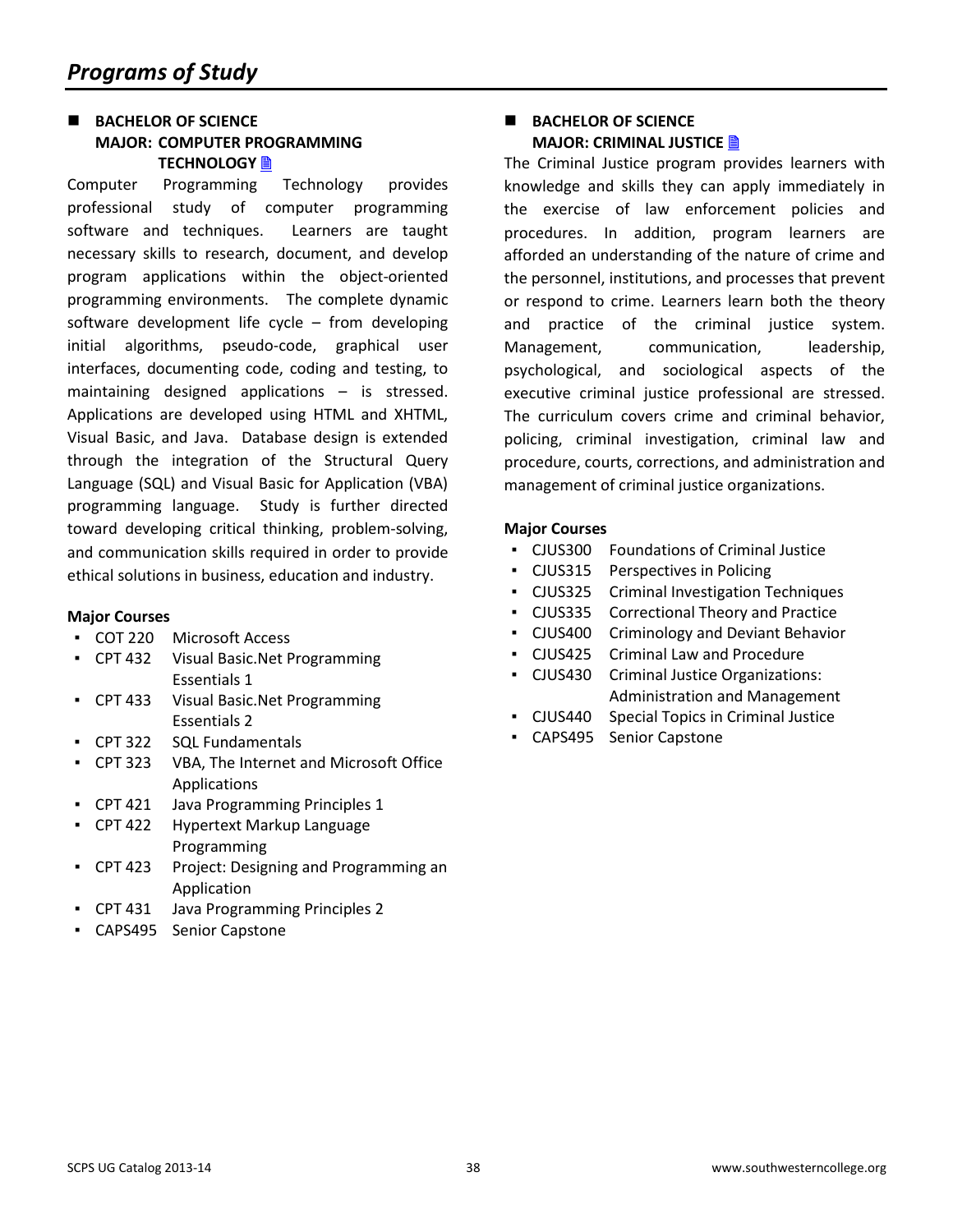## **BACHELOR OF SCIENCE MAJOR: HEALTHCARE ADMINISTRATION**

Success in healthcare administration and management is leveraged not only by mastery of healthcare business disciplines, but also by demonstration of leadership in a complex healthcare environment. The focus of this major is on gaining knowledge and developing skills in healthcare leadership; administrative, human resource, and financial management; healthcare economics; and healthcare policy, law, and regulations. The healthcare administration curriculum will provide learners with practical, marketable healthcare administration, management, and leadership skills grounded in industry accepted theories and practices to help them enter and/or progress in a competitive job market, while building a solid theoretical foundation for potential graduate studies.

## **Major Courses**

- ACCT285 Principles of Accounting
- HRD 345 Human Resource Management
- HCA 305 Healthcare Law and Regulations
- HCA 315 Economics of Healthcare
- HCA 325 Policy Issues in Healthcare
- HCA 410 Healthcare Information Systems
- HCA 420 Management in Healthcare Services
- HCA 430 Fiscal Management in Healthcare Services
- CAPS495 Senior Capstone

### **BACHELOR OF SCIENCE MAJOR: HUMAN RESOURCE DEVELOPMENT**

With the increasing competitive pressure of a global economy and the growing emphasis on employee empowerment, people with highly developed management skills will be the leaders of tomorrow. The human factor remains the key to success. The Human Resource Development curriculum gives learners the education necessary for effective management of people and resources.

- HRD 310 Legal and Regulatory Environment of Human Resources
- HRD 330 Microsoft Office Applications
- **HRD 338 Human Resources Technology**
- HRD 323 Finance for Non-Financial Managers
- **HRD 345 Managing Human Resources**
- BSAD328 Organizational Behavior
- HRD 324 Performance Management
- **HRD 321 Compensation and Benefits**
- CAPS495 Senior Capstone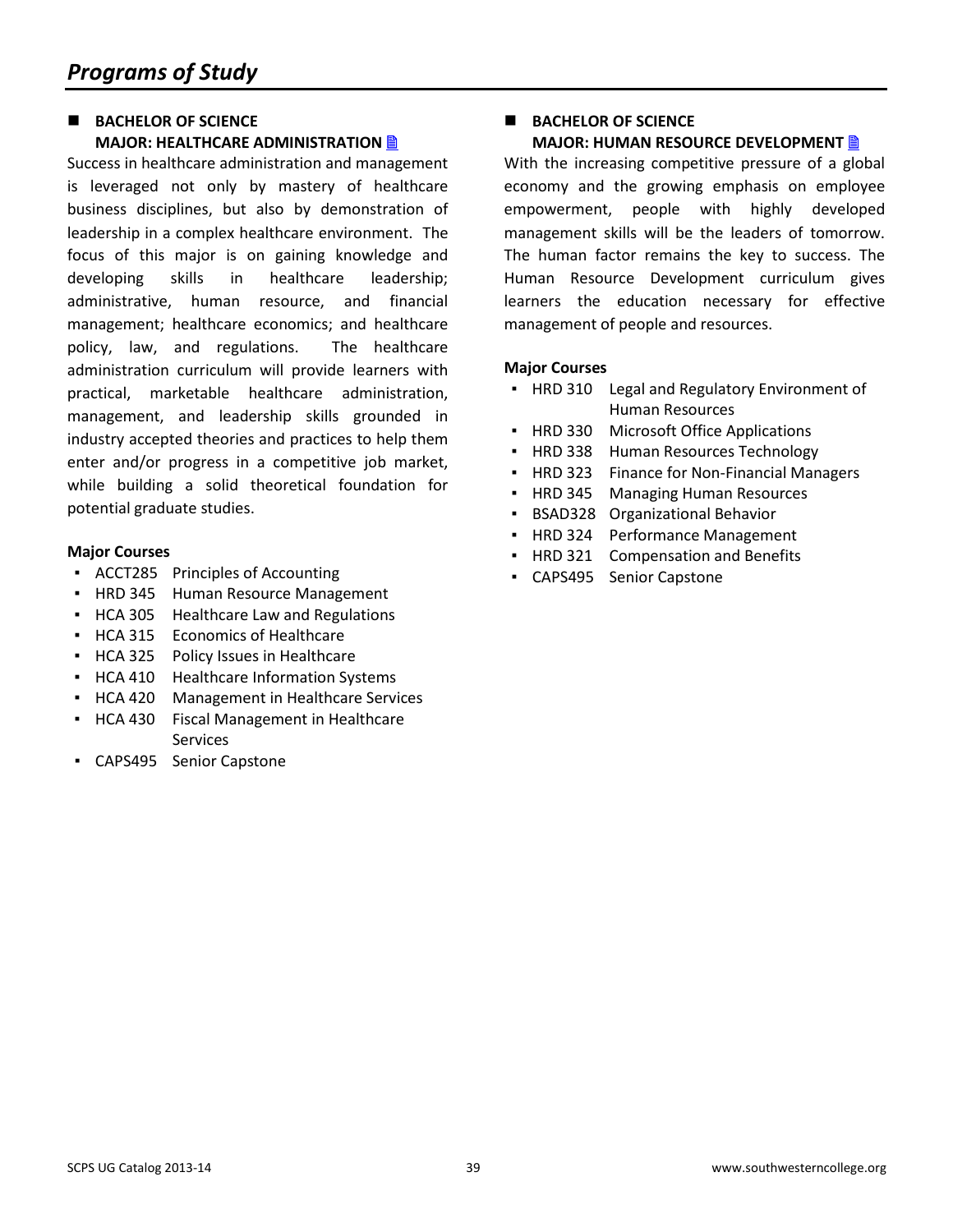## **BACHELOR OF SCIENCE IN NURSING (B.S.N.)**

Registered nurses (RNs) with a diploma or an associate degree in nursing may earn a Bachelor of Science degree in Nursing (BSN) through Southwestern College Professional Studies. This program builds on previous education and experience and is designed to position graduates for leadership roles and career advancement in a variety of healthcare settings.

In recognition that nurses are broadly educated and have transferable knowledge and skills, the Southwestern College RN to BSN program provides the opportunity for intensive study in nursing leadership, and offers preparation for graduate study in a specialized area of nursing practice or to earn a certificate in related fields offered by SCPS – specifically health administration, education or the faith ministry.

## **Program Requirements**

#### **Admission to the RN to BSN Program**

Learners seeking admission to the RN to BSN program must:

- 1. Have completed a Registered Nurse (RN) diploma or associate degree in nursing
- 2. Provide proof of current, unrestricted licensure to practice as a registered nurse
- 3. Provide proof of malpractice insurance
- 4. Have a minimum 2.5 GPA for all college course work. Applicants with at least a 2.0 GPA but less than a 2.5 may be granted conditional admission. Conditional admission restricts the number of credit hours to enroll in during any one session and requires a minimum GPA of 2.5 in courses completed in the nursing curriculum at SCPS. Conditional admission learners are expected to work with their Academic Success Coach.

## **Transfer Credit**

- 1. 64 credit hours are granted by transfer ADN's for holding a current, non-restricted RN license.
- 2. 40 credit hours are granted by transfer for an accredited Diploma in Nursing.
- 3. College course work taken by students in addition to the above may be transferred in per college policies. Transcripts are evaluated on an individual basis.

#### **General Education Requirements**

The following courses are graduation requirements of the BSN program. If not completed prior to acceptance to the BSN program, and if not offered by SCPS, these courses must be completed at a regionally accredited institution. *\*Prerequisite course for BSN major course(s)*

- English 101 and 102\* ........................... 6 cr hrs
- Statistics\* ............................................. 3 cr hrs
- General Psychology \*........................... 3 cr hrs
- Oral Communication<sup>\*</sup> ................................ 3 cr hrs
- Human Anatomy w/Lab .......................... 4 cr hrs
- College Chemistry w/Lab ........................... 4 cr hrs
- Biology w/Lab....................................... 4 cr hrs
- Microbiology ........................................ 3 cr hrs
- Human Physiology................................ 3 cr hrs
- Pathophysiology................................... 3 cr hrs
- Nutrition............................................... 3 cr hrs
- Human Development *or* Lifespan ........ 3 cr hrs
- Humanities........................................... 3 cr hrs
- Social Science ....................................... 3 cr hrs

#### **Major requirements**

- NURS309 Nursing Theories/Professional Practice
- NURS328 Quality Improvement through Information Technology
- NURS329 Healthcare Systems and Policy
- NURS330 Nursing Leadership and Management
- NURS331 Evidence-Based Practice
- NURS406 Patient Centered Care Coordination
- NURS407 The Social and Moral Context of Health
- NURS408 Community-Based Public Health Nursing
- NURS427 Trends and Issues Facing Healthcare
- NURS435 Professional Nursing Practicum/Project

## **Graduation Requirements**

- 1. Complete all foundation and major courses with an overall GPA of 2.0
- 2. Complete a minimum of 124 credit hours, with at least 60 hours at a bachelor's degree-granting institution
- 3. Complete at least 30 credit hours with a C average or above from Southwestern College.

## **Nursing Student Handbook**

For additional information concerning the Southwestern College RN to BSN program, learners should refer to the Nursing Student Handbook, available on the website.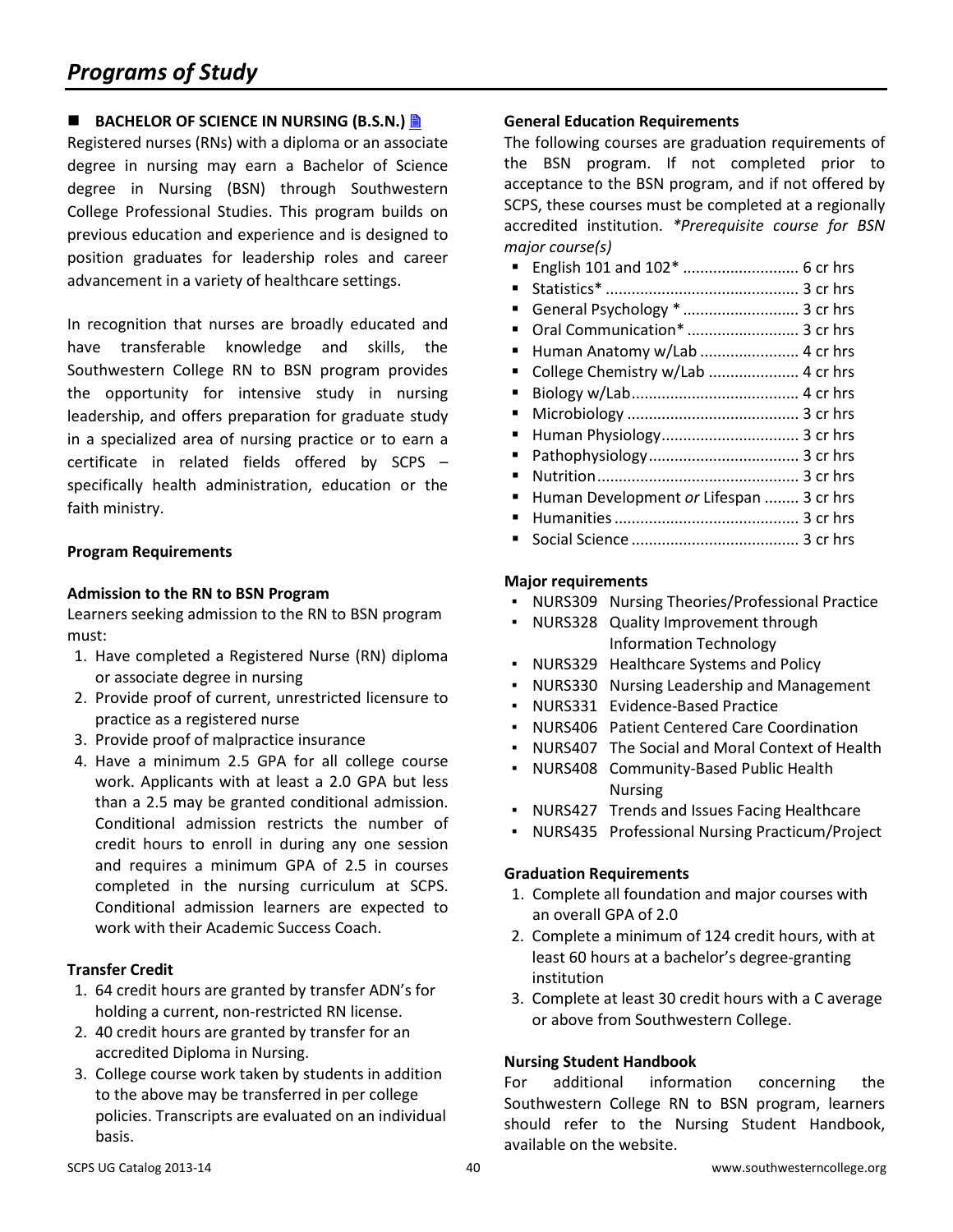## **BACHELOR OF SCIENCE MAJOR: OPERATIONS MANAGEMENT**

The Operations Management major provides the knowledge and skills necessary to be a successful manager of a business operation within an integrated supply chain. Concepts covered include personnel management, process management and analysis, scheduling, project administration, Six Sigma and legal and regulatory compliance issues affecting business operations.

## **Major Courses**

- OMGT310 Operations Management 1
- OMGT410 Operations Management 2
- BQM 444 Project Management
- OMGT305 Organizational Quality Management
- OMGT311 Six Sigma Green Belt 1
- **OMGT320 Managing Group Dynamics**
- OMGT415 Integrative Supply Chain Management
- OMGT422 Finance for Management
- CAPS495 Senior Capstone

## **BACHELOR OF SCIENCE MAJOR: SECURITY MANAGEMENT**

With the increasing need for security in a changing world, security professionals with expertise in all aspects of security management and operational administration will be in demand. Security professionals enable private and public organizations to strengthen existing security measures and initiate policies and procedures to ensure a safe and secure working environment, as well as to prevent or limit organizational losses. The Security Management major is targeted to those pursuing employment opportunities in private or government security. Moreover, this career-relevant degree engages learners in studies and practices directed toward entering into, or advancing in the growing security industry.

With specific Security Management courses concentrating on managerial techniques and leadership, security theories and practices, this degree offers the knowledge required to enter into this competitive field.

Those completing the Security Management program are prepared for a diverse group of Security Management and related jobs in physical security, loss prevention, and information security, homeland security, emergency management, and crime prevention.

- SMGT311 Introduction to Security
- SMGT315 Physical Security
- SMGT320 Information Security
- **SMGT321** Homeland Security Fundamentals
- SMGT411 Loss Prevention and Crime Prevention
- SMGT415 Legal Aspects of Security
- SMGT420 Emergency Planning
- SMGT424 Terrorism-Motivations & Adversaries
- CAPS495 Senior Capstone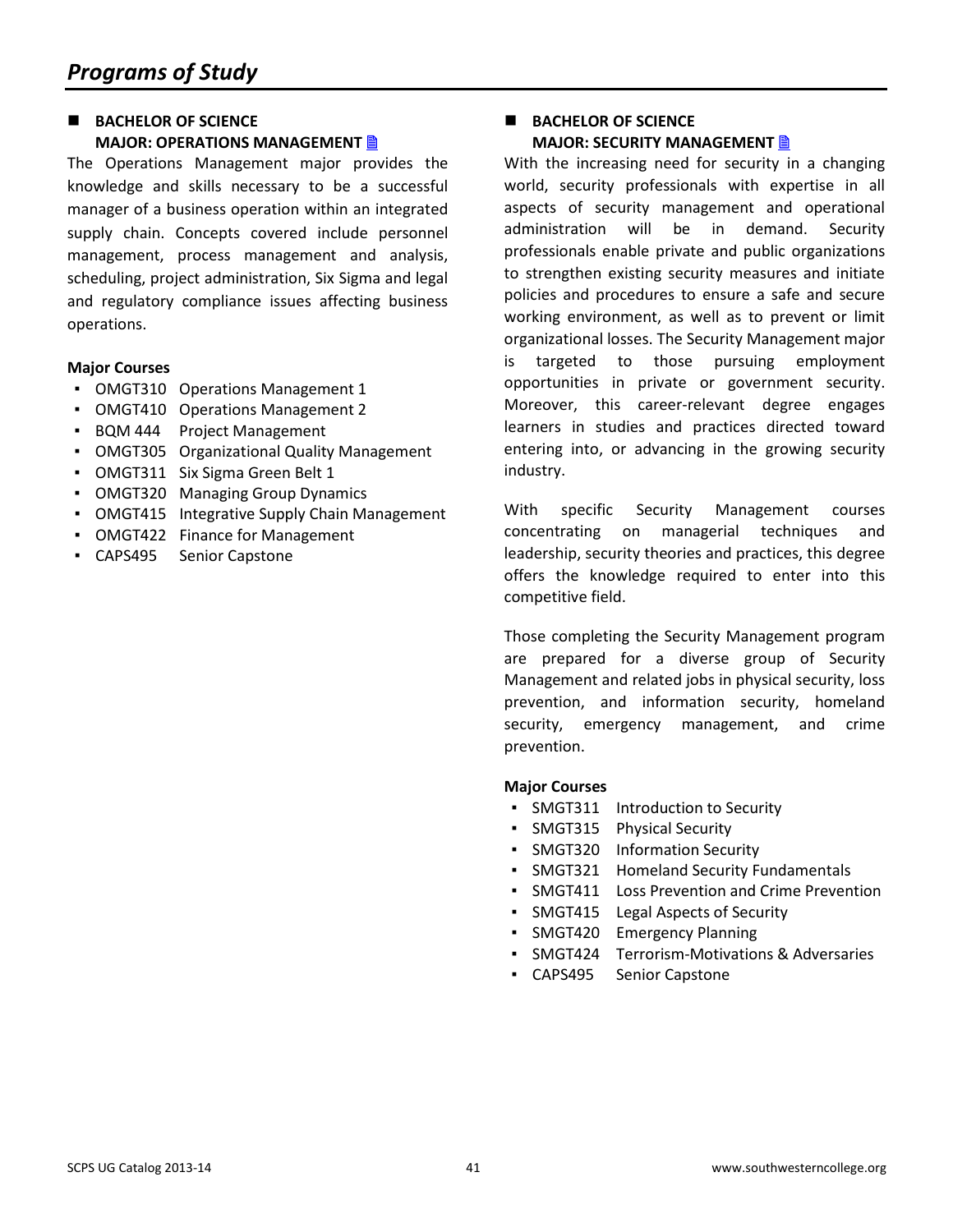## **BACHELOR OF SCIENCE MAJOR: STRATEGIC LEADERSHIP**

Being a leader in today's rapidly-changing society requires content knowledge as well as knowledge about self and leadership style. The Strategic Leadership major provides learners with the ability to enhance their self-awareness and to effectively forecast and lead change. Learners completing this major will be able to take a proactive approach to strategic leadership and decision making.

#### **Major Requirements**

- STL 302 Self Awareness and Personality Traits
- STL 307 Leadership Theories and Practical Applications
- OMGT320 Managing Group Dynamics
- STL 410 Negotiation Skills
- STL 420 Forecasting and Leading Change
- STL 430 Multi-Cultural Perspectives and Global Trends
- STL 435 Strategic Planning
- CAPS495 Senior Capstone

## **E** CYBER-CRIME INVESTIGATION CERTIFICATE

The Cyber-Crime Investigation Certificate provides individuals a bridge between criminal justice foundational knowledge and the growing law enforcement challenges of cyber-crime. Learners in the Cyber Crime Investigation Certificate have an opportunity to learn investigative and legal aspects of cyber-crime while also learning techniques for preventive measures in their organizations.

## **Required Courses**

- CJUS325 Criminal Investigation Techniques
- SMGT320 Information Security
- SMGT415 Legal Aspects of Security
- COT 420 Enterprise Forensics
- SMGT411 Loss Prevention and Crime Prevention

#### **HOMELAND SECURITY CERTIFICATE**

The Homeland Security Certificate is designed to address a multitude of issues and challenges facing organizations today given the ever-evolving nature of homeland security issues in the United States and those impacting on citizens and countries around the world. The courses are taught by practicing professionals who bring real-world applications to each of the classes.

#### **Required Courses**

- SMGT311 Introduction to Security
- SMGT315 Physical Security
- SMGT321 Homeland Security Fundamentals
- SMGT420 Emergency Planning
- SMGT424 Terrorism-Motivations and Adversaries

## **LEAN SIX SIGMA CERTIFICATE**

The Lean Six Sigma Certificate provides individuals the opportunity to develop the necessary knowledge and skills to manage business processes using a philosophy of continuous improvement. Learners are introduced to the major concepts that will contribute to their success in the areas of operations and supply chain management. Concepts covered within this certificate include: lean principles, value stream, process management and analysis, project administration, and Six Sigma.

#### **Required Courses**

- OMGT311 Six Sigma Green Belt 1
- OMGT312 Six Sigma Green Belt 2
- OMGT310 Operations Management 1
- OMGT320 Managing Group Dynamics
- OMGT415 Integrative Supply Chain Management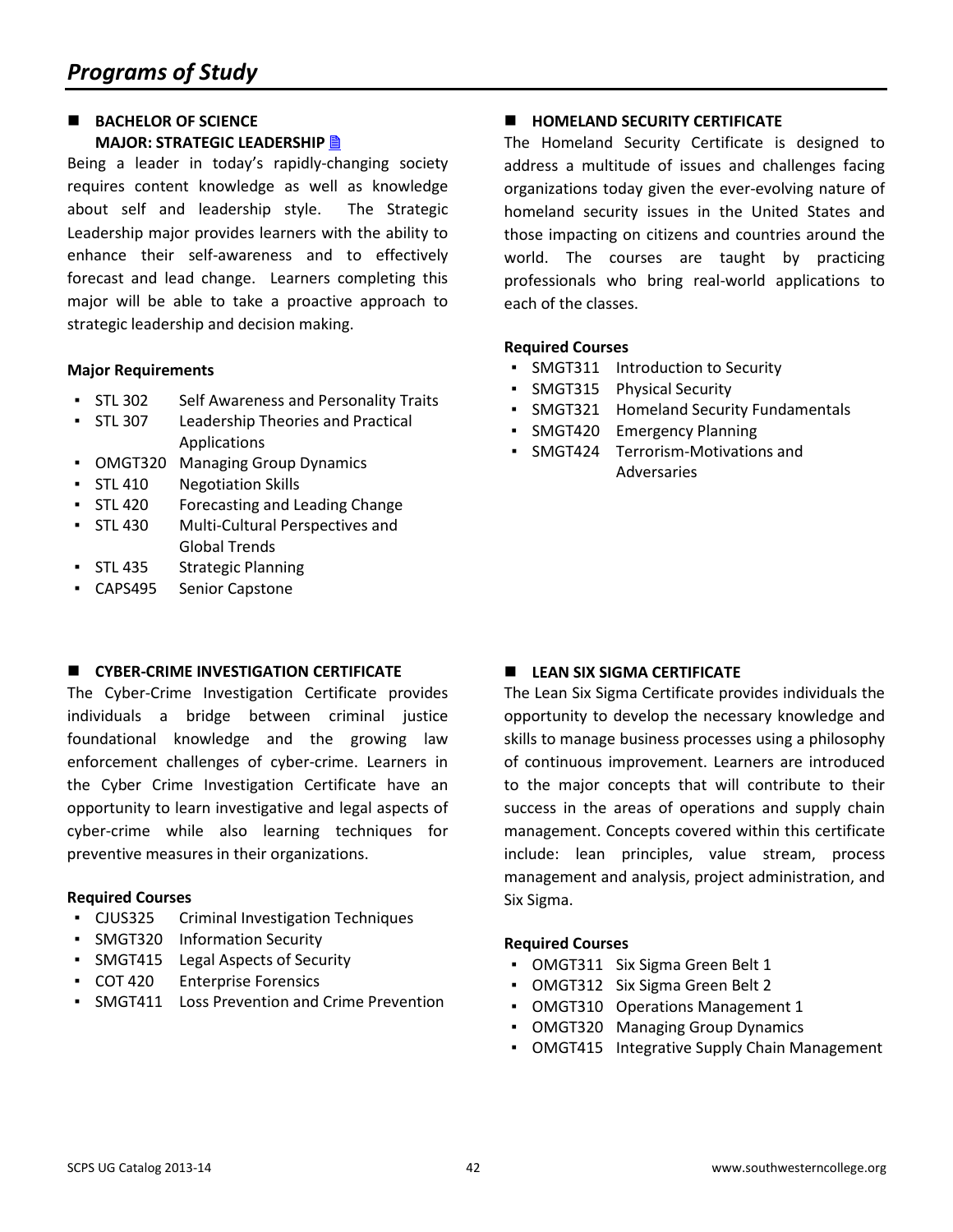## **OPERATIONAL LEADERSHIP CERTIFICATE**

The Operational Leadership Certificate is designed for individuals interested in developing leadership strategies to assist organizations with the multiple challenges of leading in today's global society. Learners are introduced to leadership strategies in the areas of multi-cultural relationships, negotiating, and forecasting. Successful completion of the Operational Leadership Certificate prepares the learner to take a proactive role in strategic leadership and decisionmaking.

#### **Required Courses**

- STL 307 Leadership Theories and Practical Application
- OMGT320 Managing Group Dynamics
- STL 410 Negotiation Skills
- STL 420 Forecasting and Leading Change
- STL 430 Multi-Cultural Perspectives and Global Trends

## **ORGANIZATIONAL COMMUNICATION CERTIFICATE**

The Organizational Communication Certificate is designed for individuals interested in understanding the professional communication skills necessary for personal success in today's busy work environment. Learners will have the opportunity to develop professional and interpersonal communication skills in addition to examining the process of team communication and participation. The knowledge and practice of both individual and group communication will also include the use of technology tools to better prepare them to be successful in their organization. The use of technology tools will also be explored.

#### **Required Courses**

- BQM 310 Team Management
- COM 301 Professional Communication
- HRD 330 Microsoft Office Applications
- OMGT320 Managing Group Dynamics
- STL 302 Self Awareness and Personality Traits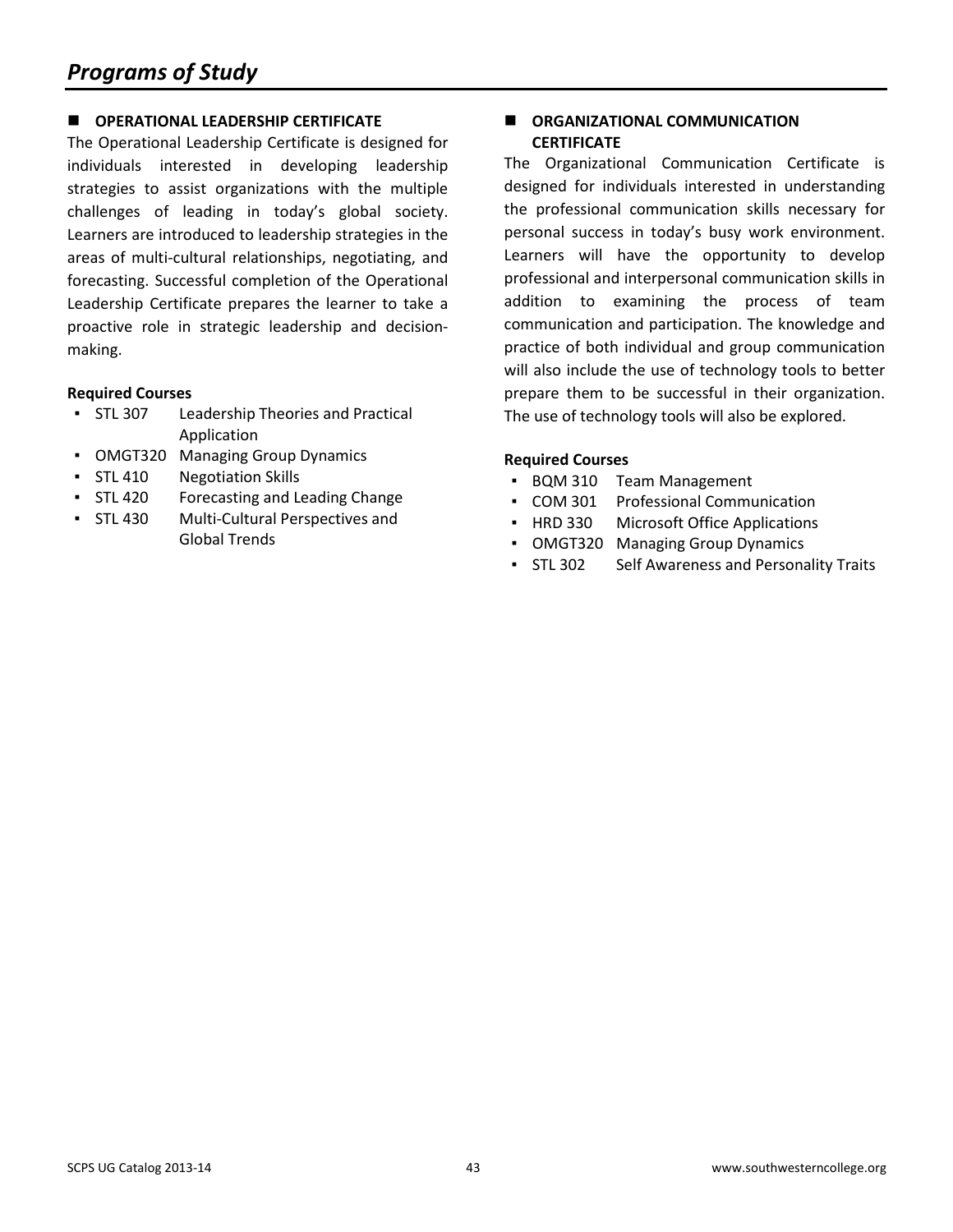<span id="page-43-0"></span>**ACCT285: Principles of Accounting** (3 cr hrs) This course provides a basic understanding of the financial reporting requirements of business organizations. Learners will translate business transactions into journal entries and post the journal entries to ledger accounts, examine and develop the components of basic financial statements (income statement, balance sheet, statement of equity, and statement of cash flows), and complete the accounting cycle. Learners will use horizontal, vertical, and financial ratio analysis to analyze the financial performance of a company.

**ACCT380: Financial Accounting 1** (3 cr hrs) The course focuses on financial accounting considerations of business transactions. Emphasis is placed on understanding the accounting cycle; the conceptual framework underlying financial accounting; and recognition, measurement, and reporting of receivables, inventories, property, plant, and equipment. *Prerequisite: BSAD310.*

**ACCT381: Financial Accounting 2** (3 cr hrs) Emphasis is placed on liabilities and corporate equity measurement; understanding the recognition, measurement, leases, pensions, and reporting of revenue and earnings per share; and critical evaluation of financial goals/performance. *Prerequisite: ACCT380.*

## **ACCT382: Federal Income Taxation-**

**Personal** (3 cr hrs) Learners study federal income tax law as it applies to individuals. Topics include filing status, dependents, gross income, itemized deductions, tax credits, cost recovery, and property transactions.

**ACCT480: Financial Accounting 3** (3 cr hrs) In this course, emphasis is placed on foreign currency, deferred taxes, segment reporting, derivatives, partnerships, branches, and accounting theory. *Prerequisite: ACCT381*.

## **ACCT482: Federal Income Taxation-**

**Corporate** (3 cr hrs) Learners study the basic principles of business taxation. This course deals primarily with the federal tax laws as they relate to corporations and partnerships. *Prerequisite: ACCT381*.

**ACCT483: Cost Accounting** (3 cr hrs) A study of cost accounting emphasizing managerial cost information for forecasting, planning, control, and behavior factors. The course includes a focus on the elements of product costs, including job, process, standard, and variable costing systems and procedures. *Prerequisite: ACCT381.*

**ACCT484: Accounting Information Systems** (3 cr hrs) Learners study accounting information systems conceptions and applications. Topics include conceptual foundation of AIS, technology of information systems, and design processes and concepts. Emphasis is on developing learners' abilities to understand the processing of accounting data (with emphasis on the computer environment) and the controls that are necessary to ensure accuracy and reliability of the data processed by the accounting system.

**ACCT490: Auditing Theory and Practice** (3 cr hrs) This course provides an Introduction to theory, concepts and principles of auditing. This course will emphasize topics including audit evidence, audit risk, ethical conduct and legal restrictions, professional standards of audit planning, Sarbanes-Oxley compliance, and audit reports. *Prerequisite: ACCT480*

**ARTS110: Theatre Appreciation** (3 cr hrs) The purpose of Theatre Appreciation is to increase learners' understanding, appreciation, and critical perceptions of the theatre. Readings and discussions will focus on the elements of theatrical practice; artists and innovators of theatre throughout history; and on the theatre's development as an art form and a social phenomenon; participation in class forum discussions and sharing of critiques and short reports will offer avenues to explore learners' individual theatrical interests; and optional attendance at theatrical events will offer firsthand experience in theatre arts.

<span id="page-43-1"></span>**BQM 301: Business Quality Management** (3 cr hrs) This course is an overview of the key elements that comprise a superior quality management program and the most accepted techniques (e.g., benchmarking, Baldrige criteria) for achieving quality.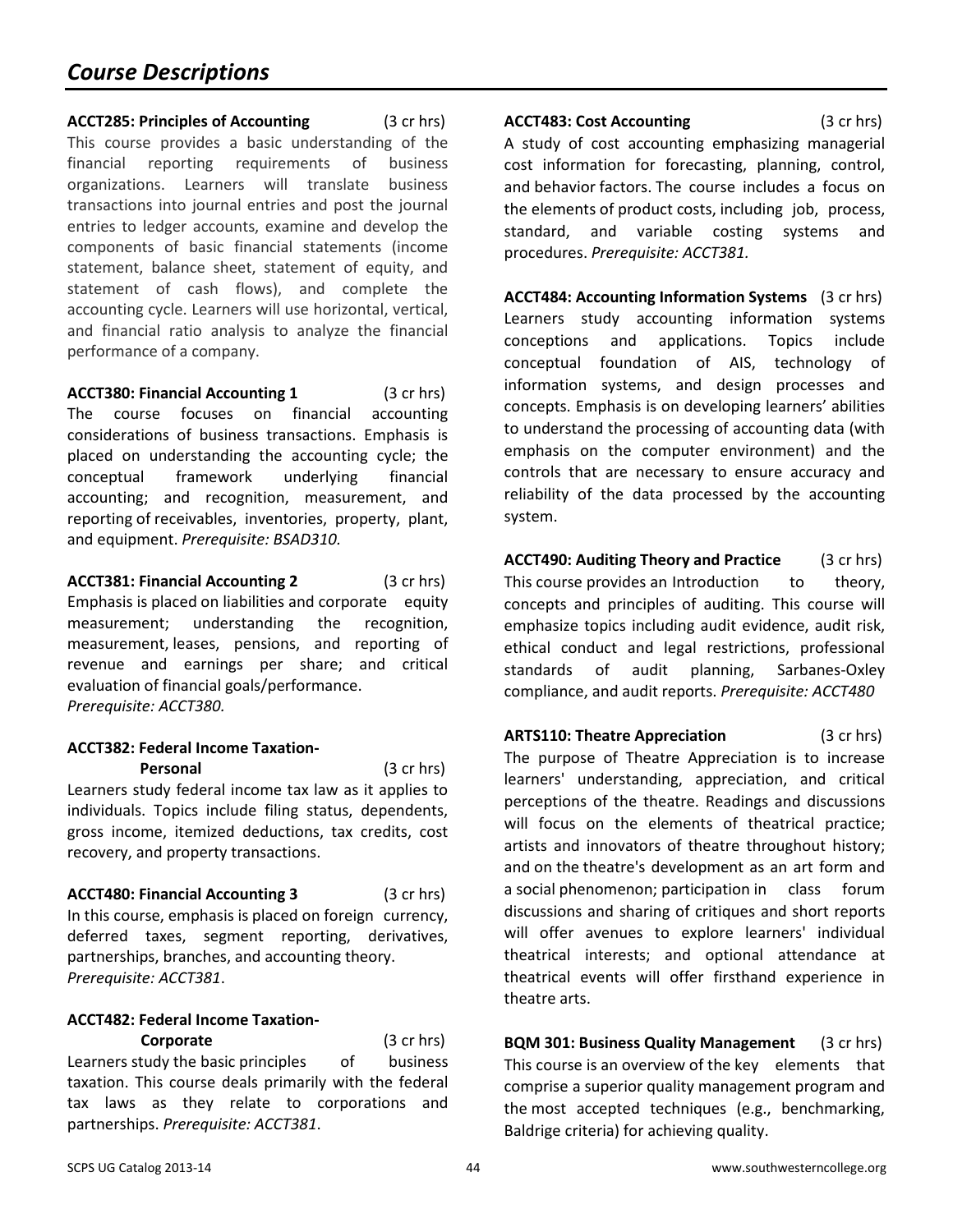**BQM 310: Team Management** (3 cr hrs) This course examines teams and the impact of selfdirected teams on continuous improvement. The focus will be on viewing the organization as a series of interactive teams with emphasis on the skills and knowledge essential to organizing teams, evaluating data, measuring progress, plotting accomplishments, and developing empowered teams.

**BQM 320: Organizational Leadership** (3 cr hrs) This course is a study of leadership models and styles, including the principles of the latest leadership thinkers. The focus will be particularly on leadership within organizations emphasizing motivational, decision-making, communication, and employee involvement skills. Special emphasis will be given to diversity management, including minorities and gender issues, in the workplace.

#### **BQM 444: Project Management** (3 cr hrs)

This course covers the study and understanding of project management dealing with knowledge of the product and the environment in which the project is realized. The knowledge of technologies involved, financial, and contractual matters are included. Learners will also develop an understanding that human relations and communications are critical to project management.

**BQM 450: Statistical Techniques** (3 cr hrs) The course is a survey of descriptive and inferential statistics, probability theory, sampling theory, hypothesis testing, and study of variability, regression and correlation. Emphasis will be placed on statistical applications and how to apply statistics in reducing large amounts of data into a meaningful form for effective decision making.

<span id="page-44-0"></span>**BSAD195: Customer Service** (3 cr hrs) This course is designed to provide learners with the tools necessary to deal with a variety of customers. Learners will explore different types of customers and gain an understanding of how to handle customers in an effective manner for their organization. The common theme throughout the course is delivering on every promise that is made to a customer and to always under promise and over deliver. Additional topics that will be covered include: managing conflict, empowering your employees, urgency in customer service, and task management.

**BSAD205: Introduction to Business** (3 cr hrs) This course prepares learners for entering the  $21^{st}$ century business world, providing a general overview of the business world and introducing a broad range of key business topics relevant to a constantly changing field, including entrepreneurship, business ethics, social responsibility, management and other interpersonal business relationships, product development, technology and e-business, managing personal finances, and making appropriate career decisions.

**BSAD210: Entrepreneurship** (3 cr hrs) This course surveys the entrepreneurial process. Learners explore the entrepreneurial mindset, how that mindset can benefit large organizations, and the new area of social entrepreneurship. Learners examine how entrepreneurs enter into business ventures, the legal and financial challenges associated with this process, the methods for evaluating ventures, the essentials of a business plan and a strategic plan for growth, and next steps for a mature business.

**BSAD218: Business Math** (3 cr hrs) This course focuses on real-world and business applications of math skills, including the management of bank statements, mortgages, credit cards, and financial statements. Learners will perform basic mathematical operations with whole numbers, fractions, decimals, and percents in the context of realistic consumer and business transactions. After completing the course, learners will be able to use basic equations as problem-solving tools for both business and consumer decisions.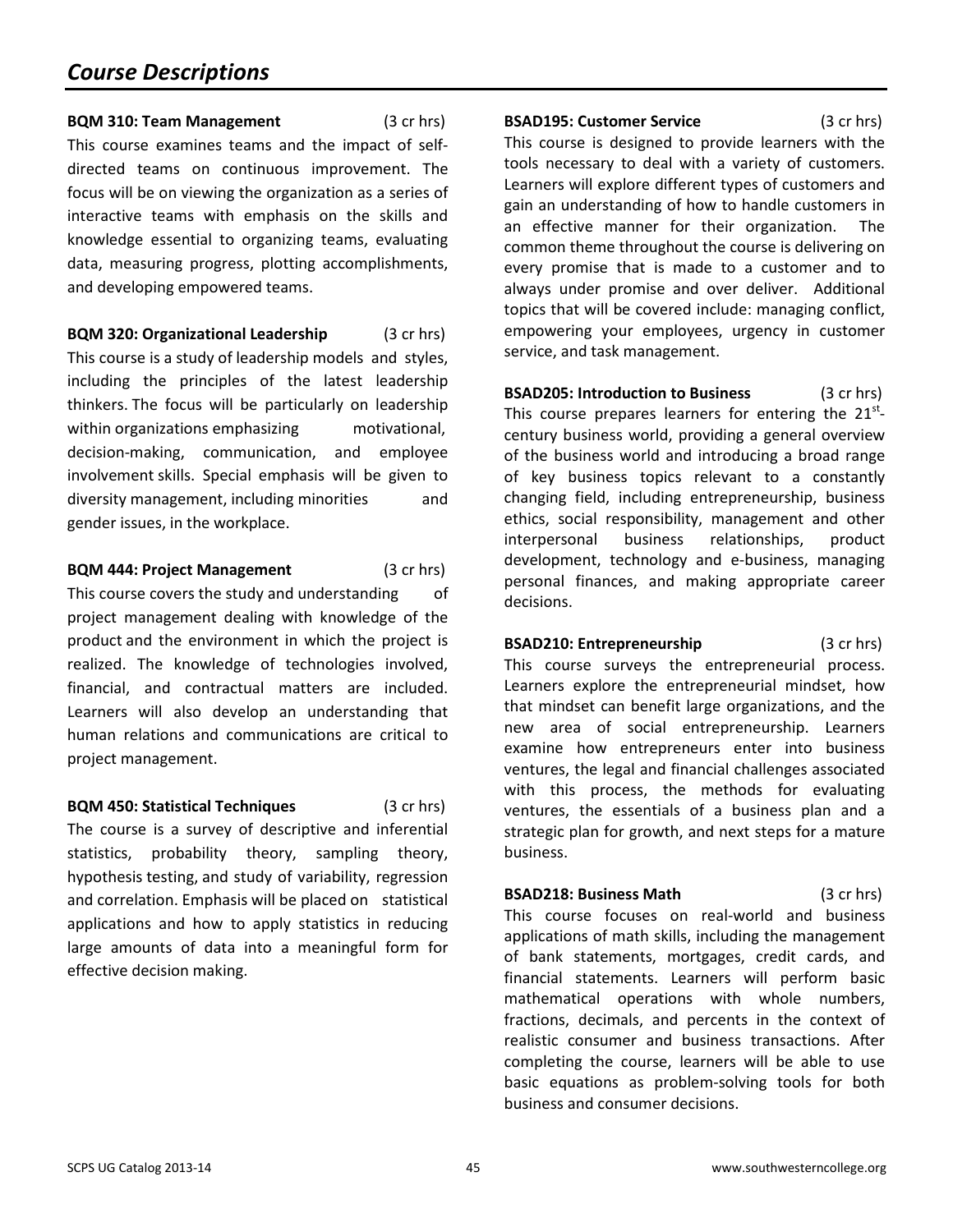**BSAD310: Financial Accounting Systems** (3 cr hrs) This course explores the role of accounting as the primary language used in practice to record, report, and interpret business transactions. It enables learners to analyze and prepare financial statements for a variety of organizations. Learners will apply the various steps in the accounting cycle, as well as use accounting systems and subsidiary ledgers (manual and computerized) to collect, classify, summarize, and report business transactions. Learners will also study the ways in which Generally Accepted Accounting Principles (GAAP) apply to real business situations and how to report long-term assets, current liability, and owner's equity. Learners will apply the principles of accounting to a variety of real-life business situations with additional focus on stocks and dividends. Learners will focus on external users of accounting information and their dependence on reliable and relevant information for decision-making, as well as legal and regulatory constraints for best practice. Finally, learners will study internal controls, with an emphasis on the responsibility of accountants and reporting financial information in an ethical manner, especially as relating to and affecting the external user. *Prerequisites: BSAD395 and ACCT285.*

**BSAD320: Managerial Economics** (3 cr hrs) Learners in this course apply models derived from microeconomics, macroeconomics and international economics to the solution of business problems in a global economy. *Prerequisites: SSC 110 and SSC 111.*

**BSAD328: Organizational Behavior** (3 cr hrs) This course covers individual and work group behavior in organizations. Exercises in the dynamics of power, developing leadership, facilitating quality and change, and interpersonal communication skills will be emphasized.

**BSAD340: Legal Environment of Business** (3 cr hrs) This course helps learners understand and apply legal principles to the business world. The course examines the relationships between individuals, corporations, and partnerships as they apply to law. Learners will focus on contracts, consumer law, and the legalities of the employer-employee relationship; they will also analyze court cases and scenarios to practice real-life application of legal concepts.

**BSAD394: Marketing** (3 cr hrs) Product concepts from idea to delivery to the consumer will be examined. Pricing, promotion, distribution, and planning for the marketing effort will also be covered. Emphasis on being an informed consumer is included. Course procedures include oral and written communications, group interaction in class, and a group project.

**BSAD395: Corporate Finance** (3 cr hrs) This course provides an introduction to the long-term and short-term investing and financing decisions required in the financial management of a business. Course procedures include quantitative methods, oral and written communication, and group interaction in class. *Prerequisites: MASC110, MASC115, SSC 110 and SSC 111.*

**BSAD410: International Business** (3 cr hrs) This course provides a framework for analyzing the competitive structure of industries and for formulating strategy within an international context. Study of foreign exchange, balance of payments, and the international monetary system are included.

## **BSAD420: Management Information**

**Systems Analysis** (3 cr hrs) In this course, learners review evaluations of different types of software and their applications organizations. Emphasis is on practical skills, spreadsheet modeling, and database design. Learners discuss techniques for developing systems that are responsive to managerial needs.

**BSAD430: Financial Management** (3 cr hrs) Good financial management, professional and personal, is important to the economic health of individuals, families, firms, nations, and the world. This course provides learners with an overview of finance concepts, terminology, and principles that are applicable in professional and personal contexts. The basic topics covered in this course include analysis of financial statements, the time value of money, risk analysis, and valuation. Learners will complete a quantifying financial analysis and forecasting case study that will not only provide insight into this subject, but also present concepts relevant and useful to their everyday lives. *Prerequisites: BSAD310 and BSAD420.*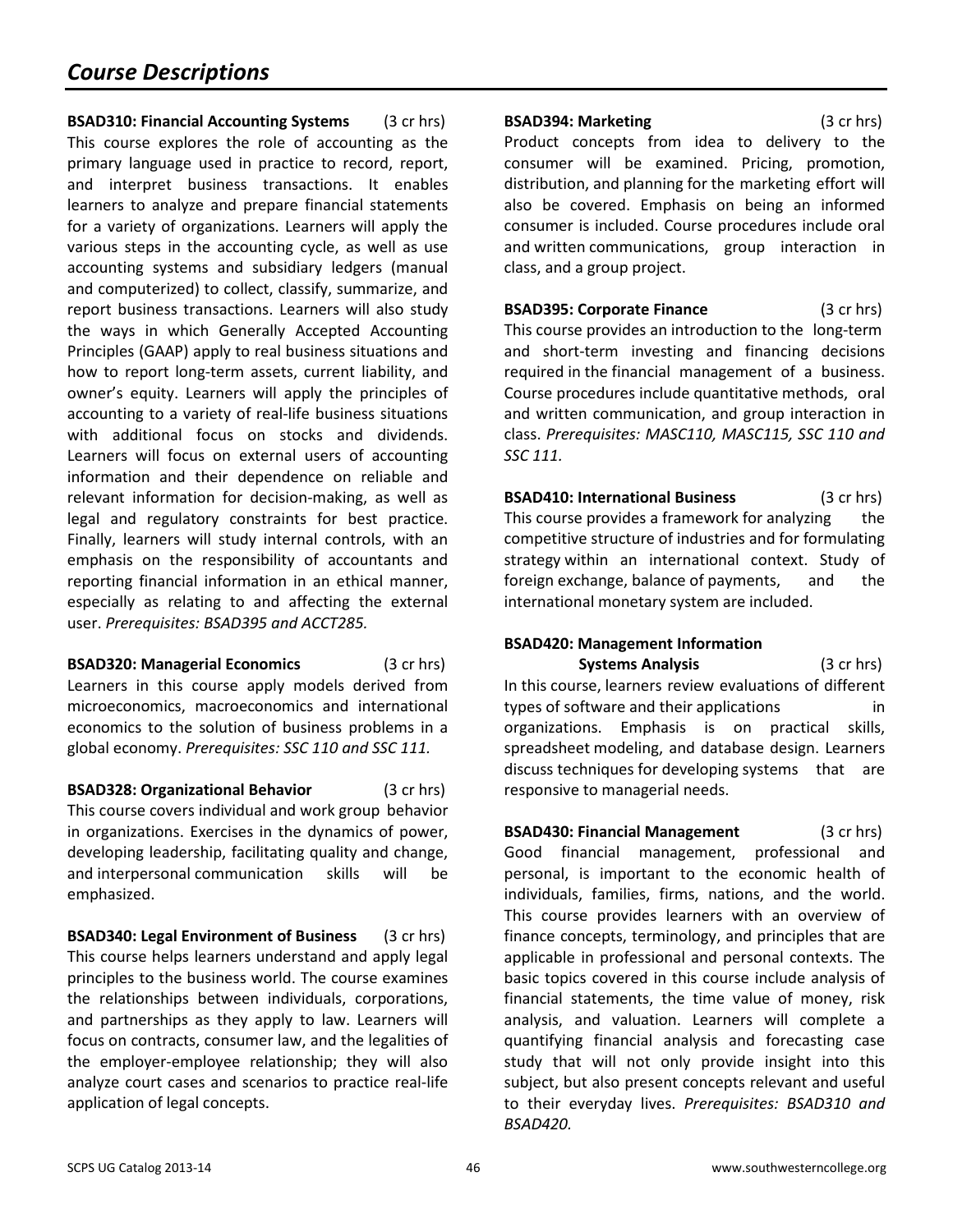**BSAD440: Strategic Management** (3 cr hrs) This course provides a synthesis of major business administration disciplines. It is recommended that this be the last course taken in the business administration core curriculum. *Prerequisites: BSAD320, BSAD340, BSAD394, BSAD410 and BSAD430.*

**CAPS495: Senior Capstone** (3 cr hrs) Learners will be required to develop a professional portfolio that demonstrates their knowledge, skills, and abilities in their major discipline. Particular attention will be given to the presentation of evidence and artifacts from their major courses as well as recent research relevant to their major courses and their specific program outcomes. The purpose of the final portfolio project is to document learner achievement and to ensure learning outcomes are met. Additionally, learners will conduct research and report on career potentials within their major field, careers for which they are potentially most qualified, and a specific career and career path of interest resulting from their research.

This project is both submitted individual and submitted as part of the professional portfolio. Both projects are required for successful course and degree completion. *Prerequisite: Successful completion of all major courses.*

<span id="page-46-0"></span>**CJUS300: Foundations of Criminal Justice** (3 cr hrs) Foundations of Criminal Justice surveys the concepts of crime and justice, the rule of law, and provides an overview of how crime impacts society. It provides a summary of police, prosecution, courts, and the correctional system. Additional issues and challenges in the criminal justice system such as juvenile crime, terrorism, and transnational organized crime are reviewed.

**CJUS315: Perspectives in Policing** (3 cr hrs) This course examines the history, roles, and challenges of law enforcement careers in American society. Learners will develop an understanding of the constitutional, ethical, and workplace expectations of law enforcement professionals, the development of modern police agencies, and the nature of police work. This course also covers contemporary issues, including diversity, discretion, misconduct, use of force, and the dynamics of community policing.

**CJUS325: Criminal Investigation Techniques** (3 cr hrs) This course surveys the principles, practices, concepts, and theories applicable to the investigation procedures of law enforcement agents and agencies. Learners assess techniques for collecting, preserving, and evaluating physical evidence. Learners will examine evidence collection relying on interviews and interrogation techniques with a focus on ethical standards and the admissibility of evidence. Learners will also review legal standards associated with criminal investigations and examine the range of evidence that can be collected and admitted in federal and state criminal courts. Finally, learners will examine the elements of crimes against persons and property and the techniques for effectively documenting evidence and information for presentation in court.

**CJUS335: Correctional Theory and Practice** (3 cr hrs) This course surveys the history, philosophy, and structure of the American corrections system. Learners will examine the roles and functions of jails, probation, prisons, parole, intermediate sanctions, and community corrections. Learners will also examine correctional clients and careers, facility management and culture, constitutional guidelines, and the societal and individual impact of prison, probation, and other correctional approaches. Finally, learners will examine controversial issues including the death penalty, the disproportionate incarceration rate of minorities, and the expansion of the corrections industry, including privatization and community surveillance.

**CJUS400: Criminology and Deviant Behavior** (3 cr hrs) In this course, learners will explore the origins of criminal behavior and apply criminological knowledge in the effort to understand criminal and deviant behavior. Learners will examine misconceptions and myths about crime as they develop an informed and critical understanding of crime as a function of social and political structures. Learners will also examine how politics and societal attitudes impact policy formation and develop the tools to use data, facts, and evidence to achieve results. Finally, learners will examine the evolution of theories of crime causation, strategies and purposes of crime measurement, and new and future trends in crime.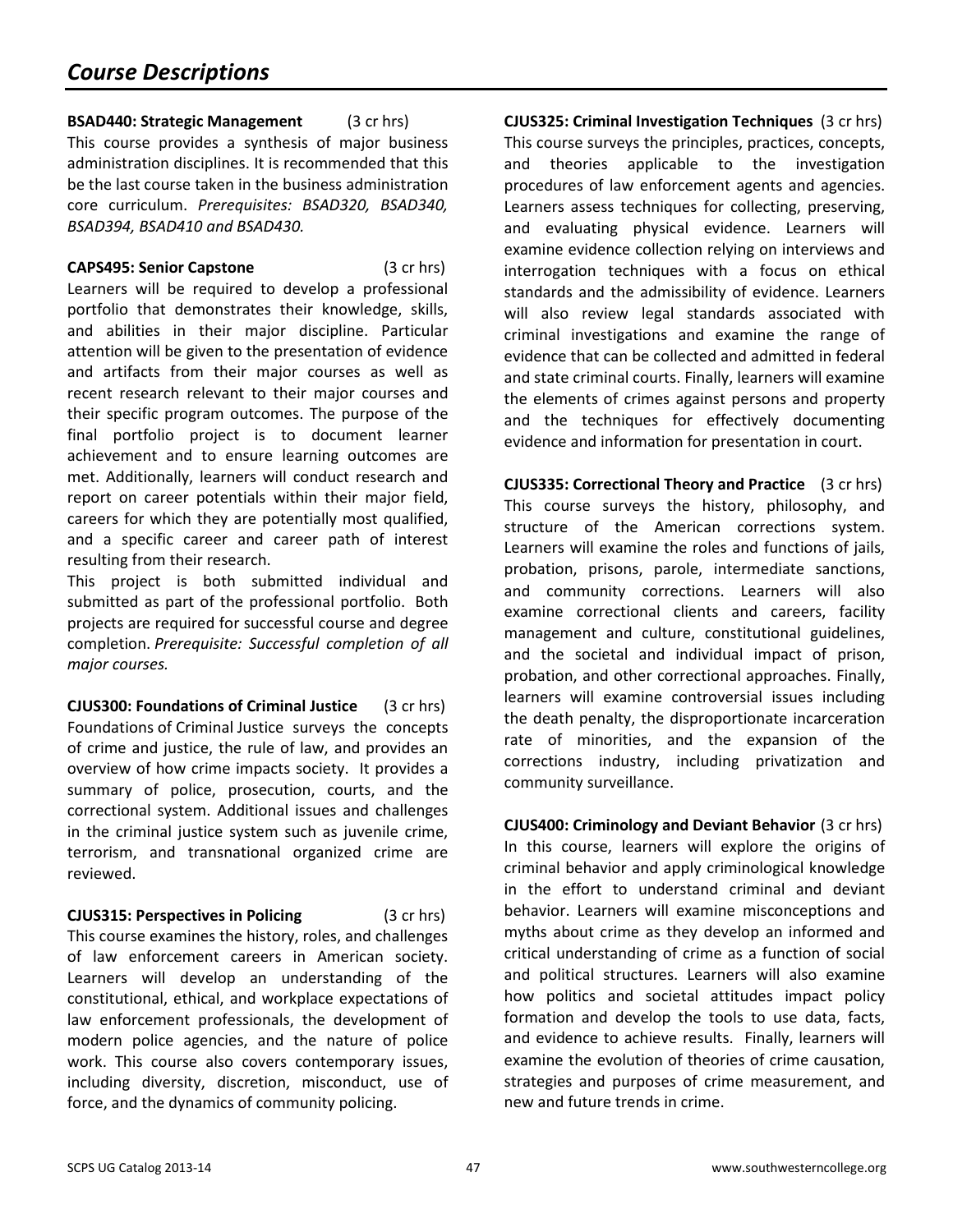**CJUS425: Criminal Law and Procedure** (3 cr hrs) This course surveys due process rights of individuals in the criminal justice process. Learners will discuss and analyze the structure and processes of local, state, and federal judicial systems, paying special attention to the impact of the Bill of Rights on the practices of police, prosecutors, and judges, including an examination of the remedies available for the violation of those rights. Learners will explore topics including searches and seizures, interrogations and confessions, and the identification and processing of suspects and defendants throughout the pretrial, trial, and post-trial stages.

## **CJUS430: Criminal Justice Organizations:**

**Administration & Management** (3 cr hrs) This course introduces learners to endemic and emerging administrative problems and issues confronting the criminal justice agency. Learners will describe, analyze, and synthesize contemporary management problems and issues in a criminal justice organization. Modern management concepts significant to criminal justice organizations will be reviewed.

**CJUS440: Special Topics in Criminal Justice** (3 cr hrs) This course will include an intensive examination of specialized contemporary topics in criminal justice. Topics may vary from course to course, but will include subjects such as drugs and substance abuse, gangs, race, hate groups, women in the criminal justice system, domestic violence, and serial crime and criminals.

## **COM 125: Speech** (3 cr hrs)

This course helps learners majoring in any discipline strengthen communication skills essential for success in academics and the workplace. Learners will focus on listening, evaluating, and delivering spoken discourse based on audience and purpose. Learners will evaluate why some people are more effective than others as public speakers, analyze speeches and audiences, study ethical considerations for speakers, research and organize findings on a topic, and present findings before an audience, and learn techniques for identifying and reducing speech anxiety.

**COM 301: Professional Communication** (3 cr hrs) This course prepares learners to communicate effectively in business settings by helping them develop their written and oral communication skills. The course focuses on traditional and Web-based forms of communication used in business today, including e-mail, letters, memos, reports, proposals, and presentations. The course teaches learners to plan, write, and revise communications for a variety of audiences and in different mediums. It also teaches learners to communicate with greater clarity, economy of language, and vigor, as well as how to communicate professionally with employees, customers, and hiring managers. Learners will participate in interactive online activities and complete real-world assessments that help them produce, evaluate, and improve their own written, oral, and multimedia communication skills. *A final grade of C or higher for this course is required for learners to enroll in the capstone course.*

## **CORE101: Developing Academic and Professional Strengths** (3 cr hrs)

How does higher education help create the type of person that businesses want to hire? Learners will explore the answer to this question, and in doing so, help lay the foundation for academic and professional success. Each learner will develop a core set of skills needed to be both an effective college student and a successful professional in the  $21<sup>st</sup>$ -century workplace. Learners will develop and practice practical strategies with which to become more efficient and effective learners, while also developing higher-order learning skills to reflect on critical issues relevant to both academic and professional environments such as personal responsibility and ethics.

## **CORE110: Information Literacy** (3 cr hrs)

This course is designed to provide learners with the skills that are fundamental to becoming an information-literate professional who can locate, evaluate, organize and communicate information. The abundance and rapid flow of data requires skill development in the understanding of information resources, accessing information sources, determining the credibility of Internet information, logically organizing sources and finally presenting the information professionally.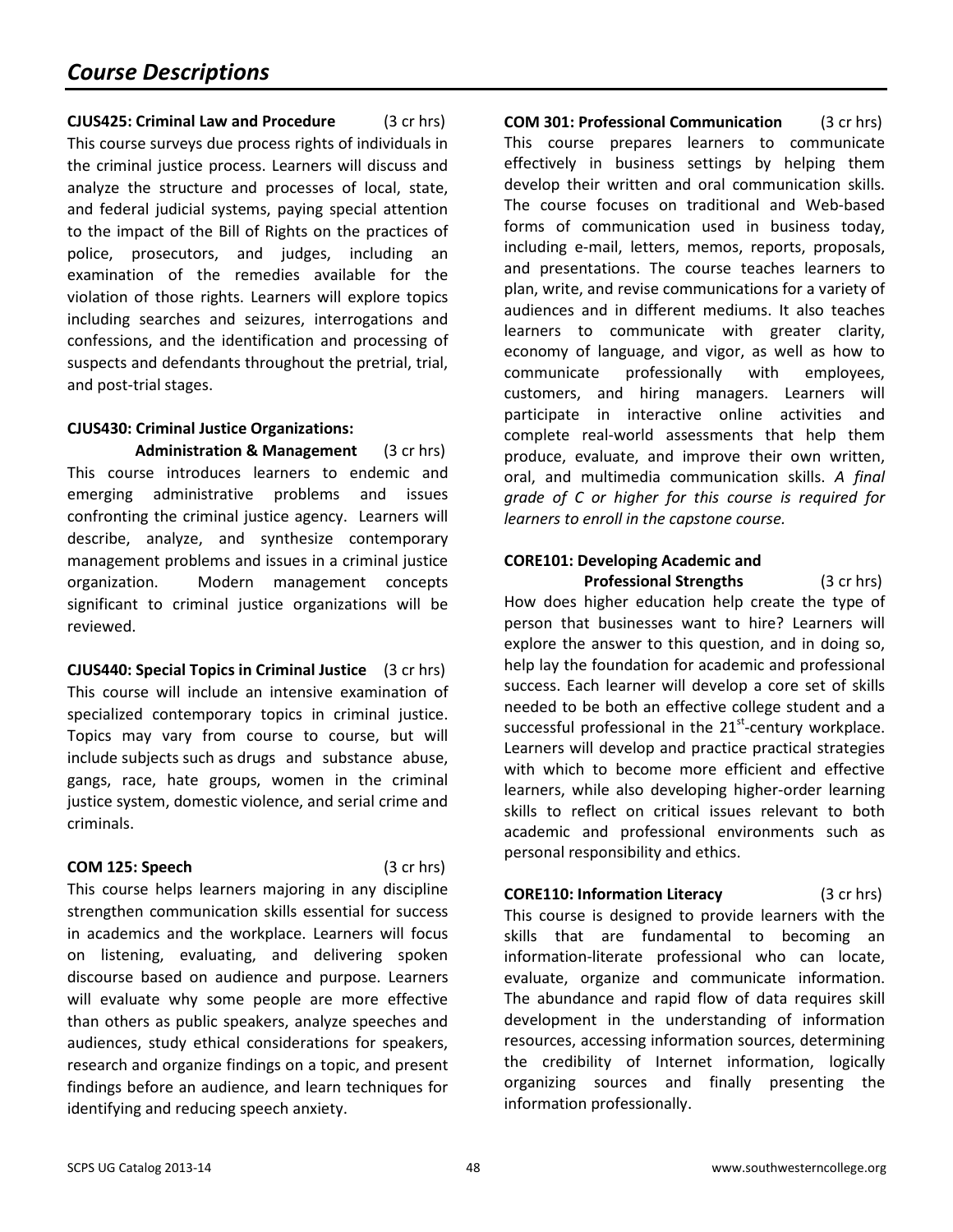<span id="page-48-0"></span>**COT 101: Introduction to Computers** (3 cr hrs) An introduction to personal computers and the packaged software commonly available to them. It is designed for learners with little or no prior computer experience.

**COT 210: Microsoft PowerPoint** (3 cr hrs)

Learners in this course will focus on the skills needed to create impressive presentations. The course provides a thorough grounding in PowerPoint's most important tools and features. Learners will explore audience demographics as well as approaches to layout, typography, imagery, color, animation, navigation schemes, sound and data representation including the use of charts and graphs. This course is a combination of theory and hands-on application.

**COT 220: Microsoft Access** (3 cr hrs)

This course covers the basic steps of database application development. Using Microsoft Access database software, the learner develops database tables, queries, forms and reports to create working Access database application.

**COT 305: Advanced Microsoft Excel** (3 cr hrs) Learners in this course will focus on advanced uses of Excel, including layout, formulas, built-in functions, graphing, and secondary and derived sheets. Participants also learn to manipulate and summarize lists, publish documents, create charts and data maps, and record macros.

**COT 311: Advanced Microsoft Word** (3 cr hrs) The primary focus of this course is to teach effective preparation of technical documents using Microsoft Word. The course covers structure and management of large documents, use of styles and templates, and linking and embedding of pictures and drawings. It also introduces versioning and revisions, and general mark-up.

## **COT 325: Outlook Organizational**

**Techniques** (3 cr hrs) How can Microsoft Outlook be configured and used effectively to support organizational functions and activities such as communication, collaboration, and managing tasks and knowledge? Learners study and apply key concepts, functions and features, and automation methodologies associated with Microsoft Outlook. Learners examine how Outlook's various components and tools work together, and explore how to configure and use them efficiently and effectively. Advanced tools such as templates and rules that extend the effectiveness of Microsoft Outlook to support organizational functions and activities are also explored.

## **COT 410: Local Networking (LAN)**

**Fundamentals** (3 cr hrs) This course covers the networking of computers within a small geographic area using current and emerging Ethernet protocols and includes the functions of internetworking devices such as routers, switches, hubs, and NICs. Network operating systems, delivery media (both physical and wireless), peer networking, server functions, workstation and server hardware, network addressing, and TCP/IP protocols will also be covered.

**COT 411: Website Management** (3 cr hrs) The focus of this course is on design and development of websites to support business operations. Topics include the study of site design, maintenance, and the integration of databases and other programming functionality to increase the capability of a Web site to support changing business needs.

**COT 415: Computer Systems Integration** (3 cr hrs) This is a comprehensive, hands-on course that covers basic computer systems service topics as well as more advanced issues pertaining to hardware and operating system configuration, installation and troubleshooting. Additionally, the course expands the learners' practical experience and knowledge in networking maintenance issues, safety and customer service techniques and management.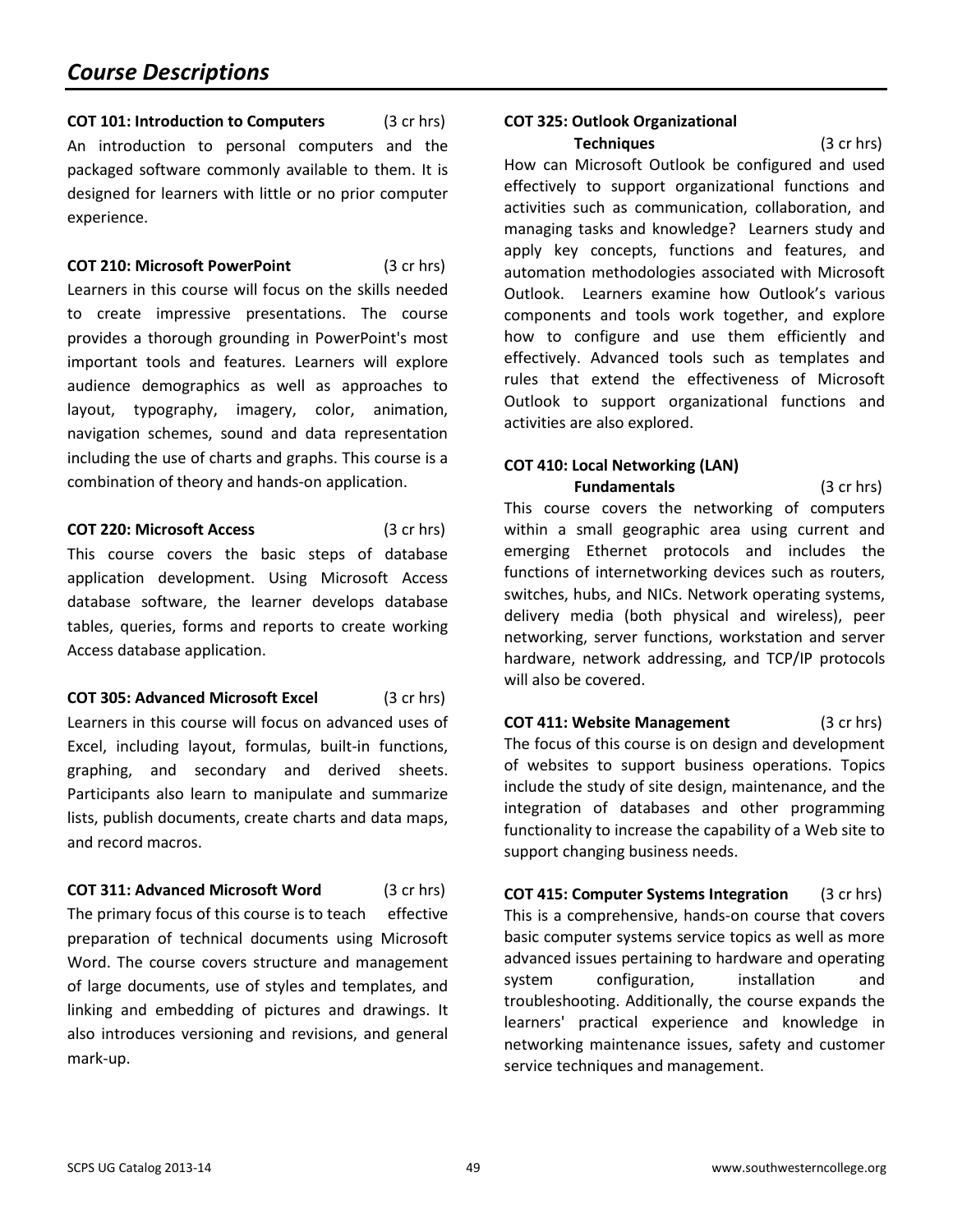## **COT 420: Enterprise Forensics** (3 cr hrs)

This course surveys the essentials of computer forensics methodology to manage civil, criminal, and administrative investigations. Learners will examine how computer forensics combines elements of computer science and law to collect data from various computer systems. Learners study tools and techniques of obtaining and analyzing digital evidence in legal cases in order to help prepare them to use those tools and techniques to investigate complex digital forensics cases.

## <span id="page-49-0"></span>**CPT 285: Introduction to Computer**

**Programming** (3 cr hrs) Students learn the fundamental logic, design and applications software required to enter the Computer Programming Technology (CPT) degree program. An overview of computer programming logic, structures, documentation, design and the planning process is presented. Students install and configure the required programming tools and software used throughout the CPT programming courses. The course exposes the learner to the general object orientated programming. Concepts required – decisions making, looping, arrays, methods, and data file handling. The course is not language specific and prior programming is not required.

## **CPT 322: SQL Fundamentals** (3 cr hrs)

Using SQL server, learners retrieve information from various relational databases. Beginning with simple queries that retrieve selected data from a single table, the course progresses to advanced queries that summarize data, combine it with data from other tables, and display the data in specialized ways.

## **CPT 323: VBA, The Internet and**

**Microsoft Office Applications** (3 cr hrs) This course focuses on using Visual Basic for Applications programming to support applications in Microsoft Access and Excel. Learners use the Object Model for both Access and Excel and produce programs that include declaration and assignment of object, string, date and numeric variables, selection statements, repetition statements, custom dialog boxes, and ADO data exchange. *Prerequisite: COT 220.*

**CPT 421: Java Programming Principles 1** (3 cr hrs) This course presents Java object-oriented programming logic and fundamental techniques – from the basic concepts of primitive data types, operations, and control statements, to user defined methods, objects, classes, class inheritance and GUIs – to construct robust business solutions.

## **CPT 422: Hypertext Markup Language**

**Programming Techniques** (3 cr hrs) In this course, learners leverage the power of JavaScript coupled with HTML to build company business sites that deliver state-of-the-art interactivity, and use tools such as image maps, forms and style sheets to integrate JavaScript and HTML language to design sites.

## **CPT 423: Project: Designing and**

**Programming an Application** (3 cr hrs) Through the design of a complete application, participants learn how to establish a robust, scalable and secure business solution using the development and programming tools learned throughout previous computer programming courses. *Prerequisite: 4 CPT courses.*

**CPT 431: Java Programming Principles 2** (3 cr hrs) The course progresses from programming business applications using arrays and strings, through advanced inheritance and composition, to handling exceptions and events. Advanced GUIs and graphics are presented, and recursion is introduced. *Prerequisite: CPT 421.*

## **CPT 432: Visual Basic.Net Programming**

**Essentials 1** (3 cr hrs) This course covers the essentials of Visual Basic.Net applications programming within Microsoft's Visual Studio.Net Integrated Development Environment. Students learn how to develop object-oriented programs, test and debug applications, produce active Windows controls, develop multi-form applications, enhance the graphic user interface, and manipulate dates and strings within the .Net platform.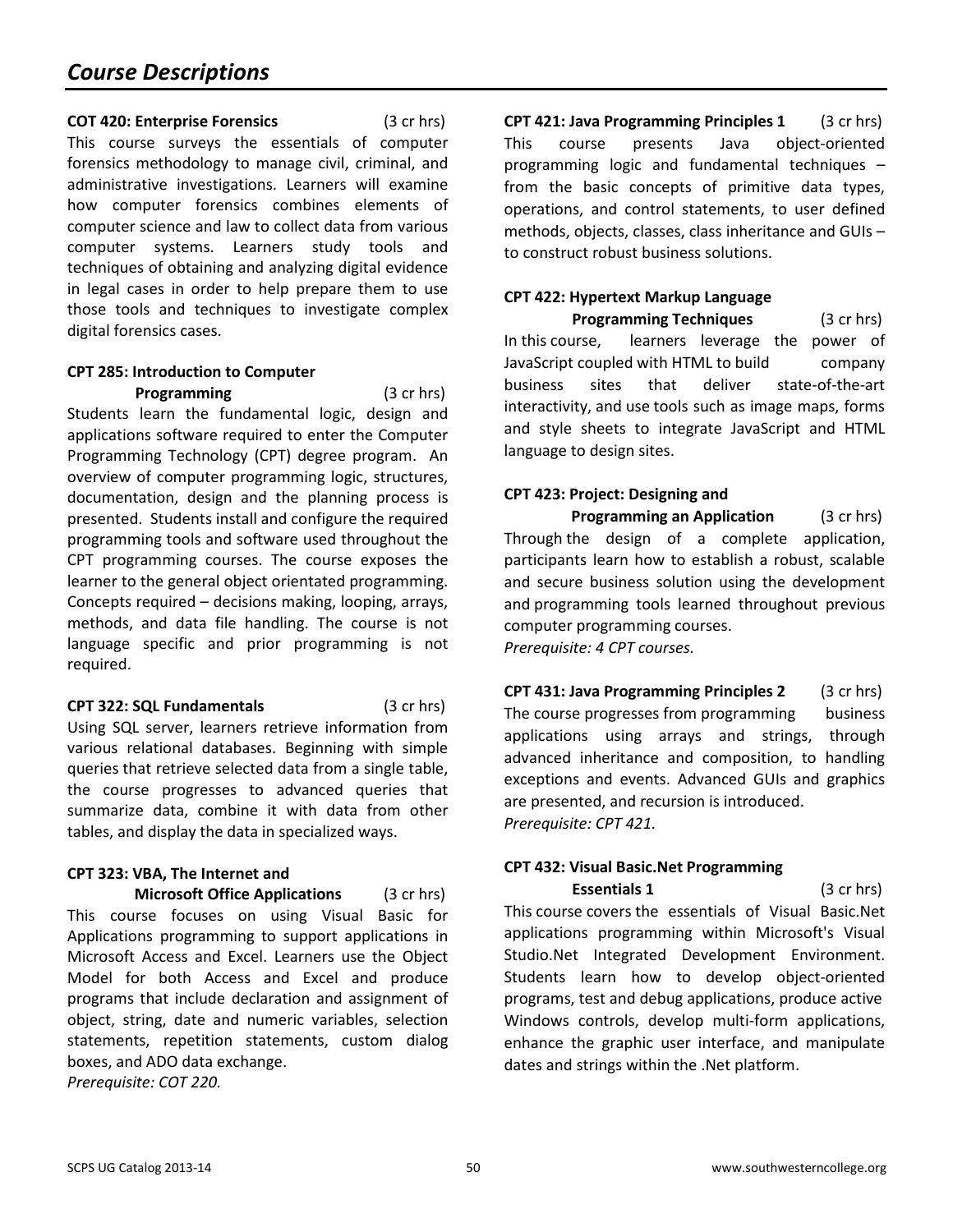## **CPT 433: Visual Basic.Net Programming**

**Essentials 2** (3 cr hrs) Using Microsoft's Visual Basic.Net Integrated Development Environment, students learn advanced concepts on how to work with arrays and collections, structures and files, and XML to build robust business solutions. Advanced skills in object-orientated programming are presented for developing database applications using ADO.Net to produce bound controls and parameterized queries to develop Web forms and services. *Prerequisite: CPT 432.*

<span id="page-50-0"></span>**EDUC212: Education Entrance Seminar** (1 cr hr) This is an introductory and exploratory course for those considering education as a career. The course is designed to assist each prospective teacher in gaining a valid and comprehensive knowledge of what is involved in a teaching career. Emphasis is placed upon inquiry and personal involvement in planning an effective and successful career in education.

**EDUC215: Foundations of Education** (3 cr hrs) This course explores the theories and applications of educational philosophies for students' use in both the classroom and their personal and professional lives. Additionally, educational institutions will be examined from historical, economic, sociological, and political perspectives.

**EDUC216: Diversity Field Experience** (1 cr hr) This course provides an opportunity for prospective teachers to observe, tutor, or mentor students in a school where there is a diverse population. Students must complete at least 20 hours of work in a school with a diverse population. *Prerequisite: EDUC215 (or concurrent enrollment).*

**EDUC220: Educational Technology** (3 cr hrs) Students will investigate and evaluate the significant impact technology has on learning, motivation, and pedagogy. Students will interpret and implement the National Educational Technology Standards for Teachers (NETS-T) and for students (NETS-S) and apply the NETS-T to construct valuable teaching experiences, as well as experiences to highlight student learning that reflect the NETS-S. Technology integration across the curriculum will be explored and students will develop and design lessons and use technology tools to support learning in an educational environment.

## **EDUC223: Fine Arts in the Elementary**

**School** (3 cr hrs) The course provides a pre-service teacher with the design, implementation, and evaluation of fine arts (music, art, dance) learning activities that are developmentally appropriate, meaningful, and challenging for all K-6 students, and the learning activities leading to positive learning outcomes that develop positive dispositions toward artistic explorations and expression.

**EDUC280: Writing, Speaking, & Listening** (3 cr hrs) Students will familiarize themselves with the literacy components of writing, speaking, and listening. Students will refine their own writing skills, explore the writing process, understand the role of grammar in writing, and identify strategies to help pre-K through  $12<sup>th</sup>$  grade learners develop their own skills. The skills needed to view and comprehend material, arrange it, and aid pre-K through  $12<sup>th</sup>$  grade learners in the various ways information can be processed will also be addressed. Additionally, students will examine the benefits of cooperative learning in enhancing the speaking and listening skills of pre-K through  $12<sup>th</sup>$ grade learners, as well as the characteristics of exemplary speakers and listeners in the classroom. *Prerequisite: ENGL102.*

### **EDUC311: Introduction to Early Childhood Education** (3 cr hrs)

This is an introductory course for those preparing for licensure to teach in the early childhood area. This course is designed to assist each prospective teacher in gaining a valid and comprehensive knowledge of what is involved in early childhood education. Emphasis is placed upon reflection, inquiry and personal involvement in planning an effective and successful career in early childhood, and developing an understanding of how children develop and learn successfully. Current trends, issues, developmental theories, and research findings related to the education of young children will be explored.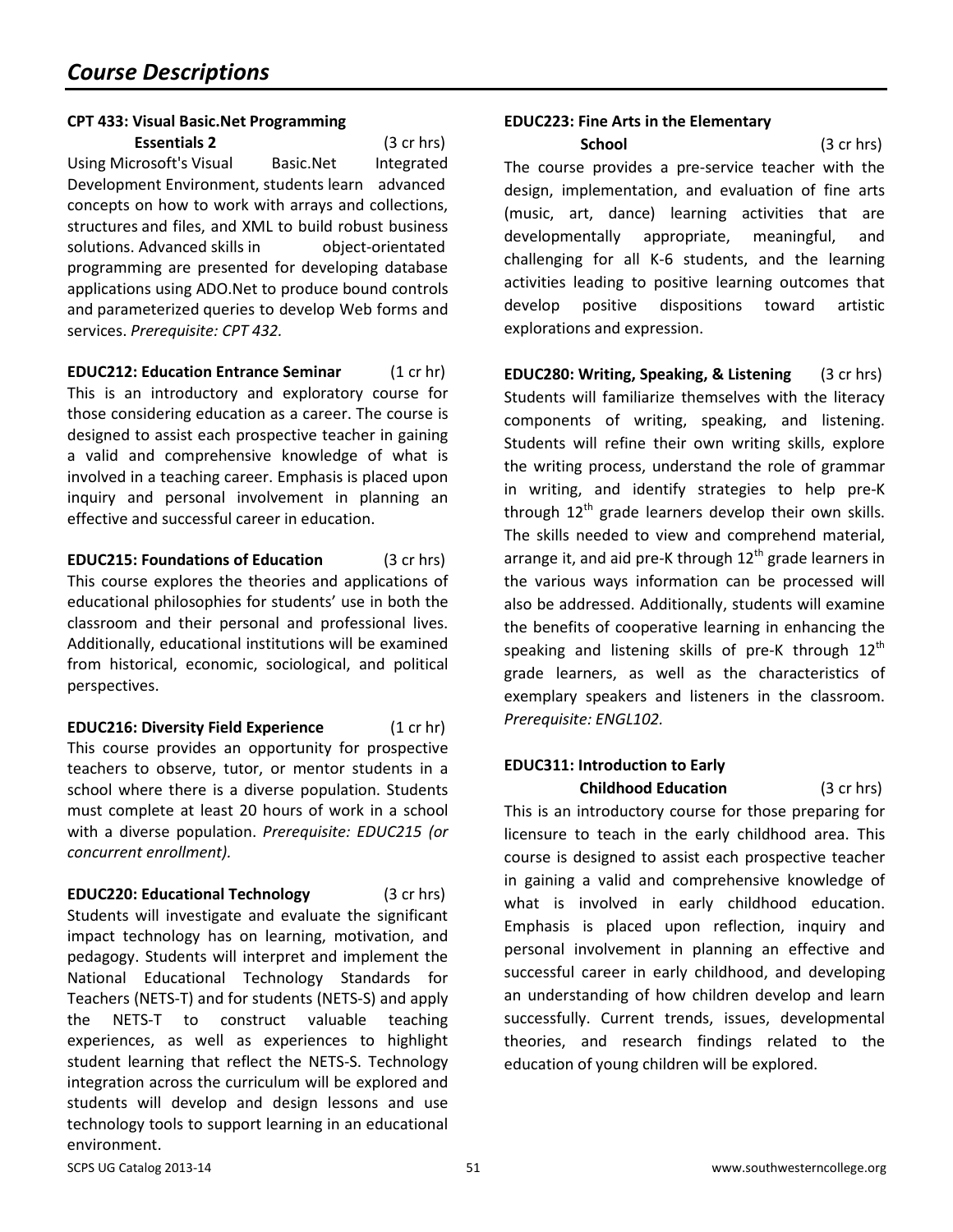## **EDUC318: Numbers, Computation, and**

**Mathematical Processes** (3 cr hrs) A course focusing on number sense, number systems, and their properties with an emphasis on analyzing the Kansas State Department of Education (KSDE) numbers and computation standard, benchmarks, and indicators. An introduction of theorists, theories, and developmental stages will be addressed and integrated into activities and lessons. Development and understanding of the five process standards, connection, and application with number sense in the classroom. All methods, concepts, and strategies will be applied to a classroom environment and differentiated for all learners.

## **EDUC322: Educational Psychology** (3 cr hrs)

A course designed specifically to study the behavior of individuals and groups in educational settings. Emphases are placed upon development, motivation, assessment, individual differences, teaching modalities and learning preferences. Attention is also given to character education and attitudes. Directed observation and participation in the public schools provide practical application of course theory. Twenty hours of observation/participation in a public school classroom is required.

*Prerequisite: Admission to Teacher Education.*

**EDUC323: Introduction to Exceptionalities** (3 cr hrs) A course designed to prepare prospective elementary and secondary teachers in the understanding and appreciation of students with exceptionalities. Emphases are placed upon characteristics and categories of exceptionality, processes of referral, assessment, and placement of exceptional students. Effective teaching practices and observation in the public schools provide practical application of course theory. Twenty hours of observation/participation in a public school classroom is required.

*Prerequisite: Admission to Teacher Education.*

#### **EDUC325: Motor Development,**

**Expressive Arts, Social Studies** (3 cr hrs) This course will examine the curricula, instructional strategies, and classroom organization for motor development, expressive arts, and social studies relevant to children ages birth through 8. Emphasis will be placed on the uniqueness as well as interrelatedness of the content areas, teaching methodology, and their successful implementation in the classroom environment. The course is designed as lecture with a co-requisite 45 hours lab practice with children in an early childhood setting.

## **EDUC328: Instructional Strategies in Physical Education for the**

**Elementary Classroom Teacher** (2 cr hrs) Designed for K-5 classroom teacher, this course addresses the major concepts of health education, human movement, and physical activity as essential elements which foster a healthy lifestyle. Content includes health, nutrition, safety, impact of movement on brain development and learning, and integrates movement learning theories and practice across all curricular areas and instruction.

## **EDUC329: Children's and Adolescents'**

**Literature** (2 cr hrs) This is a survey of literature K-12. It explores literature and relevant contemporary issues regarding literary works and pedagogy for pre-K through 12th grade.

## **EDUC333: Teaching Young Children with Disabilities** (4 cr hrs)

This course is designed to prepare prospective early childhood teachers in the understanding and appreciation of young children with exceptionalities. It will provide an overview of early childhood special education including service delivery models, atypical infant/toddler development, the effects of early intervention, and characteristics and etiologies of disabilities in young children. Appropriate delivery systems, assessment, curriculum, and intervention strategies will be considered.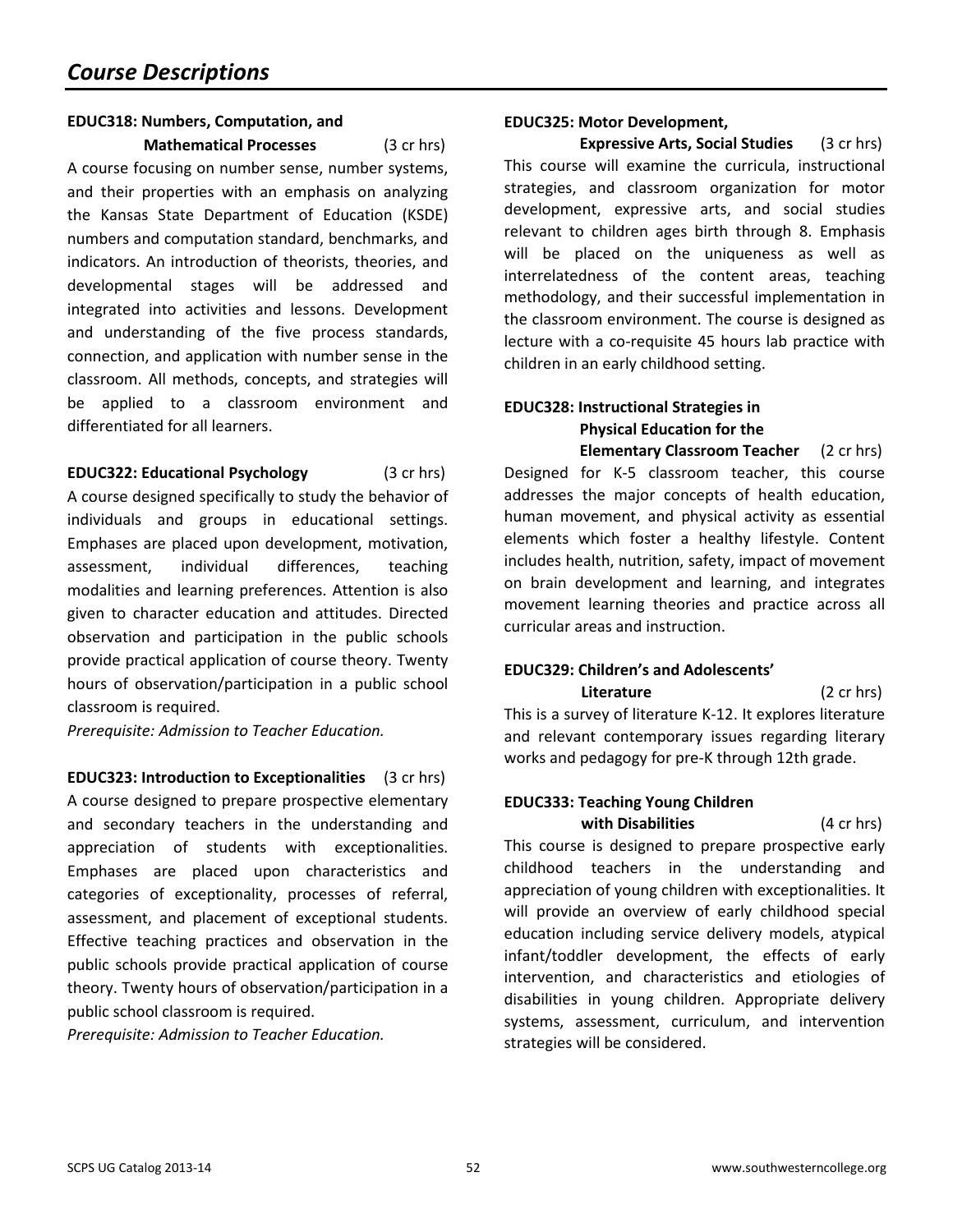## **EDUC335: Infant Development** (3 cr hrs) The purpose of this course is to introduce students to growth and development issues related to infants and toddlers and to provide experiences with the organization and management of high quality environments for infants. Appropriate play activities will be introduced.

## **EDUC336: Introduction to the**

**Reading Process** (3 cr hrs) This course introduces prospective early childhood and elementary teachers to children's speech and language development, the recognition and development of emergent literacy, and the foundational knowledge of the reading process. This will include an understanding of basic literacy development and the cultural and linguistic diversity issues related to this development, knowledge of the major components of reading, appropriate methodologies for building an effective balanced reading program, and a variety of assessment tools and practices used to plan and evaluate effective reading instruction.

**EDUC337: Science in the Elementary School** (3 cr hrs) A course that focuses on methods of science instruction, organizing and presenting science materials for instruction, observation of classroom science presentation, familiarization with current trends in science education, and the development of a background in the content areas of science.

**EDUC338: Math in the Elementary School** (3 cr hrs) A course focusing on principles and methods of mathematics instruction at the elementary level organized around the 13 math standards of the Kansas State Board of Education (adapted from NCTM guidelines). Development and presentation of math materials and units of instruction, familiarization with current trends in math curriculum and instructional methodology, and attention to evaluating and adapting instructional materials and delivery methods to the needs and learning styles of students are components of this course. *Prerequisite: EDUC318.*

#### **EDUC339: Assessment Strategies in**

**Early Childhood** (3 cr hrs) This course is designed to prepare teachers to conduct reliable and valid assessments of children's growth and development in the early childhood arena. Students are introduced to and have an opportunity to practice developing formal and informal assessment devices. Practice in developing and evaluating both open and closed assessment format is also provided. Special attention is given to performance-based assessments, particularly in the context of instruction that is developmentally appropriate.

## **EDUC341: Reading in the Elementary**

**School** (3 cr hrs) This course will emphasize the various methods of teaching and assessing reading in the elementary school. It will prepare prospective teachers to develop programs to strengthen vocabulary and comprehension skills, assess growth in reading skills, diagnose reading problems, and adapt instructional materials and delivery methods to meet the special needs and learning styles of students. In conjunction with regular course work, the prospective teacher will gain experience through practical application with a required 20 hour practicum in the public schools. *Prerequisite: Admission to Teacher Education.*

**EDUC343: Home, School, and Community** (3 cr hrs) The purpose of this class is to promote the understanding that quality services for young children and their families are best ensured by establishing collaborative relationships between the home, school, program, and community. A portion of the course focuses on techniques for establishing collaborative relationships with parents and involving family members in the growth and development of the young child. Health, nutrition, and safety issues also will be explored.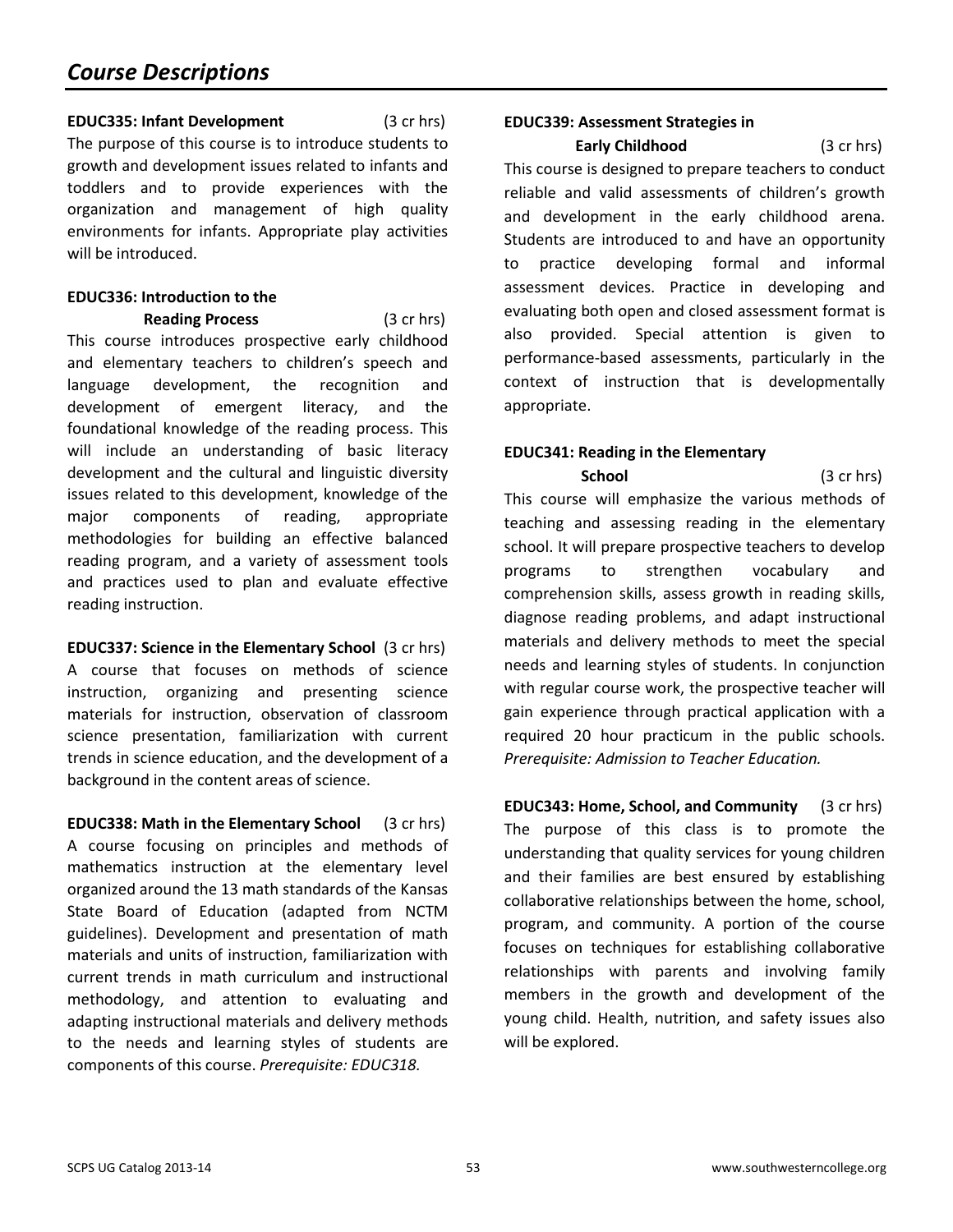## **EDUC344: Content Area Literacy** (3 cr hrs)

This course will address the content area literacy movement and the philosophy behind this approach to instruction in K-12. Schema activation for prereading, metacognitive monitoring for during reading and post-reading discussion building and critical thinking will be addressed. This class will also address vocabulary and concept development, study skills, effective writing prompts, assessments and considerations for special-needs and English language learners.

## **EDUC345: Social Science in the**

**Elementary School** (3 cr hrs) This course emphasizes the relationship of the various social science areas and the elementary school curriculum. Content includes unit and instructional material development and presentation, familiarization with current trends in social studies instruction. Emphases include multicultural instruction, interdisciplinary unit development, and the methodology of content delivery.

## **EDUC359: Reading Practicum** (1 cr hr)

This course provides students with an opportunity to work directly with K through  $6<sup>th</sup>$  grade learners in schools, providing literacy help through assessment, data analysis, intervention, and remediation. Students will spend 20 hours in the field tutoring young learners, and then reflect on effectiveness as teachers of literacy. *Prerequisites: EDUC336 and Admission to Teacher Education.*

**EDUC420: Oral Language Development** (3 cr hrs) This course introduces prospective educators to children's speech and language development, recognition and development of readiness skills, and appropriate methodologies for developing the communications skills of young children.

## **EDUC425: Administration, Guidance, and**

**Behavior** (3 cr hrs) This course will provide an overview of the responsibilities of administrators, directors, and teachers in school and program management. Legal and financial issues also will be covered, as well as ethical aspects of early childhood programs. Additionally, students will be introduced to successful classroom management strategies.

## **EDUC429: Assessment in Early Childhood**

**Intervention** (3 cr hrs) This course will focus upon the administration and interpretation of test instruments including screening tests, formal and informal tests, norm and criterionreferenced tests, and diagnostic and achievement tests. Individual assessment of developmental skills, academic achievement, adaptive behavior, and processes will be included.

**EDUC432: Technology in Special Education** (3 cr hrs) The goal of this course is to provide an overview of assistive technology and what it can do for learners with special needs. In addition, students will be able to implement a framework for identifying student needs and determining desired outcomes when choosing technological solutions.

## **EDUC435: Science and Math** (3 cr hrs) This course will prepare prospective teachers to teach science and mathematics in the early childhood (birth through eight) setting. Theories and methodologies will be explored. Special attention will be given to developmentally appropriate activities, with significant emphasis placed on integrating subject matter. Technology issues also will be covered.

## **EDUC436: Early Childhood Methods and**

**Management** (3 cr hrs) This course focuses on the development of professional teaching skills for the early childhood teacher, including a personal philosophy of education; classroom management procedures; a discipline plan; and instructional methods. This course is for online learners only.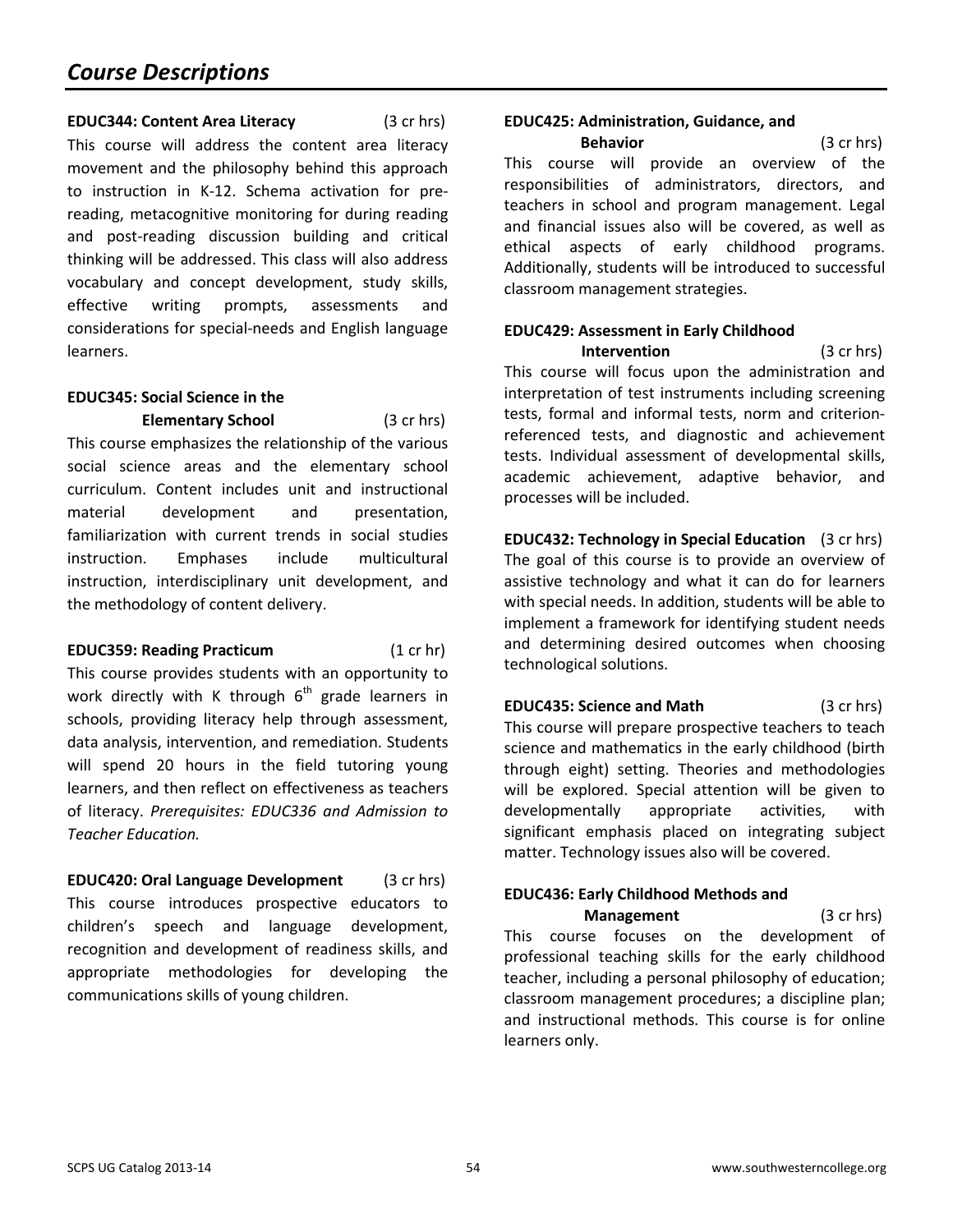#### **EDUC437: Elementary School Methods and**

**Management** (3 cr hrs) This course focuses on the development of professional teaching skills for the elementary and middle school teacher, including a personal philosophy of education; classroom management procedures; a discipline plan; instructional methods and strategies; program, course, unit, and lesson planning; awareness of current trends in education; and assessment/evaluation strategies. During this semester, students complete their professional portfolio and make application for student teaching placement. This course is taken immediately prior to the professional block.

*Prerequisites: Admission to Teacher Education and senior standing.*

**EDUC440: Student Teaching Seminar** (1 cr hr) A seminar course designed to be taken in conjunction with the student teaching block. This course focuses on the theory and application of educational philosophies for the student's use in both classroom and personal professional life. Candidates practice reflection and problem solving of professional issues and tasks which may be encountered by the beginning teacher. Students are also prepared to seek professional positions.

*Prerequisites: Unconditional admission into student teaching. Concurrent enrollment with either EDUC446, 447, 448, or 449.*

#### **EDUC446: Observation and Supervised Teaching in Early Childhood Programs** (12 cr hrs)

Clinical experiences in kindergarten through third grade public school classrooms for teacher licensure candidates.

*Prerequisites: Unconditional admission into student teaching. Concurrent enrollment with EDUC440.*

## **EDUC447: Observation and Supervised Teaching**

**in the Elementary School** (12 cr hrs) Clinical experiences in the public schools for teacher licensure candidates.

*Prerequisites: Unconditional admission into student teaching. Concurrent enrollment with EDUC440.* 

## **EDUC448: Observation and Supervised Teaching**

**in the Middle School** (12 cr hrs)

Clinical experiences in the public schools for teacher licensure candidates.

*Prerequisites: Unconditional admission into student teaching. Concurrent with EDUC440.*

## **EDUC449: Observation and Supervised Teaching**

**in the Secondary School** (12 cr hrs) Clinical experiences in the public schools for teacher licensure candidates.

*Prerequisites: Unconditional admission into student teaching. Concurrent enrollment with EDUC440.* 

## **EDUC450: Introduction to Language and**

**Linguistics** (3 cr hrs) This is an introductory course in language and linguistics which explores the nature, structure and diversity of language, emphasizing the phonological, syntactic and semantic patterns of English. Prospective teachers will explore the principles of linguistic systems and major theorists and schools of linguistic thought in anticipation of working with communities of nonnative English-speakers. Theories and research of secondary language acquisition will also be explored, along with the relationship of communication, culture, and identity as it relates to language learning. This course is designed as one of two courses to enable the learner to successfully prepare for the ESOL praxis.

## **EDUC459: Restricted Licensure**

**Program Practicum** (1 cr hr)

This course provides restricted licensure students with supervised practica throughout the teacher education program until they obtain their initial license. Restricted licensure students are required to enroll in the practicum fall and spring semesters until the initial license is granted. This course may be repeated for credit six times.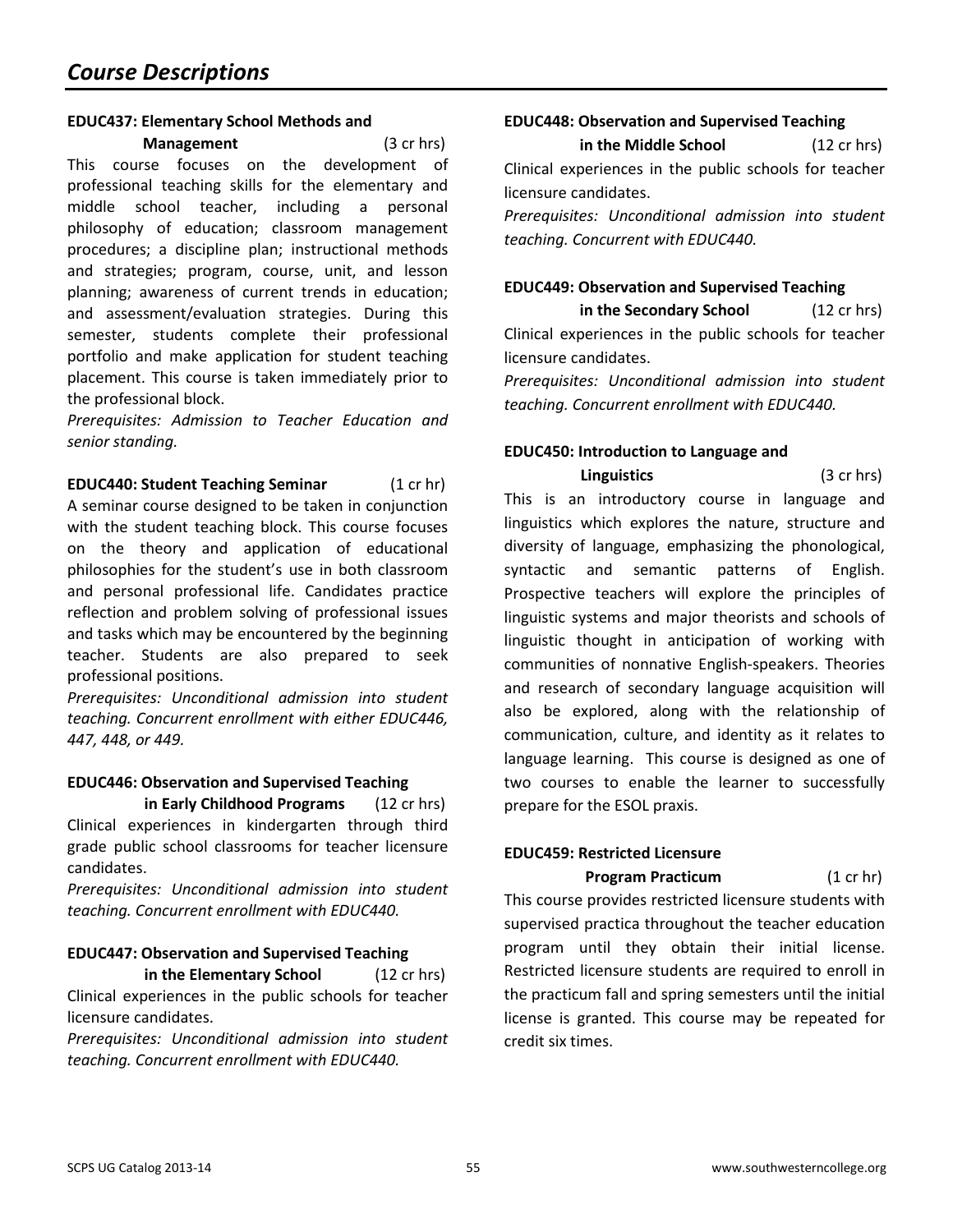### **EDUC490: Teaching English as a Second Language and Assessing Language Competency** (3 cr hrs)

This course provides the foundation for second language instruction by examining a broad range of methodologies to provide academic experiences for English Language Learners. (SIOP model included.) Application of these "best practice" concepts will be used to plan, implement, and evaluate instruction for ESOL students. An opportunity to volunteer with ESOL students for 8 hours during the course will be included.

#### **ENGL101: Composition 1** (3 cr hrs)

This course helps learners develop writing skills that are transferrable to any academic or workplace writing task. The course guides learners through the process of planning, drafting, revising, editing, and proofreading academic and workplace writing. Learners will develop skills necessary to craft coherent sentences and paragraphs, to edit editing their writing for proper spelling, grammar, and punctuation. They will learn about narrative structure and techniques as well as the elements of successful argumentation and persuasive discourse. This course also guides learners through every stage of the research process. Learners will develop a research plan, conduct research, organize and draft a research paper, and then revise, edit, and proofread that research paper.

## **ENGL102: Composition 2** (3 cr hrs)

This course builds on the thinking and writing skills introduced in Composition 1. Learners will write critical, argumentative essays based on their interpretations of nonfictional texts, including literary, film, and cultural texts, and in doing so, will recognize the role of rhetoric in the writing situation as they craft persuasive discourse. In doing so, they will learn methods of questioning, analyzing, and evaluating their own beliefs as well as the perceptions and perspectives of others. These methods of critical thinking are intended to improve the quality and organization of learners' writing for any purpose, including academic and workplace purposes. In addition to writing essays, learners will develop more advanced research strategies, as well greater proficiency in APA style. *Prerequisite: ENGL101*

## **ENGL202: Environmental Challenges in**

**Literature and Film** (3 cr hrs) How are books, movies, and other media telling us about the latest environmental challenges we face? What kind of communication has the most impact? From an in-depth look at the *Deepwater Horizon* disaster to visions of near-future fights for survival in science fiction, this course examines the use of environmental themes in storytelling and how creative narration in literature and film helps us understand and confront problems that are changing the world before our eyes. *Prerequisite: ENGL102.*

<span id="page-55-0"></span>**HCA 280: The Healthcare Industry** (3 cr hrs) This course addresses the organization, delivery, and financing of health services in the United States and provides an overview of the U.S. health services system and its key components including organization, management, resource development, economic foundations, and delivery. Learners will examine the political, behavioral, economic, contextual and historical influences that continue to shape the American health care system.

**HCA 305: Healthcare Law and Regulations** (3 cr hrs) Public and private healthcare regulatory agencies and their governance are examined for their impact on healthcare services. Legal requirements for healthcare professionals, medical records, patient rights, and corporate responsibilities are studied. Standards and ethical dilemmas are explored.

**HCA 315: Economics of Healthcare** (3 cr hrs) This course examines the nature of health economics and the related public and private sector influences on healthcare systems. The healthcare markets and how healthcare services operate within the healthcare markets are examined.

**HCA 325: Policy Issues in Healthcare** (3 cr hrs) This course examines the challenges of health policy strategies; formulation, implementation, and evaluation of health care services; as well as regulatory policies that impact the healthcare industry. The impact of policy makers' objectives, constraints, and conduct on patients, providers, and payers is studied. The various policy makers that influence healthcare in society are explored.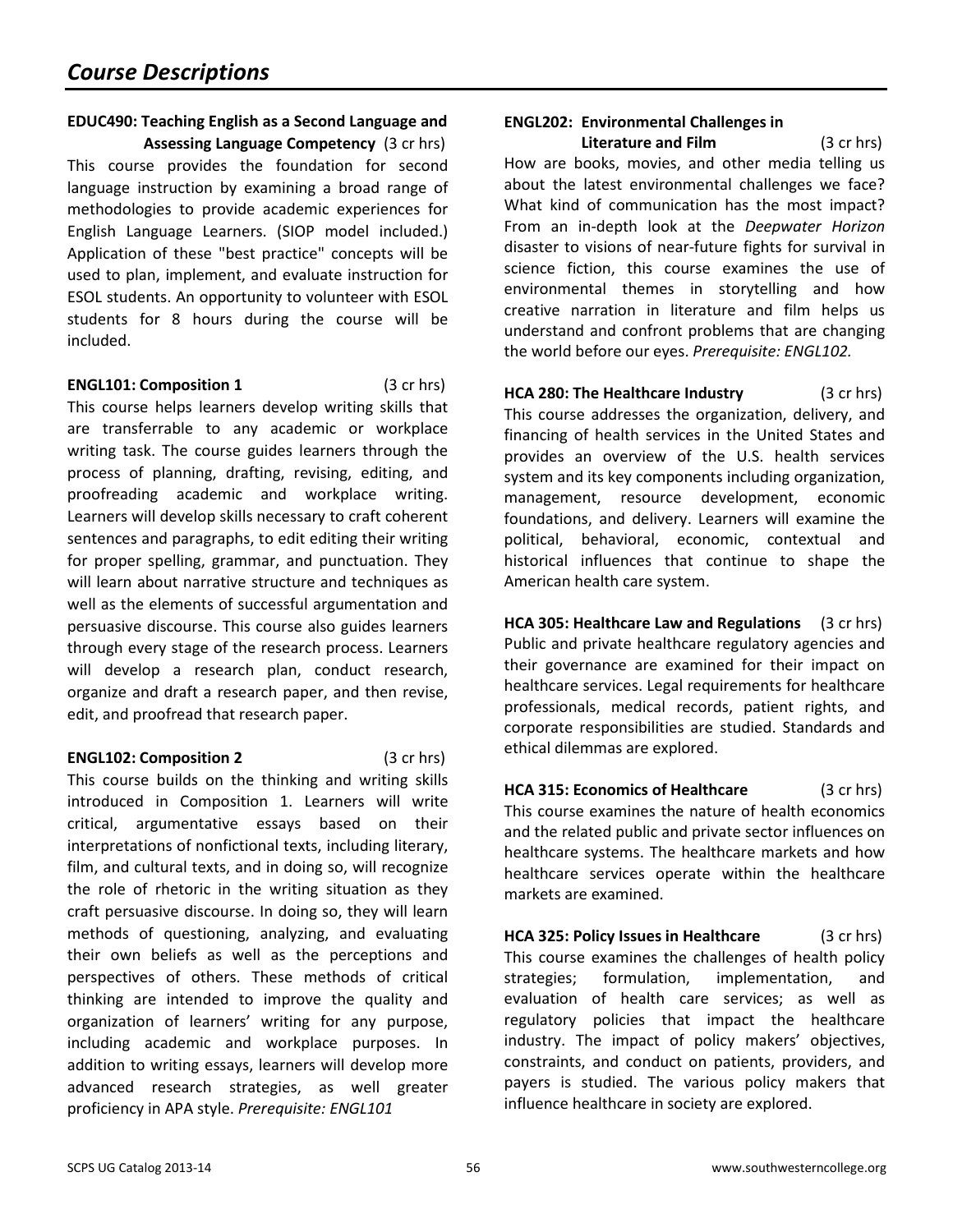## *Course Descriptions*

**HCA 410: Healthcare Information Systems** (3 cr hrs) The application and use of technology in healthcare settings is the primary focus of this course. Integration of technology into decision making, as well as examining the processes for selecting and implementing the use of technology and software in a variety of healthcare applications will be studied.

#### **HCA 420: Management in Healthcare**

**Services** (3 cr hrs) This course discusses health service organizational structures and management theories and principles necessary for effective management in a complex health system.

#### **HCA 430: Fiscal Management in Healthcare**

**Services** (3 cr hrs) This course provides an in-depth study of financial management of healthcare organizations. The financial management of health service organizations within free market economics is covered. Topics also include reimbursement mechanisms and their effect on healthcare provider organizations, managed care, capitation, and per case or per diagnosis payment, as well as how these financial strategies are utilized by third-party payers. Focus is on financial challenges associated with provision of indigent care and, competition and market cost increases. Ratio analysis, cost analysis, working capital, capital budgeting and investment in relation to net present value and value added to the organization, and other financial management techniques are also discussed. *Prerequisite: ACCT285*

#### **HIST332: Kansas History** (3 cr hrs)

and socioeconomic development.

A detailed investigation of the land, peoples, cultures,

**HIS 120: World History** (3 cr hrs)

This course guides learners through the roughly 150,000 years of recorded human history, highlighting the eras that were most influential in shaping our current historical context. Learners will use both primary and secondary sources to trace the development of modern nations, cultures, and institutions, and explore the interactions of key world cultures through various lenses: religious, political, social, and economic. In the process, learners will construct an accurate and nuanced understanding of how history is constructed and the role it plays in shaping the present. Learners will also examine the relationship between ideas learned in the course and the events in their own lives and use historical analysis skills to analyze historical events and apply what they learn to an examination of current problems.

#### <span id="page-56-0"></span>**HRD 310: Legal and Regulatory Environment**

**of Human Resources** (3 cr hrs) This course is a survey of the various levels of government statutes and regulations as they affect the human resource function in modern organizations.

**HRD 321: Compensation and Benefits** (3 cr hrs) This course analyzes the labor market, insights into socioeconomic and political events that influence wage and salary administration, methods of building an adequate and equitable compensation package in order to attract and retain competent employees, reward for merit and accomplishments, and providing incentives for development.

#### **HRD 323: Finance for Non-Financial Managers** (3 cr hrs)

Learners will develop an understanding of the role of finance in the business organization. Topics include ratio analysis, creation of financial statements, sources of funds for financial operations, managing the cash flow process, the cost of capital, and capital budgeting. In addition, the financial impacts of international operations will be explored.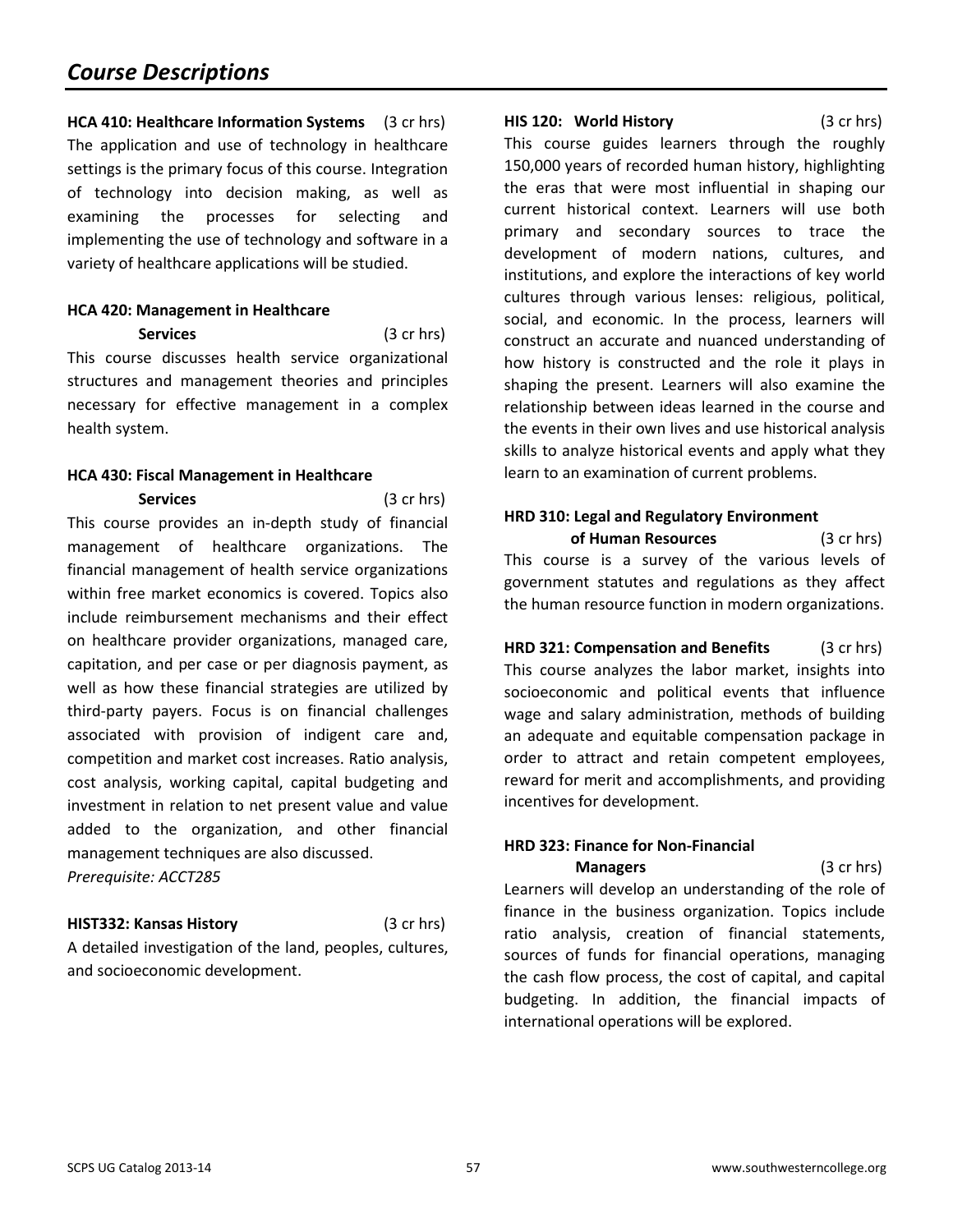**HRD 324: Performance Management** (3 cr hrs) The learner is introduced to the application of the principles and techniques of behavior modification to the performance of individuals and groups in organizations. The course includes application of the ABC analysis and the study of antecedents, behaviors and consequences that can be used to successfully sustain individual and group performance.

**HRD 325: Developing Workforce Talent** (3 cr hrs) This course focuses on the creation of a personal development plan that will provide insight into abilities, strengths and weaknesses that help the participant to succeed professionally. It will focus on skills assessment, career planning, developing the attributes and talents that help people move both up and laterally in organizations. It will also focus on the current trends in organization effectiveness development.

**HRD 330: Microsoft Office Applications** (3 cr hrs) What are the Microsoft Office applications typically used by organizations? What are these applications' major capabilities and how can they work together to extend human resource capabilities for the benefit of an organization? Learners study and apply major functions and features associated with Microsoft Word, Excel, PowerPoint, Outlook, and OneNote. Learners examine how the various applications' major components and tools work together, and explore how to configure and use them effectively.

**HRD 338: Human Resources Technology** (3 cr hrs) Learners develop an understanding of the role of application systems software in supporting the business functions of human resource management. The course will address the strategies and methodologies utilized in the design, development, and deployment of information technology solutions including vendor evaluations and user involvement.

**HRD 345: Managing Human Resources** (3 cr hrs) This course introduces learners to human resources management, including human resources functions and the relationship between human resources and business strategy. Learners will explore staffing and employment functions; training and development, and performance evaluations; the strategic importance of compensation and benefits and labor relations; and legal issues that arise in various human resources functions.

#### **HUM 201: Ethics** (3 cr hrs)

Ethics introduces learners to moral philosophy, the branch of philosophy that questions what is good and bad. The course surveys a number of important ethical theories—ethical relativism, objectivism, egoism, altruism, utilitarianism, duty-based moral theory, natural law, natural rights, and virtue ethics—as they examine reasons why certain actions are morally right or wrong. Learners will apply ethical theories in the evaluation and analysis of current controversial issues, question ethical matters from a variety of angles, and acquire new tools to assist them in making ethically sound, well-informed decisions throughout their lives.

**HUM 202: Ethics in Today's Organizations** (3 cr hrs) This course provides learners with an overview of the ethical decision-making process in the business management context. The course will equip learners with the framework to deal with complex business issues that play a critical role in an organization's success. Learners will analyze real-world cases related to fraud, discrimination, harassment, and other ethical issues that have an impact on businesses. Throughout the course, learners will apply a framework for ethical decision making, explore what makes a successful ethics program, and consider business ethics on a global scale.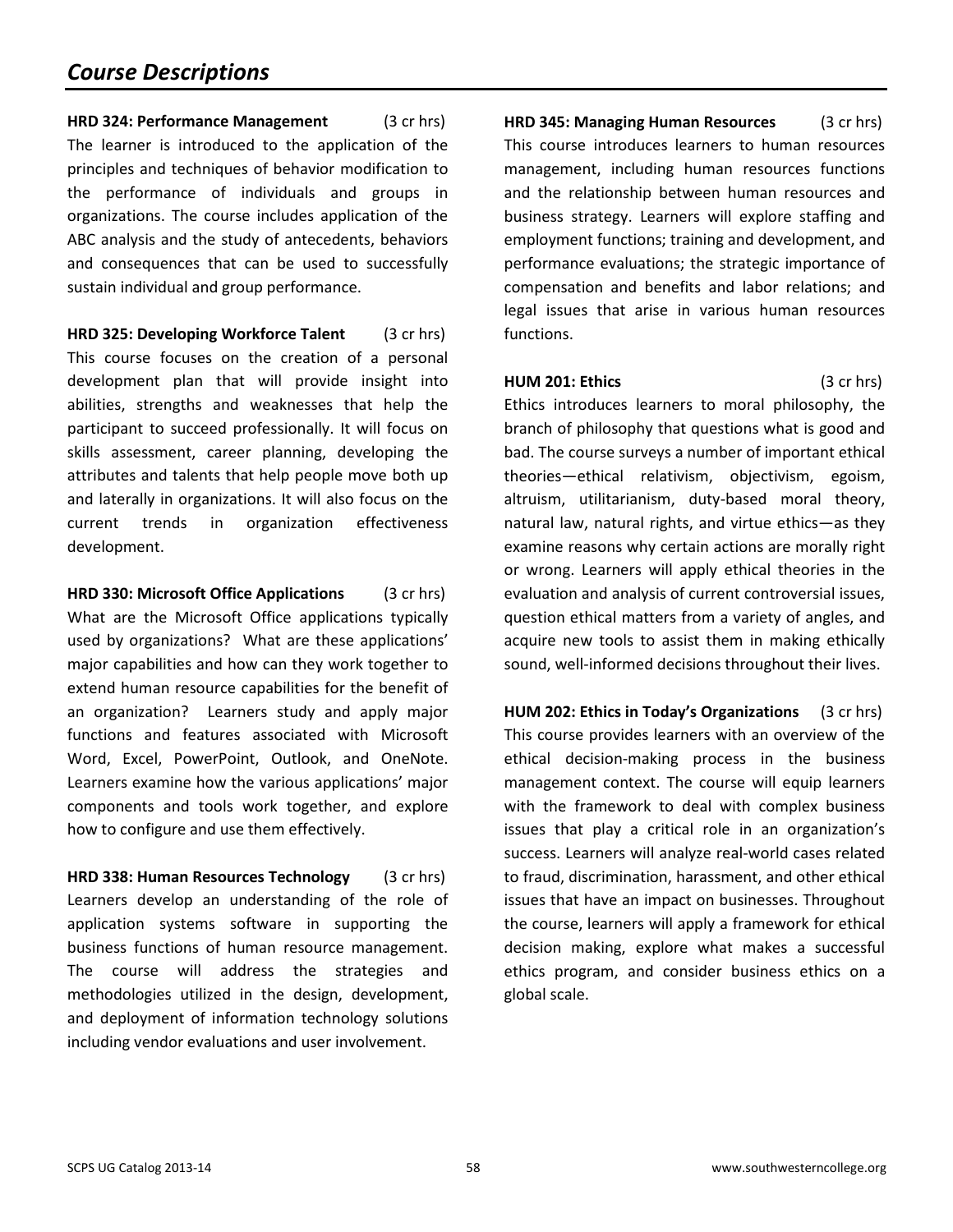#### **HUM 211: Prior Learning Assessment**

**Seminar** (3 cr hrs) This course introduces learners to the concept of experiential learning and to the multiple possibilities for earning college credit for learning acquired in professional, personal, or community contexts. Learners explore their past learning experiences and identify future educational, personal, and professional goals. Learners develop an individual portfolio describing and documenting prior learning.

*Prerequisites: CORE101, CORE110, ENGL102. Learners should consult with their Academic Success Coaches before enrolling.*

**HUM 301: Critical Thinking** (3 cr hrs)

This course prepares learners to critically interpret, synthesize, analyze and evaluate information. It is designed to introduce learners to complex problems and help them come to well-reasoned conclusions and solutions.

**HUM 499: Responsibility for the Future** (3 cr hrs) Seniors from various majors will share approaches from their different disciplines towards dealing holistically with issues that shape the future, seeking to integrate disciplines and to synthesize knowing, caring and doing.

**MASC105: Intermediate Algebra** (3 cr hrs) This course focuses on basic algebra skills, such as simplifying expressions and solving equations using variables for unknowns. Once learners are able to solve problems using basic algebra, they will apply this knowledge to business, consumer, and science contexts. Learners will develop skills necessary to solve real-world problems using more sophisticated mathematical tools. This course is designed to prepare learners for more advanced courses in algebra, as well as business and science courses requiring the application of algebraic principles.

**MASC110: Statistics and Probability** (3 cr hrs) This course acquaints learners with the tools and major components of statistics. Learners will apply technology to analyze data. The course also includes the foundational terminology and practices used in contemporary statistics, such as data collection, metrics, score interpretation, and experimental design. Additionally, this course will promote the skills that learners need to be able to take information from the world around them and use it to make sound decisions based on solid evidence.

**MASC115: College Algebra** (3 cr hrs) This course provides learners with the algebra, reasoning, and problem-solving skills needed for everyday life. The course focuses on simplifying expressions and solving equations in real-world situations using variables for unknowns. Learners will solve problems using algebraic principles and tools and then incorporate these mathematical concepts into realistic business, consumer, science, and statistical contexts.

<span id="page-58-0"></span>**MASC150: Science of our World** (4 cr hrs) Science is an integral component of our technologically-advanced world. Because science affects many facets of everyday life, including business, politics, civic society, and popular culture, it is important that non-scientists are able to understand, evaluate, and analyze scientific issues. This introductory science course is designed to familiarize learners of all majors with the methods of rational inquiry and problem solving in the sciences, help them become more scientifically literate, while integrated lab component helps bring science to life.

**MIN 124: Introduction to Youth Ministry** (3 cr hrs) This is an exploratory course that introduces students to the necessary concepts and skills related to youth ministry. The course includes observation in local church and/or para-church youth ministry settings.

**MIN 224: Adolescent Spirituality** (3 cr hrs) This course explores age-relevant existential questions concerning belief in God, belief in humanity and young people's relationships to the church and to each other. It includes an introduction to spiritual disciplines associated with the Christian faith.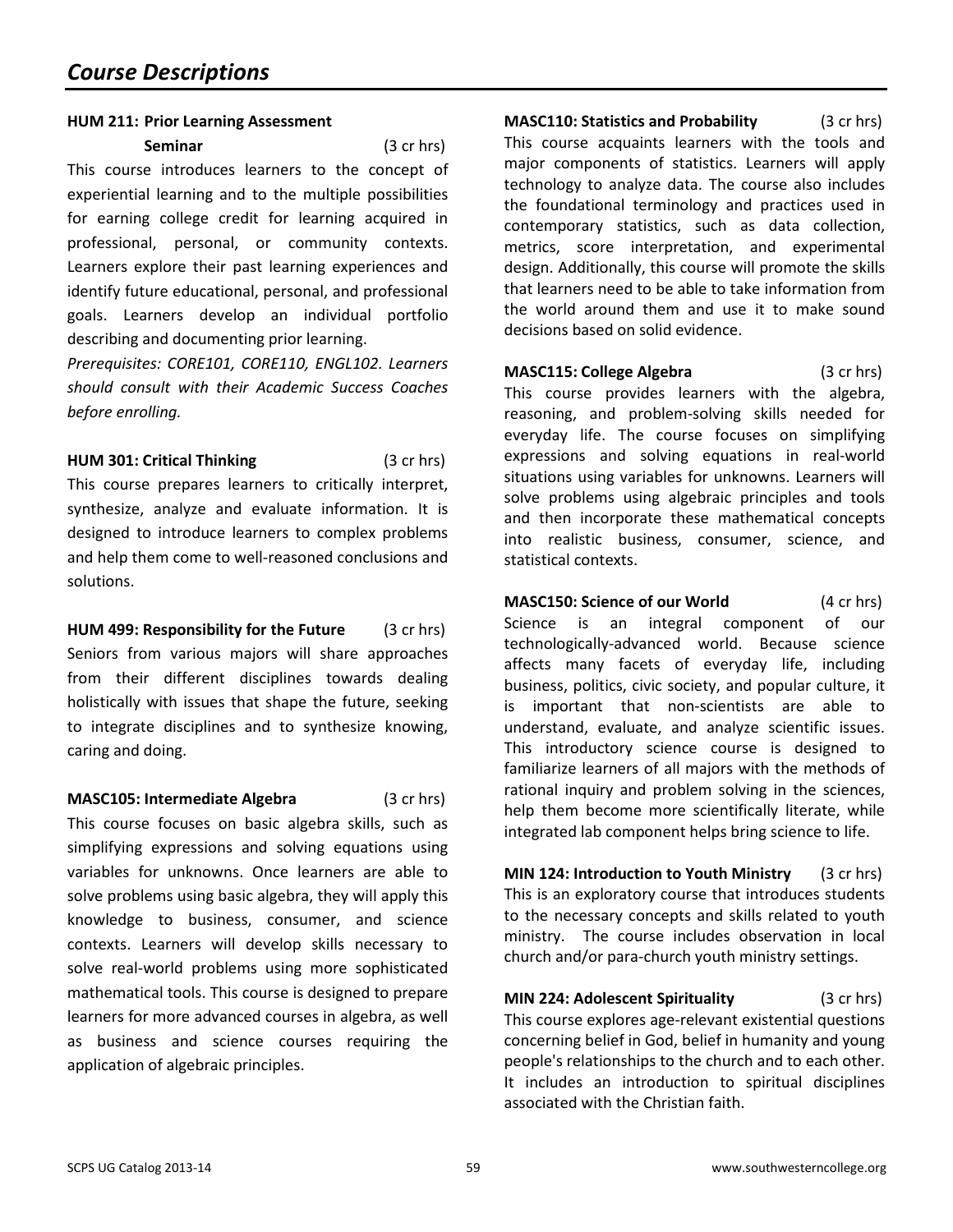#### **MIN 324: Teaching Methods in**

**Youth Ministry** (3 cr hrs)

This course builds on prior learning in youth ministry courses by combining that learning with educational theory, to develop a knowledge base and skill in teaching in youth ministry settings. It includes teaching in groups and one-to-one.

*Prerequisite: MIN 124.*

**MIN 325: Basic Preaching** (3 cr hrs) Though a form of public speaking, preaching is different in many important respects. This course is designed to help the learner develop skills in delivering a sermon.

## **MIN 332: Caring in the Christian**

caring.

**Community** (3 cr hrs) The course will help learners become better informed as caring ministers and more effective in developing care ministries in their local settings. Learners will learn to use a method of critical refection in praxis, through which they can identify where suffering is occurring, analyze the causes of suffering, and imagine responses by which suffering can be alleviated with

**MIN 354: United Methodist History** (3 cr hrs) This course surveys the history of Methodism in the United States, from its British and Wesleyan roots to the present, and counts toward meeting United Methodist certification requirements in designated ministry areas.

**MIN 420: Evangelism** (3 cr hrs) This course is designed to help the learner gain theoretical and practical education in Christian evangelism.

**MIN 424: Applications in Youth Ministry** (3 cr hrs) This is a comprehensive youth ministry course, the content of which is foundational to local church work. Emphasis will be placed on equipping learners to practice youth ministry in the local church by exploring a variety of theories, techniques, and resources.

## **MIN 425: Church Administration and**

**Finance** (3 cr hrs) This course will help learners evaluate the administrative and financial aspects of ministry.

**MIN 454: Practicum in Ministry** (3 cr hrs) The practicum involves real work experience in a ministry setting and should allow significant application of concepts learned throughout the program of study.

*Approval forms are available online and must be completed by the learner, the off-campus supervisor, and the supervising instructor. The completed form must be returned to a Professional Studies office at the time of enrollment for the course.*

## <span id="page-59-0"></span>**NURS309: Nursing Theories and**

**Professional Practice** (3 cr hrs) As the first course for registered nurses who are pursuing a baccalaureate degree in nursing, this course explores the increasing complexity of healthcare and changes in professional nursing. Through an understanding of nursing theories and the history of the role of the nurse in society, learners develop further knowledge of the evolving healthcare environment and delivery of healthcare, and the developing role of professional nursing in managing, collaborating, and advocating for quality patient care, and forging productive relationships with other key stakeholders as they examine and plan individual career goals. *Prerequisites: ENGL102 and COM 125*.

## **NURS328: Quality Improvement through**

**Information Technology** (3 cr hrs) Used appropriately, technology can improve quality, reduce cost, eliminate waste, augment access, increase efficiency and productivity, and improve patient safety and health outcomes. Learners will develop leadership and management competencies related to health informatics and the use of information for quality assessment, evaluating performance, decision-making, and other related purposes. Learners will explore effective and ethical information management practices that help to ensure patient confidentiality, information security and integrity, and information accessibility. *Prerequisite NURS309.*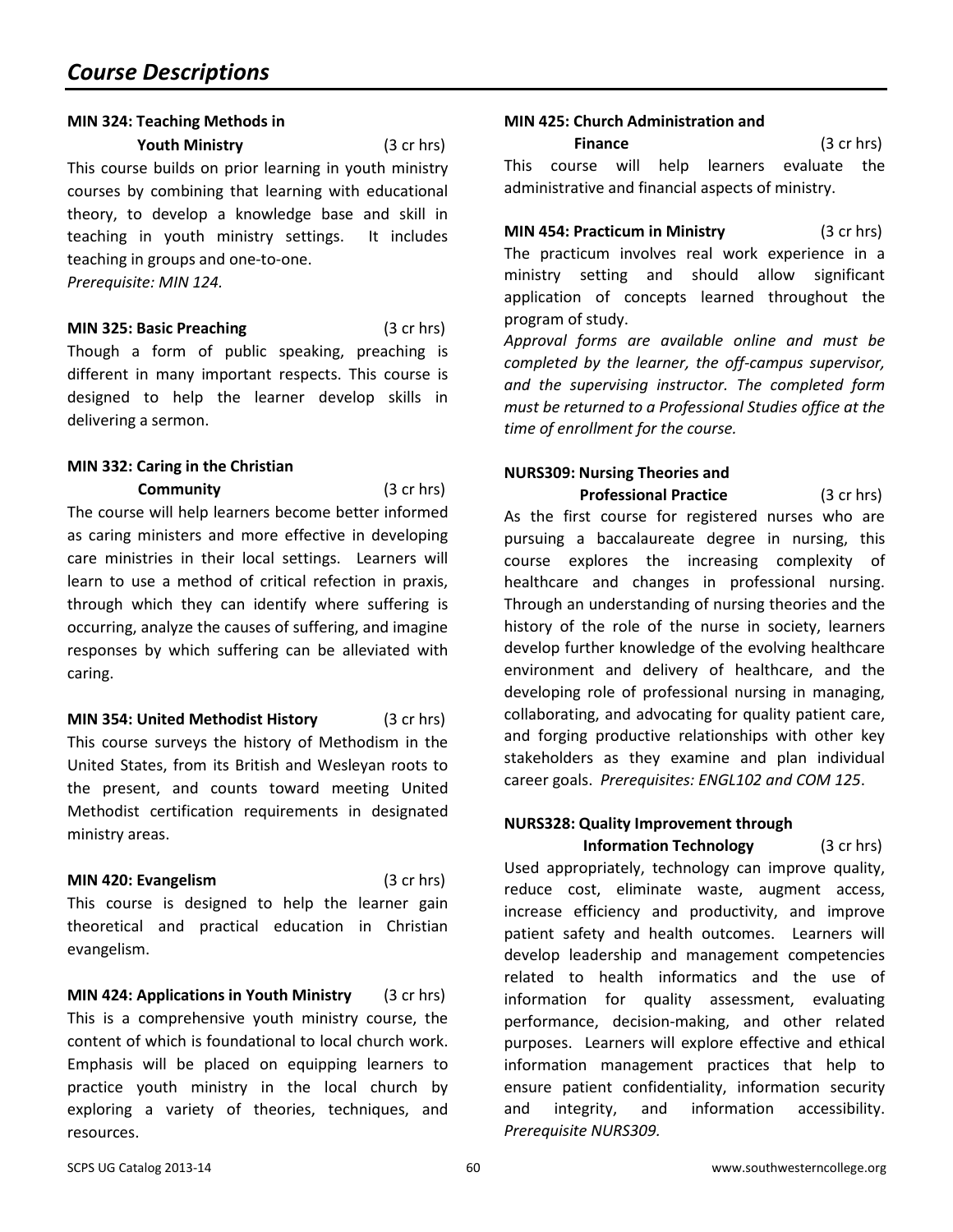**NURS329: Healthcare Systems and Policy** (3 cr hrs) The healthcare system includes hospitals, nursing homes, clinics, school and drugstore clinics, and a variety of other organizational entities. Behavior of individuals and organizations, forms and styles of communication, and cultural values and patterns differ according to the size of the healthcare organization, type, location, purpose, and assumed typical patient. Learners in this course identify organizational theories and models of care that they apply to various healthcare settings in order to understand the relationship between theoretical models and organizational dynamics. Topics for discussion and analysis includes systems thinking, process improvement projects, regulatory requirements, and models for advocacy and collaboration. *Prerequisite NURS309.*

## **NURS330: Nursing Leadership and**

**Management** (3 cr hrs) Learners develop theoretical and practical knowledge of leadership and management components of nursing practice. Through a study of research-based theories and concepts, learners cultivate an appreciation for the roles of leadership and followership. The course also explores the nurse manager's operational leadership and management responsibilities, including effective communication skills, management of personnel, the budgetary process, risk management, and human resource responsibilities. Upon completion, learners will be able to utilize evidence-based research and practice knowledge to impact progressive healthcare improvements. *Prerequisite NURS309.*

**NURS331: Evidence-Based Practice** (3 cr hrs) Learners develop the skills to read, critique, analyze, and determine how to utilize research and existing knowledge bases in nursing practice. The course provides the learner with an understanding of the evidence-based process and its application to nursing care. Developing the skills to access sources of evidence through databases and to utilize a model to translate the evidence to practice, learners increase their knowledge and skills to participate on a team implementing evidence-based care. *Prerequisites: NURS309 and MASC110.*

## **NURS406: Patient Centered Care**

**Coordination** (3 cr hrs) The approach toward medical care has evolved from considering the patient a subject to treat to inclusion of the patient as a member of his or her care team. This course explores the importance of understanding a patient's genetic profile, the patient's understanding of his or her illness, the patient's culture's values, beliefs, and norms to be considered toward illness and treatment, and the patient's own goal for treatment and its outcome help form the basis for a team-based decision regarding the patient's care. Because each person is a member of a community, the course includes a focus on the social and economic principles that contribute toward the formation of a community's culture. Learners gain knowledge in inter-professional communication and the optimization of expertise. *Prerequisites: NURS309 and PSY 110.*

## **NURS407: The Social and Moral Context**

**of Health** (3 cr hrs) Learners are introduced to the major ethical theories, principles, and models for the recognition, analysis, and resolution of ethical dilemmas in health care practice. Particular attention is given to the concepts of social justice, diversity, and socio-economic dislocations in relationship to differential access to care, treatment inequity, and health disparities. *Prerequisite NURS309.*

## **NURS408: Community-Based Public**

**Health Nursing** (3 cr hrs) Learners develop an understanding of the concept of partnering with the community as the basis for nursing practice in and on behalf of the community. Epidemiology, illness prevention, health promotion, disease prevention, and disaster preparedness approaches are explored and applied to community settings. Learners apply the practices of community assessment, disease prevention, and health promotion to planning, implementing, and evaluating community health interventions. *Prerequisite NURS309.*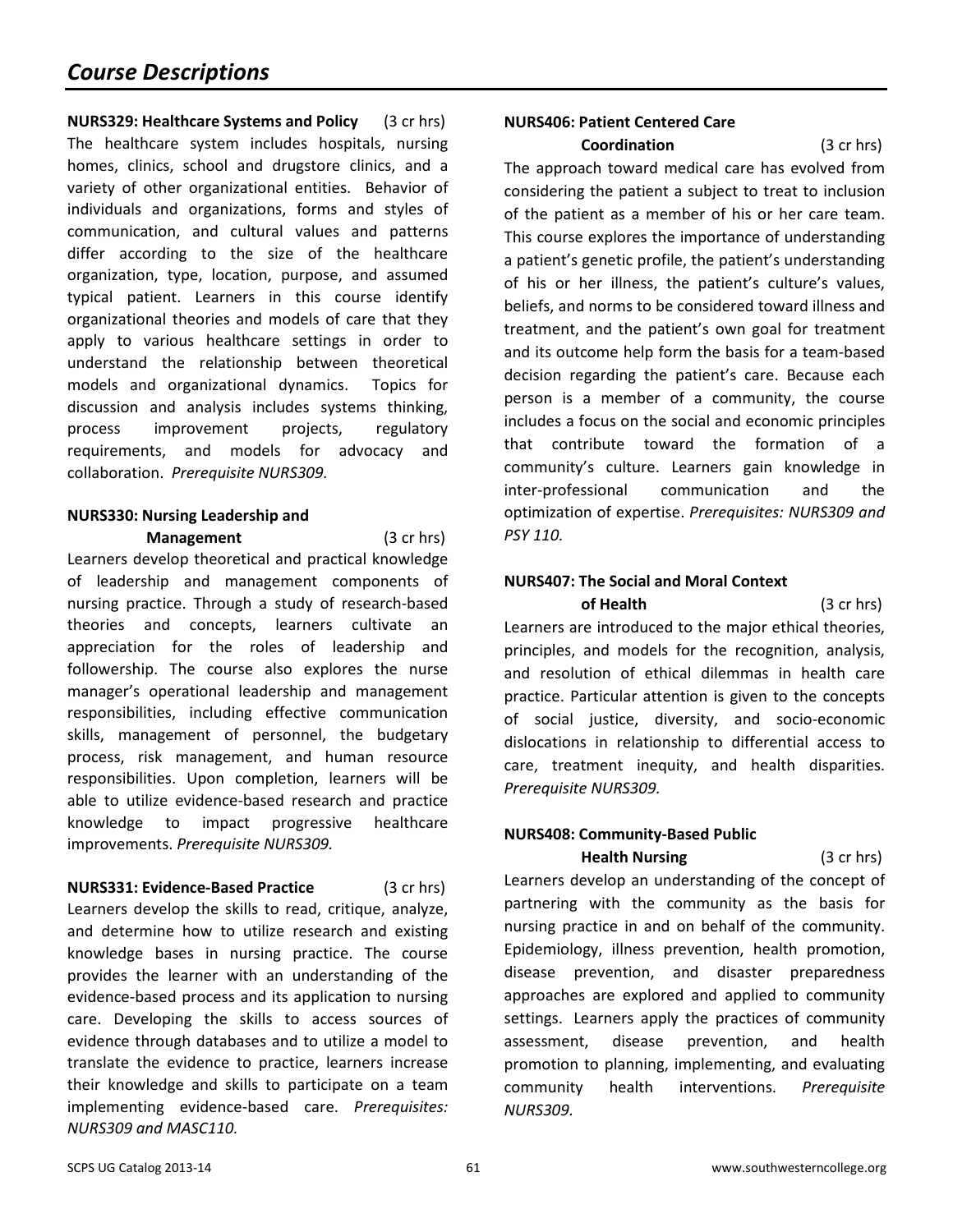## **NURS426: Trends and Issues Facing**

**Healthcare** (3 cr hrs) Learners study current political, economic, and social trends affecting nursing and the healthcare system. Learners will integrate knowledge from previous courses to further explore healthcare quality and safety, evidenced-based practice, informatics, and the nurse's role in today's healthcare system. *Prerequisite NURS309.*

## **NURS435: Professional Nursing Practicum**

**and Project** (3 cr hrs) Learners explore and reflect upon the application of the program outcomes and the knowledge and skills gained from their coursework as they explore, observe, and further experience nursing leadership and mentorship in a healthcare setting (72 hours in one health care setting is required). While working with a nurse in a leadership role, the nursing learner identifies, assists in providing leadership to, and participates in a clinically focused project that will refine clinical, leadership, analytical, decision making, project and task management, interpersonal, communication, and presentation skills. A project plan with expected outcomes is developed by the learner, Program Director, Field Supervisor (Preceptor), and authorized representative from the healthcare setting, if different from the Field Supervisor. The plan is developed after the completion of 21 credit-hours of professional coursework and is approved by the Program Director and authorized representative before the project begins. The Program Director or designee serves as an advisor throughout the project.

The course will culminate in the preparation of two comprehensive projects: A scholarly, research-based, and comprehensive report on the outcome of the clinically focused project; and a detailed and substantiated presentation on how the learner has achieved the nursing program outcomes through his or her coursework, practicum, and professional nursing project. The presentation's audience is the Program Director and other program and academic staff. (3 credits, 18 week course)

*Prerequisite: completion of all NURS courses (concurrent enrollment permitted for NURS427, only).*

## <span id="page-61-0"></span>**OMGT305: Operations Quality**

**Management** (3 cr hrs) This course provides an overview of the key elements required in all aspects of operational management utilizing the most accepted techniques for achieving quality, including Malcolm Baldrige, AS9100, and change management principles.

**OMGT310: Operations Management 1** (3 cr hrs) This course provides an overview of the salient aspects of operations management related to process analysis, product and service delivery design, work measurement, reliability and quality. This course is the first course in a two part series. Discussion of the aspects of operations strategy, supply chain management, competitive advantage, and the management of operations in a global environment are included.

**OMGT311: Six Sigma Green Belt 1** (3 cr hrs) This course is the first of a two part series to prepare professionals to participate on teams that are designed to improve, redesign, and create efficient, customer-focused business processes. It will provide an understanding of how Six Sigma integrates tools and best practices from various disciplines into a more powerful system of management. The teaming aspects critical to Six Sigma will be described.

**OMGT312: Six Sigma Green Belt 2** (3 cr hrs) This course is the second in a two-part series and will emphasize the quantitative and problem solving techniques associated with Six Sigma. Statistical Process Control (SPC) and how it is used for monitoring, analyzing, and improving quality will be covered. In addition, analysis of histograms and machine/process capability will be studied. Proficiency with problem solving tools will be gained through practical application. Methods for achieving continuous improvement will be discussed. The Green Belt candidates must successfully complete a process/quality improvement project in the second of the two course series.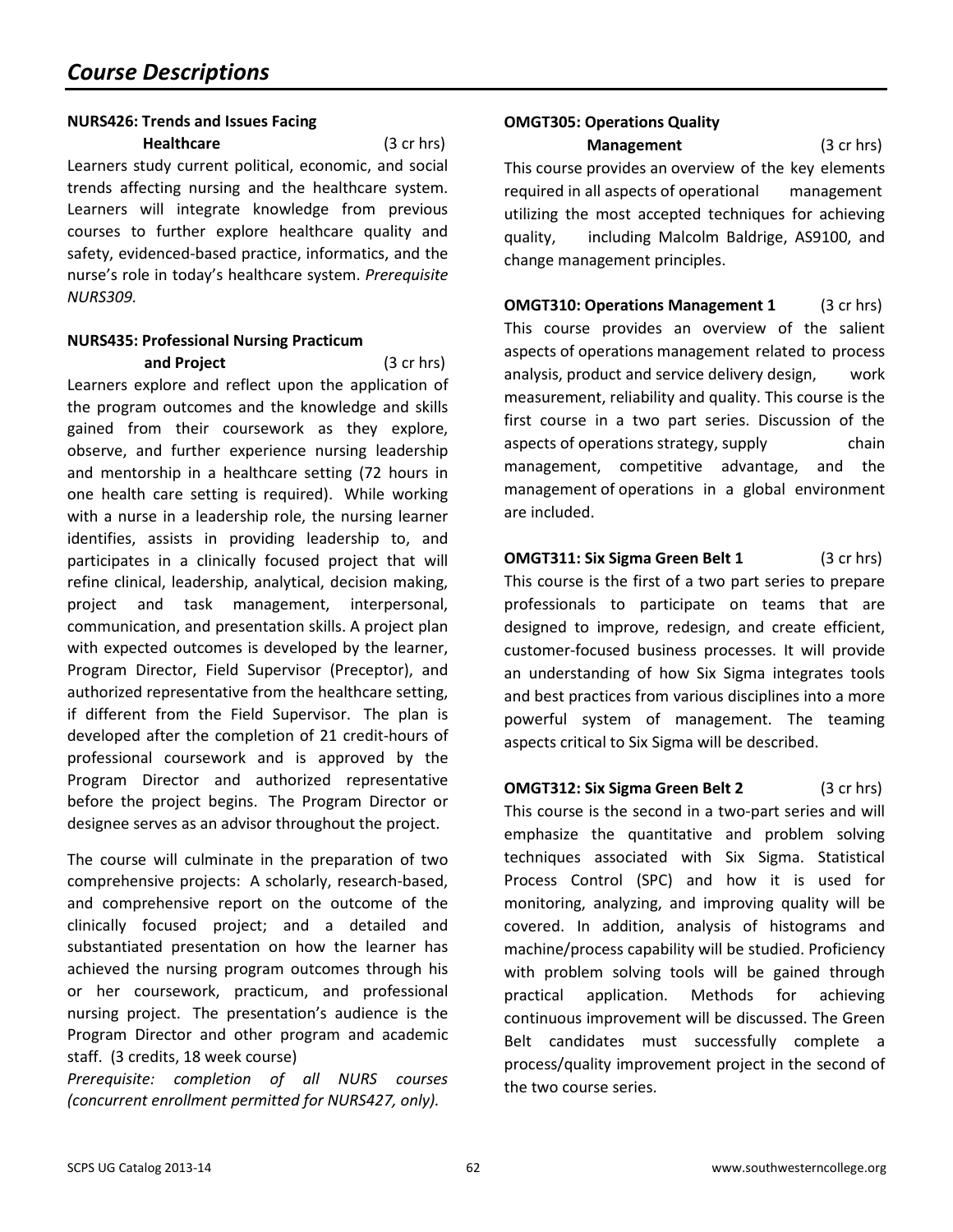## *Course Descriptions*

**OMGT320: Managing Group Dynamics** (3 cr hrs) Learners in this course will examine individual and group behavior within the context of the organizational design and culture. Learners gain theoretical and practical knowledge for understanding topics such as motivation, leadership, management decision-making, group process, and conflict resolution.

**OMGT410: Operations Management 2** (3 cr hrs) This course is the second of a two part series. An overview of layout strategy, forecasting, and constraint theory will be covered. A detailed investigation of planning and scheduling strategies that are applicable to a broad range of business situations, and an introduction to simulation are also included.

## **OMGT415: Integrative Supply Chain**

**Management** (3 cr hrs) The focus of this course is on intricacies of supply chain management and disruptive factors that influence the supply chain. Topics include an analysis of current practices that reflect maximum supply chain reliability and sustain delivery integrity.

**OMGT422: Managerial Accounting** (3 cr hrs) This course provides a basic understanding of the use of accounting information for managerial decision making. Learners will differentiate between classifications of costs and assign costs to products and services, record the flow of costs through accounts using process, job-order, and activity-based costing methods, use variance analysis to compare actual to budgeted costs, and use various managerial accounting methods such as cost-volume-profit and capital investment analysis to evaluate possible solutions to business issues. In lieu of a textbook, this course includes an online material fee. *Recommended prerequisite for ACCT learners: BSAD310.*

<span id="page-62-0"></span>**PSY 110: General Psychology** (3 cr hrs) This course explores major perspectives, principles, theories, and methods that govern the study of mental processes and behaviors. Learners will trace psychology's historical roots, scientific basis, and major perspectives and consider contemporary and historical theories of how biological, cognitive, and environmental factors underlie and influence human development, sensation and perception, consciousness, intelligence, and social dynamics. Learners will also examine the theories and processes essential to learning, memory, motivation, and personality, identify psychological disorders and their treatments, and discuss application of psychological principles to everyday experiences and real-life examples.

**PSY 252: Developmental Psychology** (3 cr hrs) Learners in this course will gain a basic understanding of the biosocial, cognitive, and psychosocial development in humans from birth through adolescence, with additional emphasis on young adult through death. *Prerequisite: PSY 110.*

**PSY 262: Social Psychology** (3 cr hrs) The course explores the social factors in behavior of individuals and groups, including attitudes, leadership, personality, and culture. *Prerequisite: PSY 110.*

## **PSY 332: Biological Foundations of**

**Psychology** (3 cr hrs) The course offers an introduction to the study of the anatomy, physiology, and function of the nervous and endocrine systems, and their relationship to psychological issues. *Prerequisite PSY 110.*

**PSY 352: Cognition** (3 cr hrs) This course covers the psychological study of attention, pattern recognition, memory, language, reasoning, problem solving, and creativity. *Prerequisite: PSY 110.*

**PSY 362: Personality Theories** (3 cr hrs) The course provides an in-depth examination of the contemporary approaches to the psychological study of personality. *Prerequisite: PSY 110.*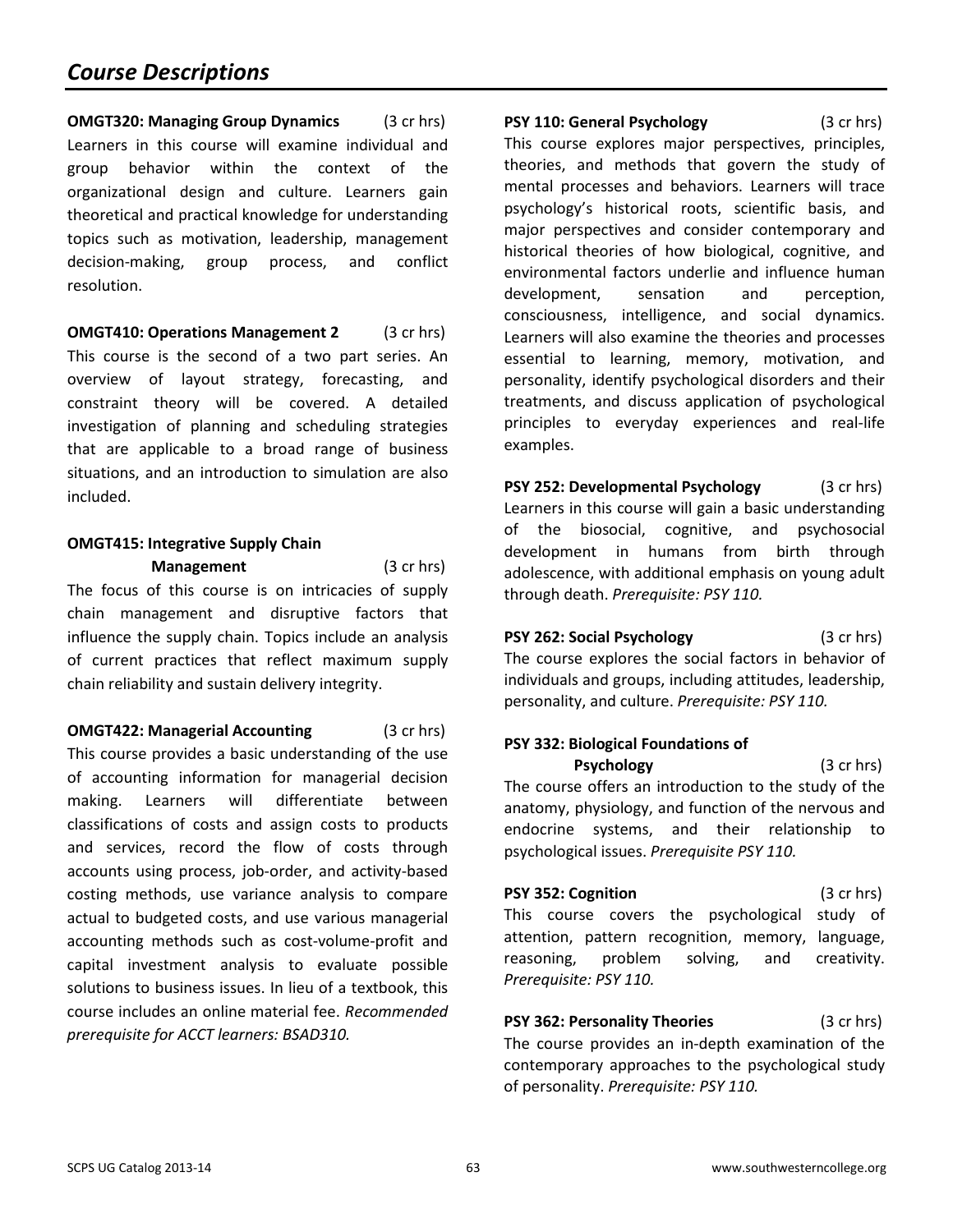## *Course Descriptions*

**PSY 400: Psychology Research Methods** (3 cr hrs) The course is designed to provide learners the opportunity to study the theory and methodology of psychological research design, execution, and presentation of scientific research in psychology. *Prerequisites: PSY 110 and MASC110.*

**PSY 410: Emotion** (3 cr hrs) The course offers a survey of the major historical and contemporary theories of human emotion, including biological, developmental, cognitive, and social perspectives. *Prerequisite PSY 110*

**PSY 420: Abnormal Psychology** (3 cr hrs) The course provides an introduction to personality disorders and major psychiatric disorders. The emphasis of the course is on theories of pathology and treatment.

## **PSY 430: History and Systems of**

**Psychology** (3 cr hrs) The course is a study of the evolution of psychology as a science through an examination of philosophical and physiological history, major systems and schools of thought, and contemporary approaches. *Prerequisite PSY 110.*

**PSY 440: Psychological Assessment** (3 cr hrs) The course offers an examination of classic and current theories and methods of psychological assessment, including personality assessment, interviewing, projective techniques, and observation and behavioral techniques. *Prerequisite PSY 110.*

<span id="page-63-0"></span>**SMGT311: Introduction to Security** (3 cr hrs) The course includes a detailed review of the representative duties of the professionals engaged in private and public security. It focuses on the latest trends, concerns, and issues in the security industry today. This includes specific threat analysis, countermeasures, the security function, and fundamentals of defense. The course will also provide an overview of the historical development of security.

**SMGT315: Physical Security** (3 cr hrs) This course examines physical design, risk assessment, security surveys, barriers, locks, lighting, alarms, entry control, closed circuit television, and digital recording systems. The overall process of physical protection system design and integration is also extensively covered.

**SMGT320: Information Security** (3 cr hrs) This course introduces learners to the fundamentals of information security management to prepare them to be able to plan, implement, and maintain information security function within an organization. Learners will examine the technical components of information security and security planning, and legal and ethical issues surrounding information security. They will explore various strategies to identify, assess, and mitigate information security risks within an organization. Learners will also be introduced to security technology, intrusion detection, cryptography, and physical security.

## **SMGT321: Homeland Security**

**Fundamentals** (3 cr hrs) A diverse group of topics related to homeland security are covered. Topics include, but are not limited to, critical infrastructure sectors and protection, weapons of mass destruction, planning and response strategies, national security, and public management. There is also a review of the essential coordination and communication between government agencies and private entities.

## **SMGT411: Loss Prevention and Crime**

**Prevention** (3 cr hrs) The course examines the security function and issues from a loss prevention and crime prevention perspective. It specifically shows how to avoid or minimize losses with a wealth of practical information. This includes, community-oriented policing, workplace violence, internal theft controls, executive protection, awareness, retail security, high-rise security and fire life safety, personal safety and self defense, designing crime risk management systems, financial institution security, telecommunications fraud, and counterespionage strategies.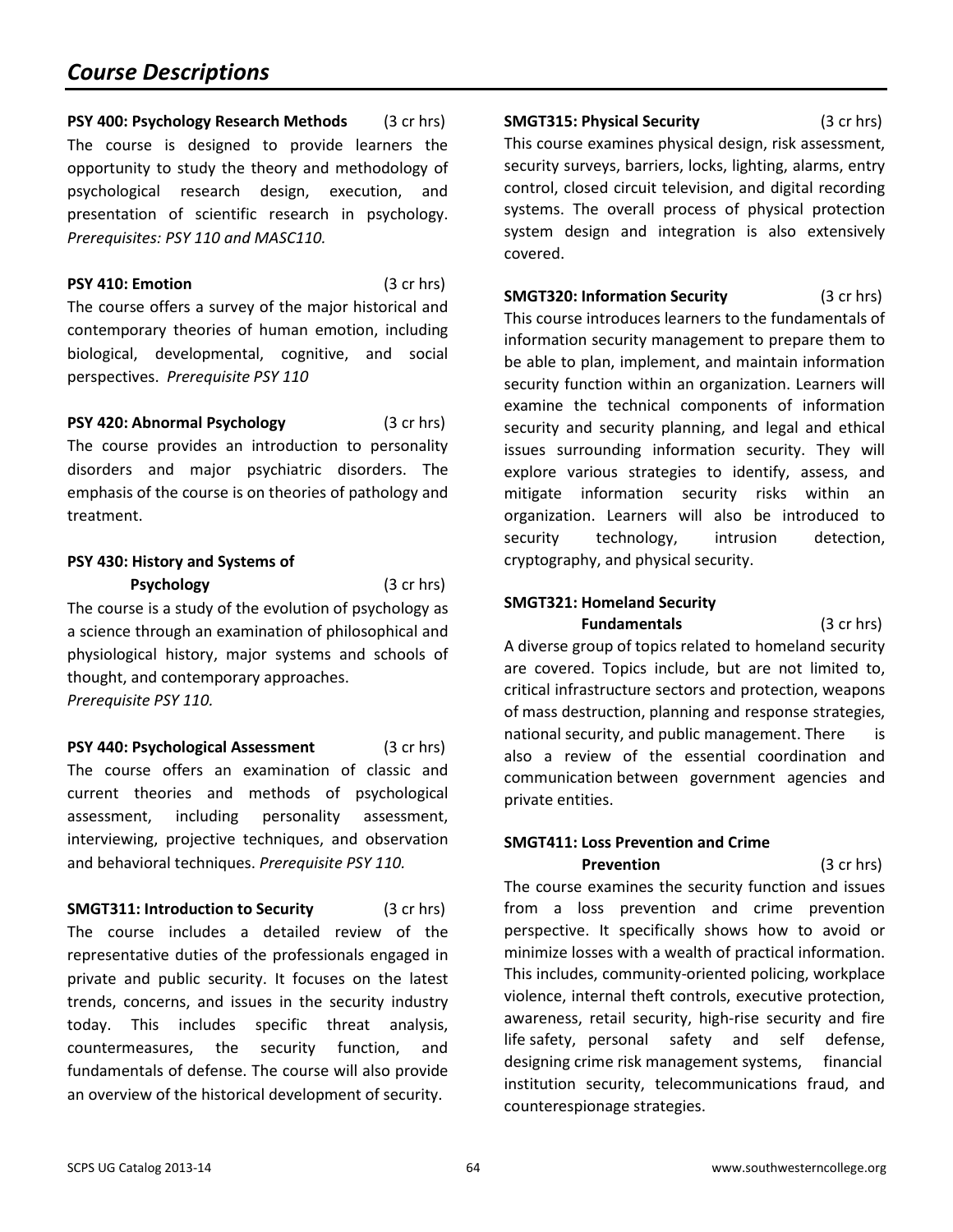**SMGT415: Legal Aspects of Security** (3 cr hrs) This course provides a thorough overview of the legal issues and concepts that security professionals must be familiar with while operating in public or private organizations. A review of legal rights available to security officers, corporations, partnerships, and individually owned businesses for the protection of their property from theft by employees, customers and others is covered. The laws of arrest, search and seizure, detention, surveillance, and legal consequences are also examined.

#### **SMGT420: Emergency Planning** (3 cr hrs)

The course provides a practical process of disaster response planning and mitigation for security professionals working in both public and private organizations. A review of the Federal Emergency Management Agency (FEMA) is covered, as well as an examination of the roles, responsibilities, and interrelationship between FEMA, state and local emergency management systems, and other critical partners. The government's emergency resources available before, during, and after crises are also explained. The fundamental disciplines of emergency management are covered as well.

## **SMGT424: Terrorism-Motivations and**

**Adversaries** (3 cr hrs) This course reviews the events, ideas, motivations, and histories that result in terrorist acts. In addition, it examines the theories that help explain the volatile behavior surrounding international and domestic terrorism, as well as domestic extremist groups in the United States. There is also a conceptual overview of terrorism which progresses to a focused discussion of the terrorists, investigation of the nuances of the terrorist trade, and concludes with a final analysis of modern terrorism.

#### **SOC 131: Sociology** (3 cr hrs)

This course will not only explore the major perspectives, principles, theories, and methods that govern the study of people and social structures, but it will also help learners identify ways that sociology can improve their lives and the lives of those around them. Learners will trace sociology's historical roots, scientific basis, and major perspectives, as well as how sociology is changing due to rapid globalization and modern technological advances. Learners will also identify and apply contemporary and historical theories of how people relate, engage in conflict, and form larger structures, such as institutions, societies, and punishment systems; explore how populations shift and how groups form, act, grow, and shrink; and learn about the roles of culture, gender, sexuality, age, class, and other factors that make a person an individual and part of a larger group. Learners will then apply their understanding of these factors to one's role in larger society.

**SSC 110: Principles of Microeconomics** (3 cr hrs) Principles of Economics II Micro EXP provides learners with an introduction to fundamental economic concepts and to how these concepts play out in the real world. Learners will apply essential models of economics to concepts such as economic interdependence and market equilibrium and think about how these models contribute to optimal resource allocation. Learners will address classic microeconomic issues such as profit maximization and determining the optimal output. Learners will also discover how decisions are made within companies in different market structures and how the industry within which a company operates affects its competitive efficiency.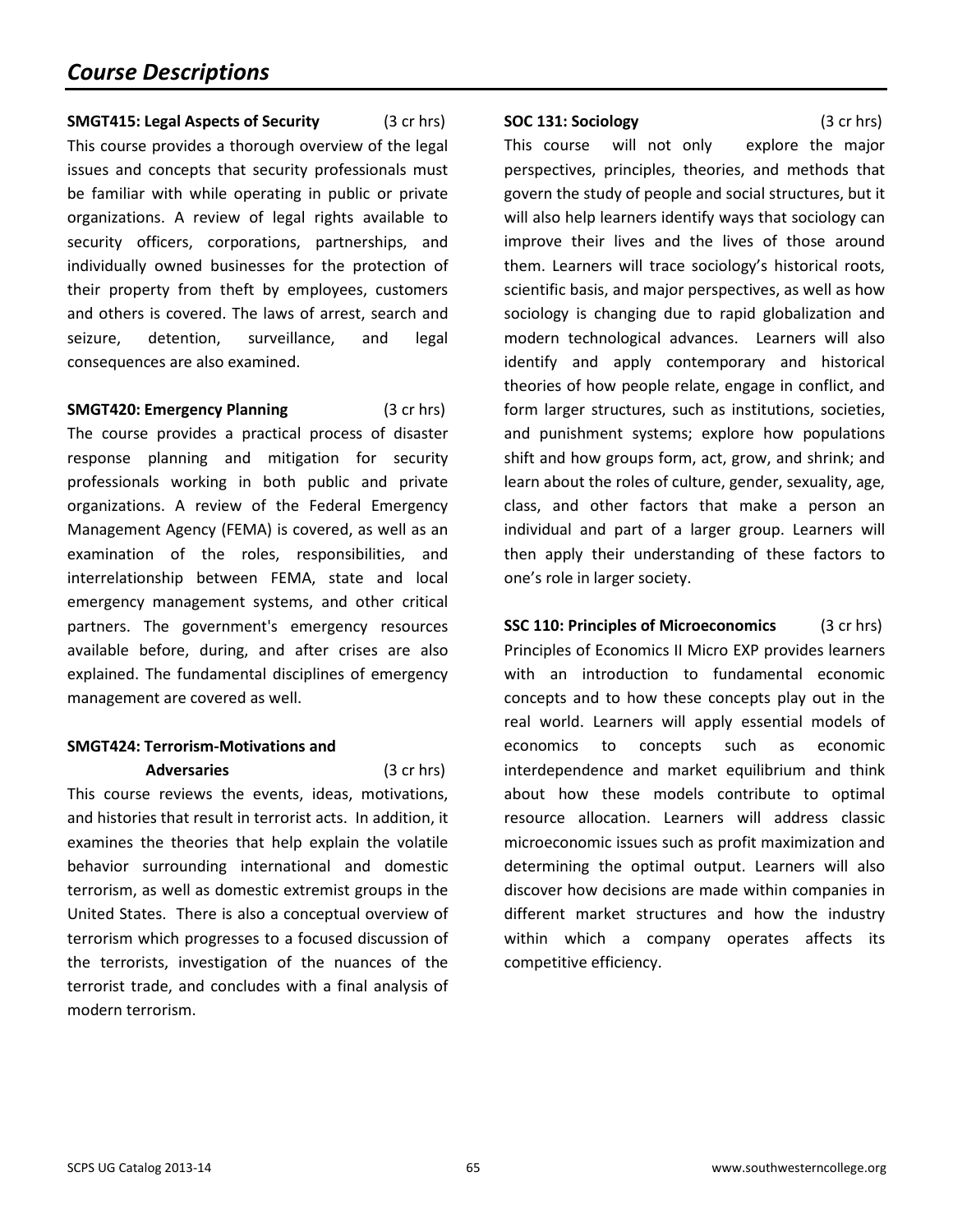**SSC 111: Principles of Macroeconomics** (3 cr hrs) This course introduces learners to fundamental economic concepts and encourages them to consider how those concepts apply to the real world and to their own lives. Learners will explore the models of economics, how they portray economic interdependence and market equilibrium, and how they contribute to optimal resource allocation. Learners will examine classic macroeconomic issues, such as the effects of government intervention on businesses and individuals. They will evaluate macroeconomic conditions, think about how monetary and fiscal policies affect the corporate world and the overall economy, distinguish between shortand long-run macroeconomic forces and learn how monetary systems influence economic variables.

#### **SSC 133: Geography** (3 cr hrs)

This course explores the major themes in geographyhuman and environment in interaction, patterns of distribution of natural phenomena affecting human use of the earth, and the cultural patterns of occupancy and exploitation of the natural world.

**SSC 201: Decision Sciences** (3 cr hrs)

This course introduces the learner to utilizing and applying both quantitative and qualitative methods for individual, organizational, and societal decision making. A variety of tools and techniques will be examined as the foundation for the development and interpretation of attributes and variables in addition to the use of data sources for the purpose of improving processes and organizational environments.

#### **SSC 326: Economic Theory** (3 cr hrs)

This course provides a theory and issues-oriented approach to the study of economics. Both microeconomic and macroeconomic principles will be explored. Various cases and issues are used to develop the economist's view and contribution to solutions.

<span id="page-65-0"></span>**STL 185: Introduction to Leadership** (3 cr hrs) What does *leadership* really mean? What are the characteristics of successful leadership? What do successful leaders actually do? Learners explore how to improve upon or develop their leadership skills through examination of leadership relationships, organizational behaviors, interpersonal skills, and leadership practices. Learners develop a sound foundation in the fundamentals of leadership with the goal of being better equipped to lead people and projects, handle challenges in the work environment, and add value to their organization.

## **STL 302: Self Awareness and**

**Personality Traits** (3 cr hrs) This course is designed for learners to enhance their self-awareness and creativity, and identify their leadership style. It requires learners to evaluate and enhance their personal leadership skills and develop a personal model of leadership.

## **STL 307: Leadership Theories and Practical Applications** (3 cr hrs)

This course is an introduction to various leadership theories and models. Learners will evaluate and apply leadership theories to practical real work situations.

**STL 410: Negotiation Skills** (3 cr hrs) This course helps learners develop the tactics, strategies, and interpersonal skills necessary for today's complex organizations. Learners are also introduced to strategies for conflict management and the technique of dispute resolution. The process of mediation, facilitation and negotiation will be reviewed as well.

**STL 420: Forecasting and Leading Change** (3 cr hrs) The course is designed to enable learners to use market trends and societal changes to forecast changes. Topics that include demographic changes, market trends, national income, and societal shifts to effectively forecast future changes by using forecasting techniques will also be covered.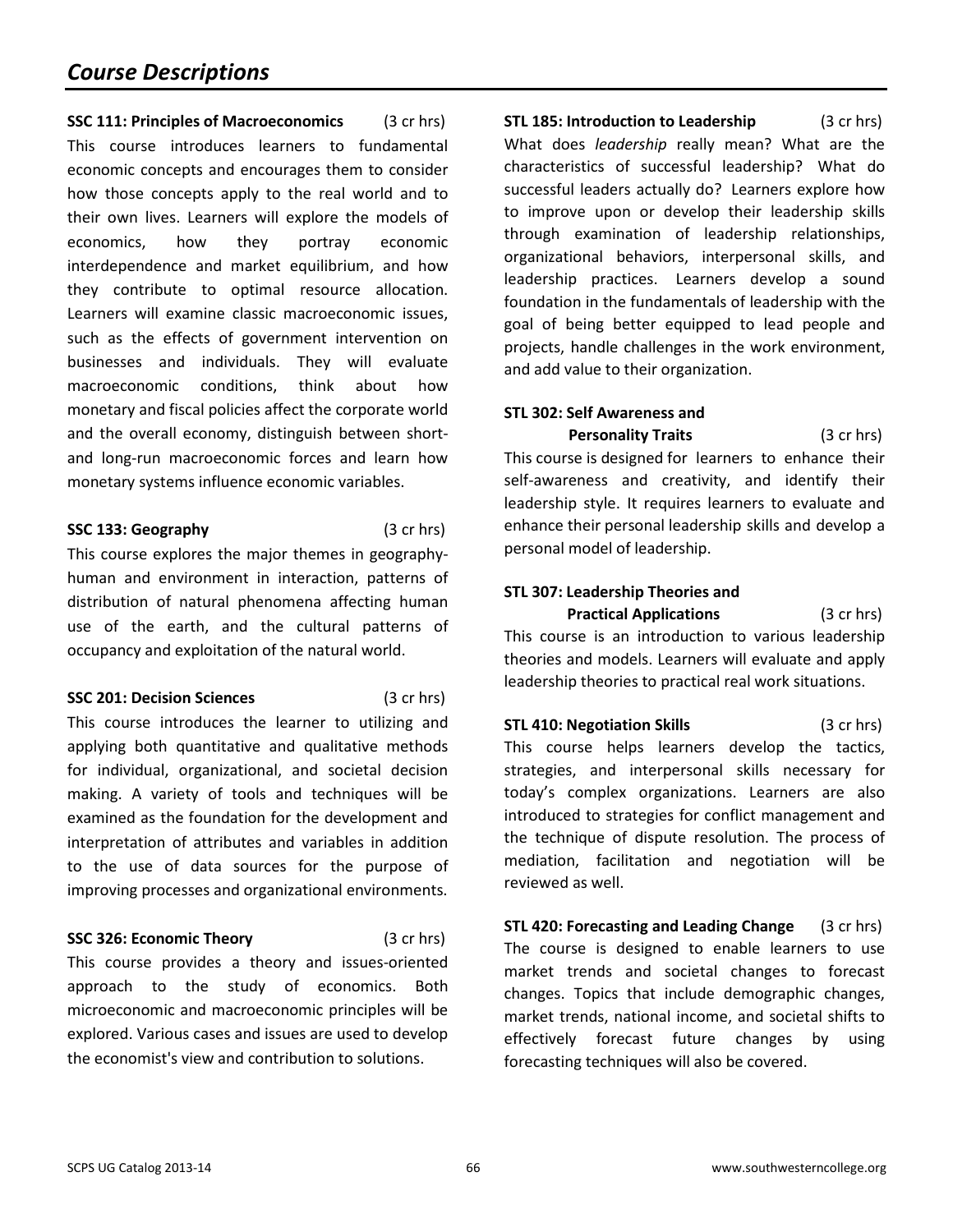### **STL 430: Multi-Cultural Perspectives**

**and Global Trends** (3 cr hrs) This course includes the study of leadership implications surrounding political, social, economic and other world views. Learners will also explore how global events effect decision making and strategic goals.

**STL 435: Strategic Planning** (3 cr hrs) This course is designed to help learners take a proactive approach to strategic planning. A variety of perspectives, models, and approaches will be used in the most common form of strategic planning.

#### <span id="page-66-0"></span>**THEO200: Bible Survey** (3 cr hrs)

This course provides an introduction to the basic content of the Biblical books. The main objective of this course is to help learners gain a solid overview and to discern major scriptural themes.

## **THEO215: Understanding the**

**Old Testament** (3 cr hrs) Learners in this course undertake a study of the Hebrew scriptures, seeking to understand them in their original context and thus their significance for today. *Prerequisite: THEO200.*

## **THEO216: Understanding the**

**New Testament** (3 cr hrs) This course covers the origin and development of the Christian religion as expressed in the New Testament. Learners will pursue understanding the Christian scriptures in their original context and thus their significance for today. *Prerequisites: THEO200 and THEO215.*

## **THEO 225: Comparative Religion and Philosophy** (3 cr hrs)

Exploration of religion and its role in human life, coupled with a study of the origin and development of significant concepts that have influenced modern man's ideological heritage.

**THEO301: Systematic Theology 1** (3 cr hrs) This course provides an introduction to the best practices of Christian thinkers to equip pastors and youth pastors with interpretive tools for helping people understand the Christian faith. The focus of this course is on methods (critical tools) for the interpretive role of pastor/youth pastor. *Recommended Prerequisite: PHIL225*.

**THEO302: Systematic Theology 2** (3 cr hrs) This course provides a study of the core teachings of the Christian faith and the means by which the church through the centuries has come to organize these teachings. This course shows the deep internal relationships between the various teachings and how they shape both individual and communal Christian life.

**THEO320: Philosophy of Religion** (3 cr hrs) This course is an inquiry into the general subject of religion from the philosophical point of view. Among the specific questions considered are: the nature, function, and value of religion; the validity of the claims of religious knowledge; the nature of evil; and the existence and character of deity.

## **THEO333: The Church: Origins**

**to the Middle Ages** (3 cr hrs) This course introduces students to the major movements, personalities, and ideas that have shaped Christian thought and practice through the centuries. It also links these matters to issues the contemporary church and world are facing. The course covers the time frame from the church's beginnings to approximately 1300 CE/AD.

## **THEO334: The Church: Renaissance**

**to the Present** (3 cr hrs) This course is an extension of THEO333 and follows the same approach; it introduces learners to major thinkers, ideas, and movements that shape today's church and helps learners to see their significance for understanding today's church and world. *Although it is best to take the courses in order, THEO334 may be taken prior to taking THEO333.*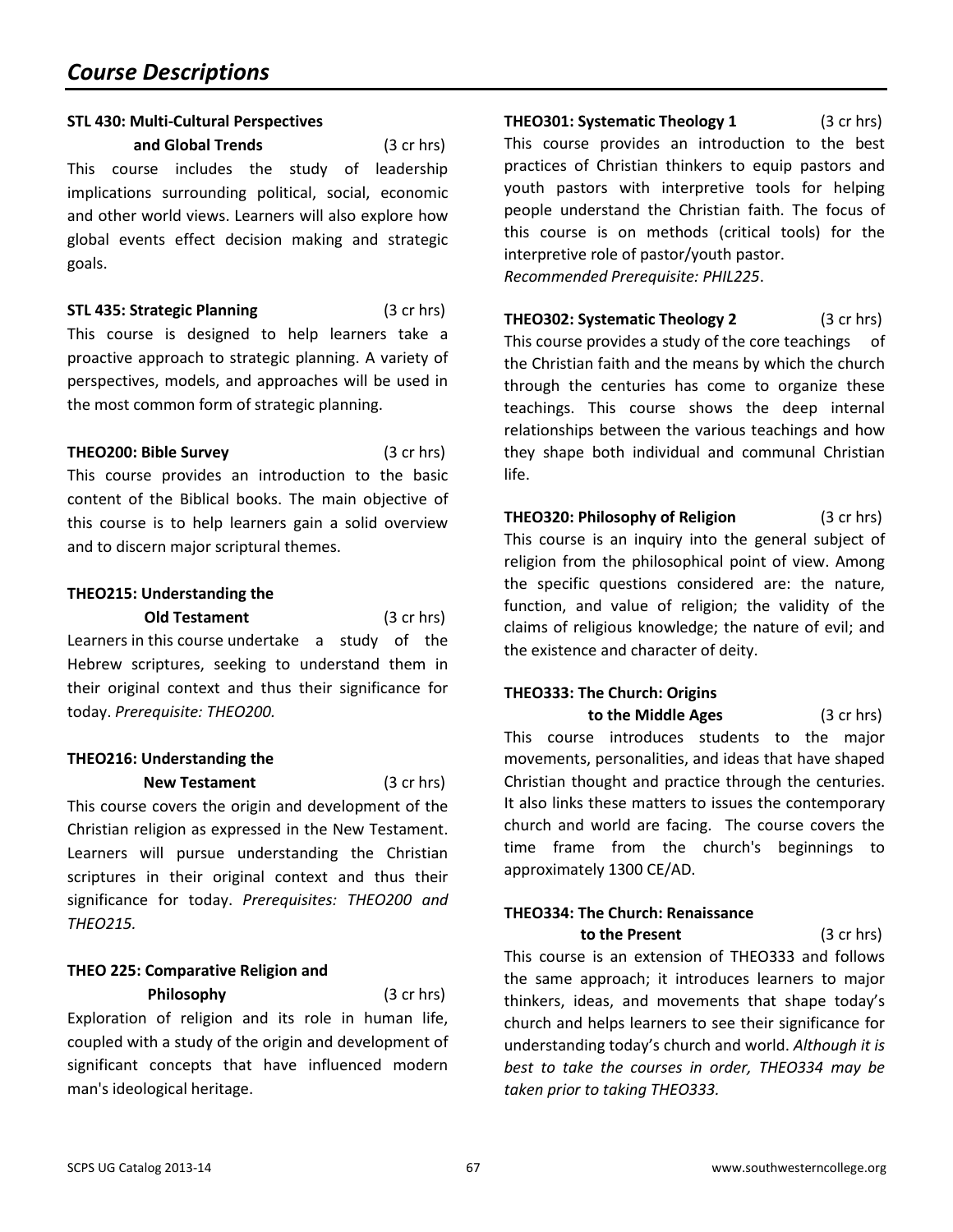**THEO340: Texts and Their Meanings** (3 cr hrs) This course provides an introduction to the basic principles involved in interpreting and understanding texts. The course will look at such questions as the relationship and understanding between author, the text, the reader(s), and the community in which these materials come together.

*Recommended prerequisite: THEO200.*

**THEO401: Theological Systems and Issues** (3 cr hrs) This course provides a brief review of theological method and a survey of well-known modern systems of Christian thought including process, liberation, feminist, and neo orthodox/evangelical theory. *Recommended prerequisites: THEO301 and 302.*

## **THEO415: Denominational Heritage**

**and Structure** (3 cr hrs) This course is designed to assist students in the knowledge of their chosen denomination as it relates to the universal Church. Independent research and personalized instruction will be part of the learning process.